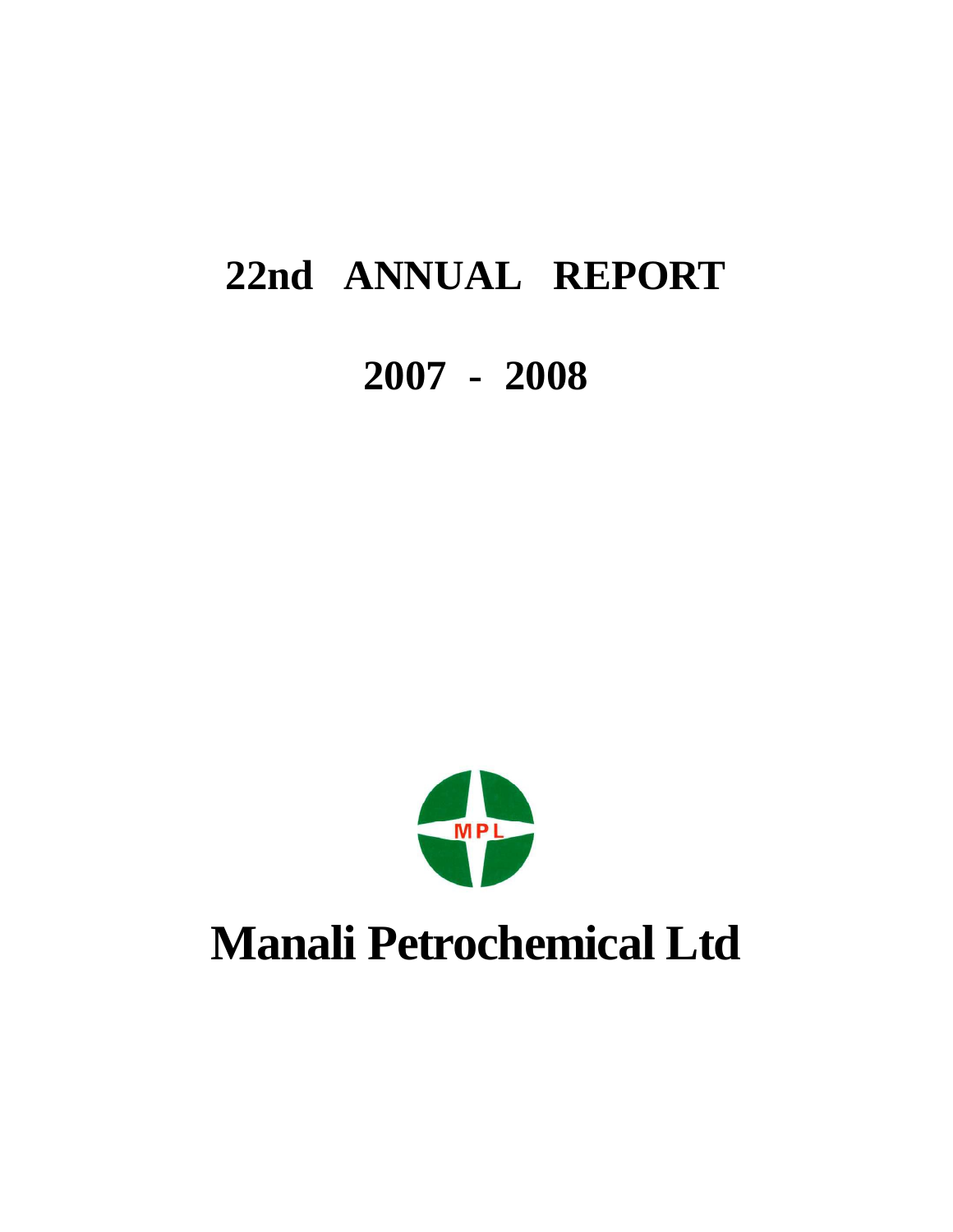# **BOARD OF DIRECTORS (As on 15 th July, 2008)**

| Dr.A.C. MUTHIAH                       | Chairman                 |
|---------------------------------------|--------------------------|
| <b>ASHWIN C MUTHIAH</b>               | Director                 |
| <b>BABU K VERGHESE</b>                | Director                 |
| G. RAGHAVENDRAN                       | Director                 |
| M. SIVAGNANAM                         | Director                 |
| B. VISWABARATHY<br>(Nominee of TIDCO) | Director                 |
| G. RAMACHANDRAN                       | <b>Managing Director</b> |
| K. K. RAJAGOPALAN                     | Director (Finance)       |

# **REGISTERED OFFICE**

SPIC HOUSE 88 Mount Road, Guindy, Chennai 600 032

# **PRINCIPAL OFFICE & PLANT I**

Ponneri High Road, Manali, Chennai 600 068. Phone : 25941025, 25941249, 25941253 Fax : 25941199 Email : it@manalipetro.com

# **PLANT - II**

Sathangadu Village Manali, Chennai 600 068 Phone : 25941698, 25941402

# **SECRETARIAL DEPARTMENT**

Ponneri High Road, Manali, Chennai 600 068 Phone : 25943895 (Direct) Email : companysecretary@manalipetro.com

# **DEPOSITORY**

National Securities Depository Ltd (NSDL) Central Depository Services (India) Ltd (CDSL)

# **SHARES LISTED WITH**

- 1. Bombay Stock Exchange Ltd Phiroze Jeejeebhoy Towers Dalal Street, Mumbai 400 001
- 2. National Stock Exchange of India Ltd Exchange Plaza Bandra-Kurla Complex Bandra (East), Mumbai 400 051

Confirmation of De-listing awaited from The Calcutta Stock Exchange Association Ltd No.7, Lyons Range, Kolkata - 700 001

# **REGISTRARS AND SHARE TRANSFER AGENTS**

M/s Cameo Corporate Services Limited "Subramanian Building" No.1, Club House Road, Chennai 600 002 Phone : 28460390 - 394 & 28460718 Fax : 28460129 Email : cameosys@satyam.net.in

# **AUDIT COMMITTEE**

| M. SIVAGNANAM                         | Chairman |
|---------------------------------------|----------|
| G. RAGHAVENDRAN                       | Director |
| B. VISWABARATHY<br>(Nominee of TIDCO) | Director |

# **COMPANY SECRETARY**

# **AUDITORS**

M/s Deloitte Haskins & Sells, Chennai

# **BANKERS**

- State Bank of India
- State Bank of Hyderabad

State Bank of Patiala

Indian Bank

Canara Bank

Punjab National Bank

Corporation bank

State Bank of Bikaner & Jaipur

Bank of India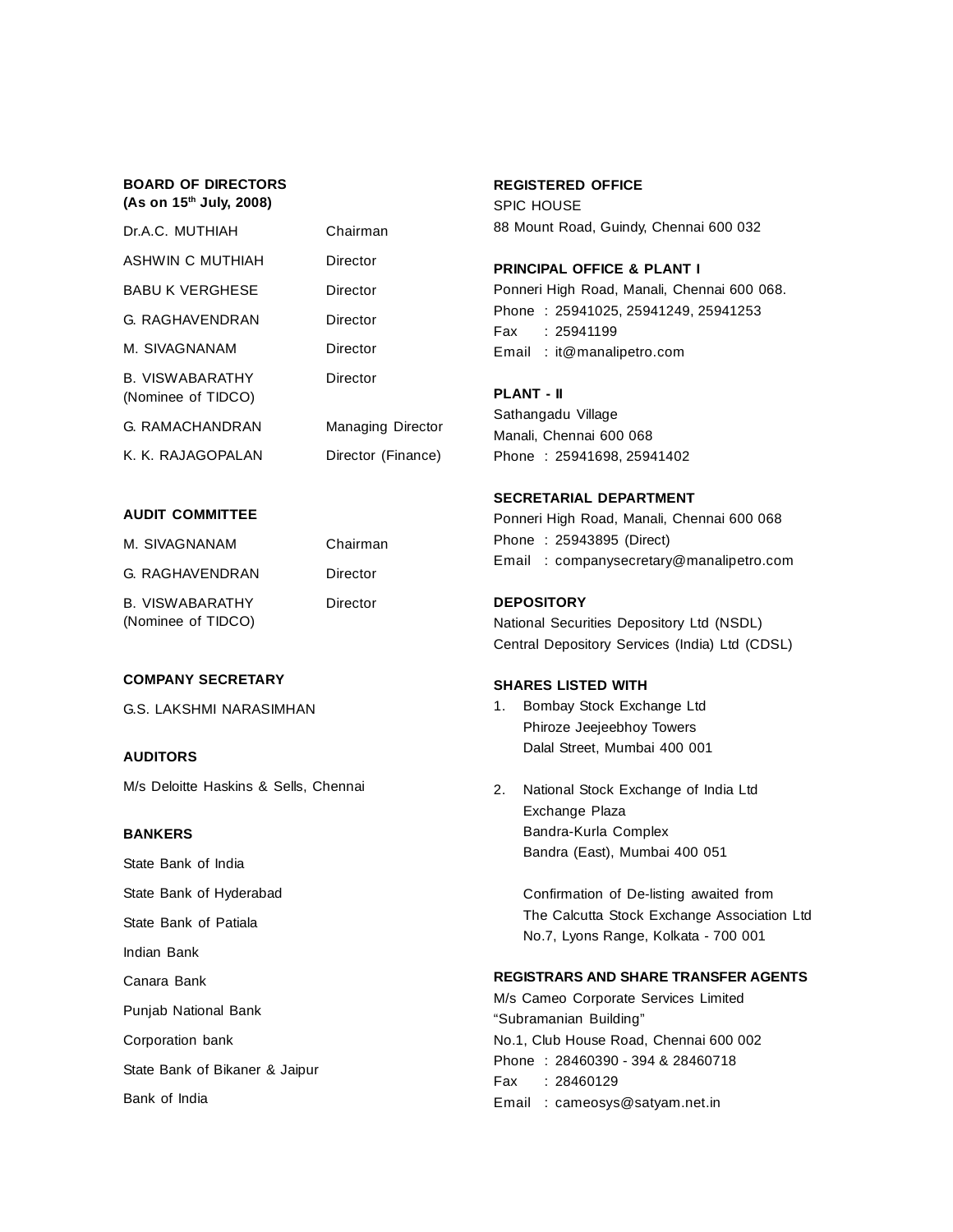# **NOTICE TO SHAREHOLDERS**

NOTICE is hereby given that the 22nd Annual General Meeting of the Members of Manali Petrochemical Ltd will be held at Rajah Annamalai Mandram, Esplanade (Near High Court), Chennai – 600 108, on Saturday the 20 th September 2008 at 10.35 AM to transact the following business:

# **ORDINARY BUSINESS:**

- 1. To receive, consider and adopt the audited Balance Sheet of the Company as at 31<sup>st</sup> March 2008 and the Profit and Loss Account for the year ended on that date and the Reports of the Directors and Auditors thereon.
- 2. To declare a dividend.
- 3. To appoint a Director in the place of Mr. M.Sivagnanam, who retires by rotation and being eligible offers himself for re-election.
- 4. To appoint a Director in the place of Mr. K.K.Rajagopalan, who retires by rotation and being eligible offers himself for re-election.
- 5. To consider and if thought fit, to pass, with or without modification, the following Resolution as an ORDINARY RESOLUTION:

"RESOLVED THAT pursuant to Section 224 of the Companies Act, 1956, M/s. Deloitte Haskins and Sells, CharteredAccountants, Chennai, the retiring Auditors, be and are hereby re-appointed as Statutory Auditors of the Company, to hold office from the conclusion of this Annual General Meeting until the conclusion of the next Annual General Meeting of theCompany on a remuneration to be fixed by the Board of Directors of the Company in connection with the Company's Audit."

# **SPECIAL BUSINESS**

6. To consider and, if thought fit, to pass, with or without modification, the following Resolution as an ORDINARY RESOLUTION:

"RESOLVED THAT Mr. Babu K. Verghese whose period of office shall be liable to determination by retirement of Directors by rotation, be and is herebyappointed a Director of the Company."

7. To consider and, if thought fit, to pass, with or without modification, the following as an ORDINARY RESOLUTION:

"RESOLVED THAT Mr. B. Viswabarathy whose period of office shall be liable to determination by retirement of

# **NOTES:**

- 1. **A member entitled to attend and vote at the meeting is entitled to appoint a proxy to attend and on a poll to vote instead of himself and the proxy need not be a member of the Company.**
- 2. The proxies in order to be valid must be received by the Company at its Registered Office / Prinicipal Office of

Directors by rotation, be and is hereby appointed a Director of the Company."

8**.** To consider and if thought fit, to pass, with or without modification, the following as a SPECIAL RESOLUTION: "RESOLVED THAT pursuant toArticle 146 of theArticles of Association of the Company and the provisions of Section 198, 269, 309, 314 read with Schedule XIII and other applicable provisions, if any, of the Companies Act, 1956 (including any statutory modifications and / or reenactments of theCompanies Act and / or any notification which the Central Government may issue from time to time) and subject to the approval of the Central Government, if necessary, and such other approvals as may be required and such alteration / modification, if any, that may be effected by the above mentioned bodies in that behalf, approval of the members be and is hereby accorded for the re-appointment of Mr. K.K. Rajagopalan, Whole Time Director in charge of Finance of the Company for the period from 01.10.2008 to 30.09.2010 as per current terms and conditions of remuneration and as set out in the Explanatory Statement annexed hereto.

"RESOLVED FURTHER THAT in the event of any statutory amendment or relaxation to Schedule XIII or any provisions of Companies Act and to Income Tax Act, Income Tax Rules or issue of any notification under the aforesaid Acts / Rules, the Board of Directors, upon recommendations of the remuneration committee be and is hereby authorised to alter and vary the terms and conditions of appointment and increase the remuneration and to sign / execute necessary agreement, deeds, etc. and to take all such steps, deeds, matters and things as may be considered necessary on behalf of the Company to give effect to the above resolution.

Minimum Remuneration

In the event of loss, absence or inadequacy of profits, the remuneration aforesaid shall be the minimum remuneration. Any excess over the limits prescribed under the Companies Act, 1956 shall become payable with the approval of the Central Government, wherever so required."

the Company not less than 48 hours before the commencement of the meeting.

3. Members / Proxies should bring the attendance slip sent herewith, duly filled in and signed and hand over the same at the entrance of the hall for attending the meeting and members who hold shares in the dematerialised form,are requested to indicate without fail their DP ID and Client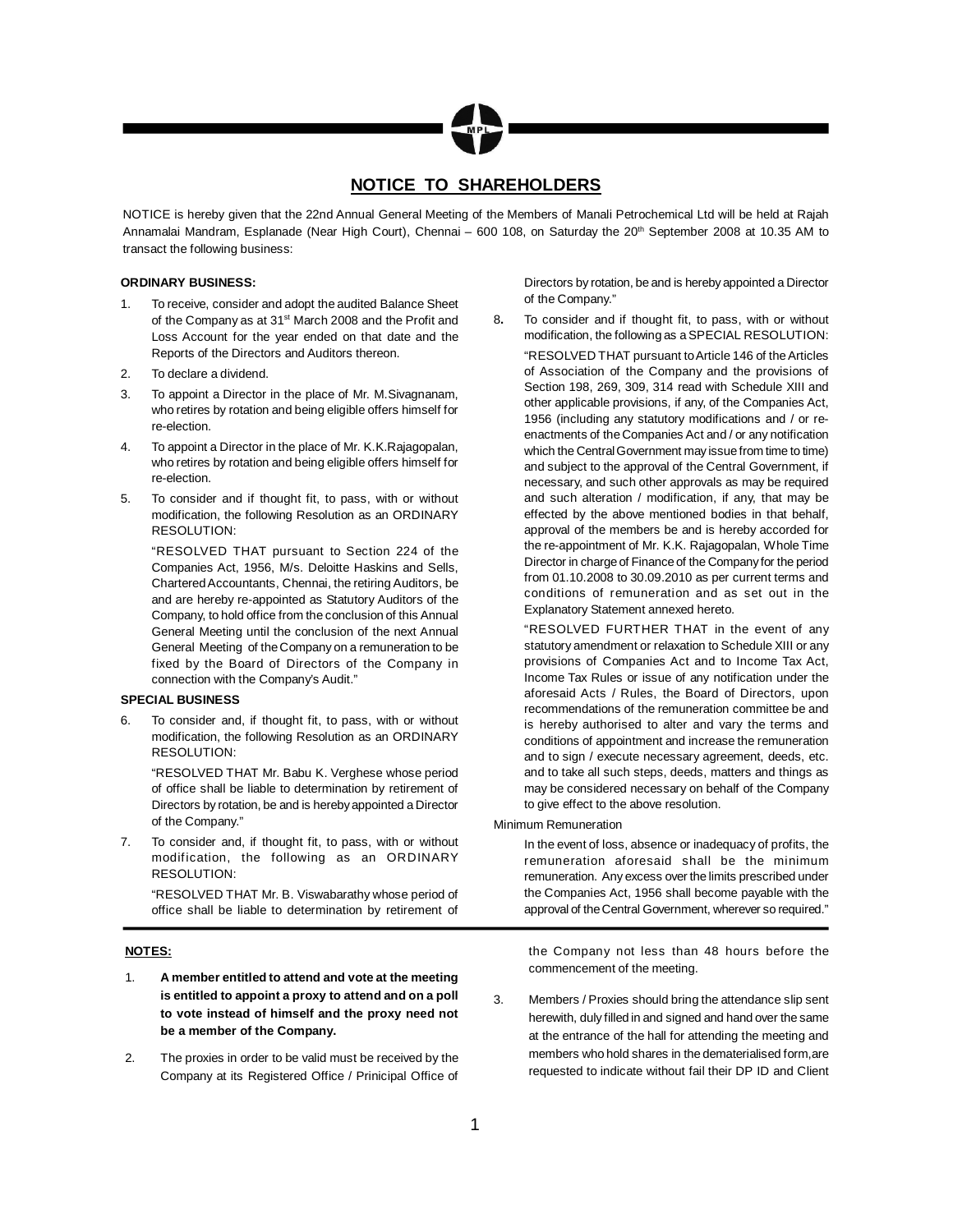ID numbers in the attendance slips. Members are requested to bring their copies of the Annual Report with them.

- 4. The Register of Members and the Share Transfer Books of the Company will remain closed from 10.09.2008 to 20.09.2008 (both days inclusive).
- 5. Members are requested to furnish the details of their nomination (if not already sent) in the necessary Form to the Registered office of the Company.

6. To avoid postal delays, misplacement and fraudulant encashment of the dividend warrants, the company is extending remittance of dividend through Electronic Clearing Service (ECS) facility. Members who wish to avail this facility are requested to use the form for this purpose which is available on thecompany's website "www.manalipetro.com" and send the same to our Registrar, M/s. Cameo Corporate Services Limited, Chennai.

7. Relevant explanatory statement of material facts pursuant to Section 173(2) of the Companies Act, 1956 in respect of item nos.6 to 8 of the notice is annexed hereto.

Registered Office: **By Order of the Board** SPIC HOUSE For **MANALI PETROCHEMICAL LTD.,**

Guindy, **G S LAKSHMI NARASIMHAN** Chennai - 600 032. COMPANY SECRETARY

# **ANNEXURE TO NOTICE EXPLANATORY STATEMENT FOR ITEM NOS.6,7 & 8** (Pursuant to Section 173(2) of the Companies Act, 1956)

# **Item No.6**

Date : 15.07.2008

88 Mount Road,

Mr. Babu K. Verghese was appointed as an additional Director of the Company by the Board of Directors at the meeting held on 28 th January 2008 in terms of Section 260 of the Companies Act, 1956 read with Article 97 of the Articles of Association of the Company with effect from 29.10.2007. Mr. Babu K. Verghese holds office upto the date of this Annual General Meeting. The Company has received a notice in writing from a member under Section 257 of the Companies Act, 1956, along with a deposit of Rs.500/- as required under that Section, signifying his intention to propose the appointment of Mr. Babu K. Verghese as a Director of the Company, liable to retirement by rotation.

The Board commends the election of Mr. Babu K. Verghese as Director of the company for the approval of Members.

# Memorandum of Interest:

None of the Directors are interested in the resolution except Mr. Babu K. Verghese.

# **Item No.7**

Mr. B. Viswabarathy was appointed as an additional Director of the Company by the Board of Directors at the meeting held on 15<sup>th</sup> July 2008 in terms of Section 260 of the Companies Act, 1956 read with Article 97 of the Articles of Association of the Companywith effect from 11.07.2007. Mr. B.Viswabarathy holds office upto the date of this Annual General Meeting. The Company has received a notice in writing from a member under Section 257 of the Companies Act, 1956, along with a deposit of Rs.500/- as required under that Section, signifying his intention

to propose the appointment of Mr. B. Viswabarathyas a Director of the Company, liable to retirement by rotation.

The Board commends the election of Mr. B. Viswabarathy as Director of the company for the approval of Members.

# Memorandum of Interest:

None of the Directors are interested in the resolution except Mr.B. Viswabarathy.

# **Item No.8**

Mr.K.K.Rajagopalan is an engineering graduate with post graduation in Management from Indian Institute of Management, Bangalore, with specialisation in Finance. He served as Executive Director (Finance) in M/s.Southern Petrochemical Industries Corporation Ltd., before joining the company. He carries with him about 35 years of experience in the industry. He is also a Director in the following companies, namely, M/s. Indital Chemicals Ltd, M/s.Chip Test Labs Limited, M/s.Brainwave Biosolutions Ltd, & M/s.TrinityAuto Points Ltd.

Mr.K.K.Rajagopalan was appointed as a Whole Time Director incharge of Finance of the Company for a period of 5 years with effect from 20.04.2000. He was re-appointed as Director (Finance) for the period from 20.04.2005 to 30.09.2008. The same was approved by the Company in its Annual General Meeting held on 10.09.2005. The members in the AGM held on 01.09.2007 approved his current remuneration package, which is valid till his tenure up to 30.09.2008

The remuneration committee which was constituted by the Board of Directors in their meeting held on 17.04.2008 recommended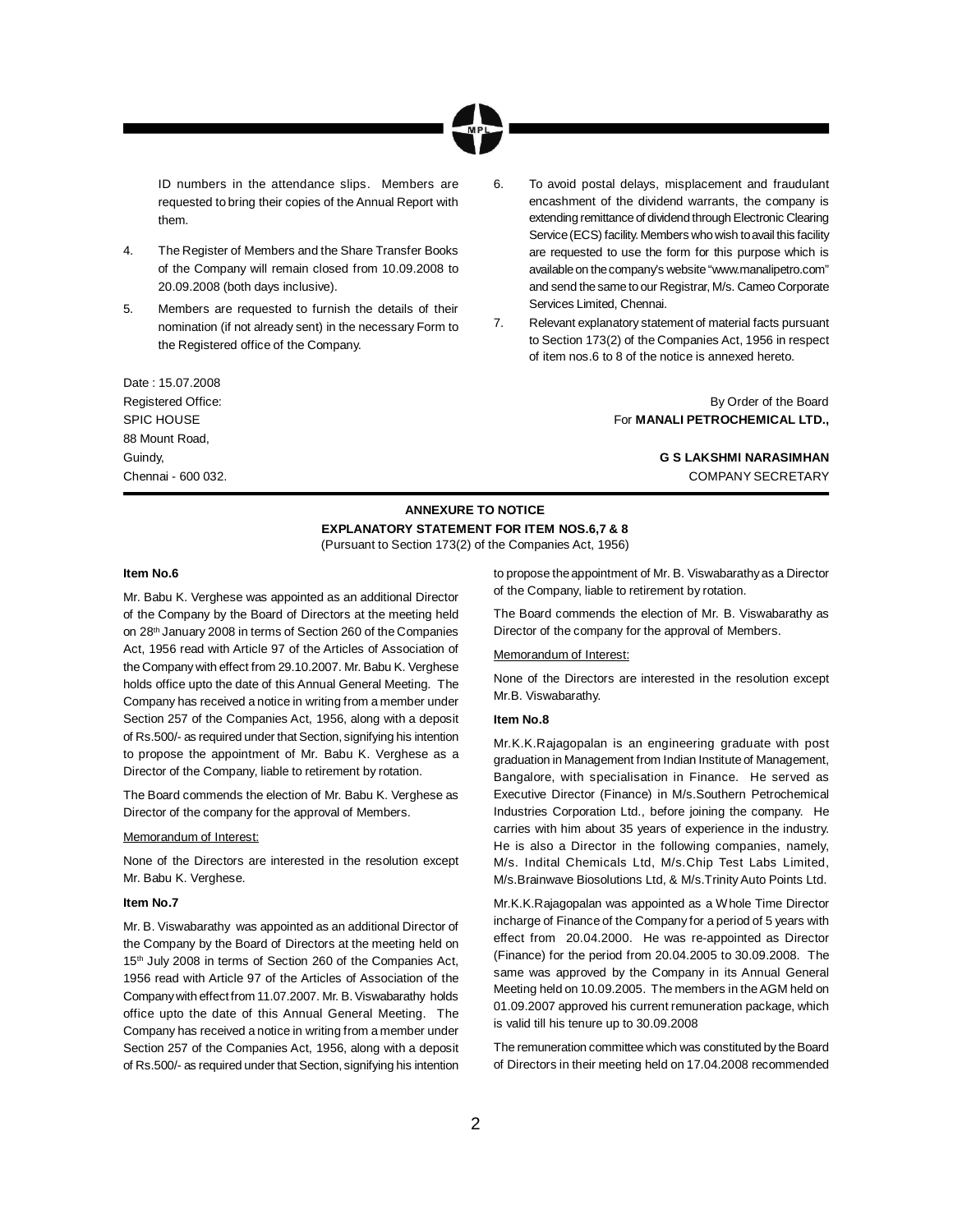

to the Board, the continuation of the services of Mr.K.K.Rajagopalan, Director (Finance) for a further period of 2 years, which was also approved by the Board in the meeting held on 17.04.2008. The terms & conditions will continue to remain the same, as approved by the members in the last AGM held on 01.09.2007 :-

- (1) Salary of Rs.80,000/- per month.
- (2) Performance Linked Pay of Rs.8.00 lakhs per annum.
- (3) Allowance & Perquisites shall be allowed in addition to both salary and performance linked pay. However, it shall be restricted to an amount equal to Rs.14.40 lakhs per annum.

For the purpose of calculating the above ceiling, perquisites will be evaluated as per Income Tax Rules, wherever applicable. In the absence of any such rule, perquisites shall be evaluated at actual cost.

Allowances and Perquisites shall also include:

(a) Provident Fund

Contribution to Provident Fund will be 12% of the salary.

(b) Superannuation Fund

Contribution to Superannuation Fund will be 15% of the salary.

(c) Gratuity

Gratuity payable shall not exceed one-half month's salary for each completed year of service.

However, the Board of Directors will have the liberty to re-fix individual ceilings under each of the above heads or to allow any other perquisites so as not to exceed the limit of Rs.14.40 lakhs per annum.

Other Payments and Provisions, which shall not be included in the computation of the ceiling on remuneration for the above revision in pay are :

a) Encashment of Leave

Date : 15.07.2008 88 Mount Road,

As per Rules of the Company.

b) Car

Provision of Company's car with driver for business and personal use.

c) Telephone

Provision of telephone at residence.

- d) Reimbursement of Expenses
	- i) Entertainment Expenses

Reimbursement of entertainment expenses actually incurred for the business of the Company subject to a reasonable ceiling as may be fixed from time to time by the Board.

ii) Travelling Expenses

Reimbursement of travelling expenses actually incurred for the business of the Company subject to a reasonable ceiling as may be fixed from time to time by the Board.

In the event of loss, absence or inadequacy of profits, in any financial year during the currency of tenure of Mr. K K Rajagopalan, Director (Finance), the remuneration aforesaid shall be the minimum remuneration payable to him.

However, any excess over the limits on minimum remuneration prescribed under the Companies Act, 1956 read with Schedule XIII to the Companies Act, 1956 shall be payable to Mr.K.K.Rajagopalan with the approval of theGovernment of India, if so required.

The Board commends the resolution for the approval of members.

# Memorandum of Interest

Mr.K.K.Rajagopalan, Director (Finance) is holding 1650 Equity Shares of the Company.

He is interested in the resolution to the extent of remuneration payable to him. None of the other Directors of the company is interested in the above resolution.

Registered Office: **By Order of the Board** Registered Office: SPIC HOUSE For **MANALI PETROCHEMICAL LTD.,**

Guindy, **G S LAKSHMI NARASIMHAN** Chennai - 600 032. COMPANY SECRETARY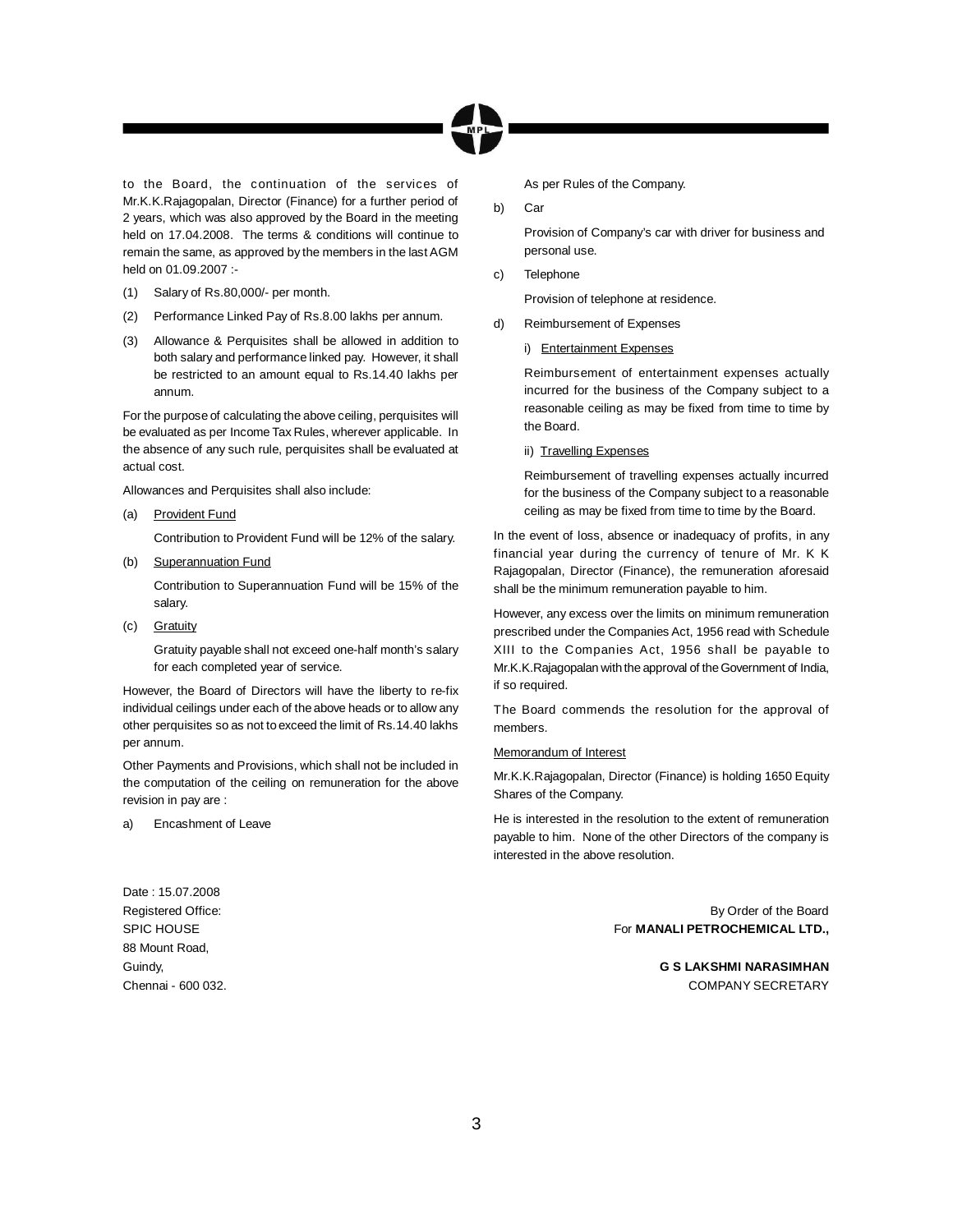# **Brief Resume of the Directors seeking election / re-appointment in the 22nd Annual General Meeting.**

1. **Mr. M.Sivagnanam** was appointed as a Director on the Board effective 26.12.1989. He was the Chief Secretary to the Government of Gujarat . He was the Managing Director of Gujarat Narmada Valley Fertilizers Ltd. He was the Chairman of the Gujarat State Construction Corporation, Gujarat Mineral Development Corporation and Gujarat Electricity Board. He was a Director of IPCL and a Member of the Board of Governors of IIM, Ahmedabad. He was instrumental in the successful implementation of several industrial projects in Gujarat. He was also the Advisor to the Central Planning Commission and in charge of industrial policy and the Advisor, State Plan for Southern States. He was also a member of the Tamilnadu State Planning Commission.

Mr.M.Sivagnanam does not hold any equity shares of the Company.

2. **Mr. Babu K. Verghese** was appointed as an Additional Director on the Board effective 29.10.2007. Mr. Babu K. Verghese holds a B.Tech degree in chemical engineering and has more than 40 years of industrial experience. Formerly, he was Managing Director of M/s. Southern

Petrochemical Industries Corporation Ltd and also deputy Chairman of Indo-Jordon Chemicals Ltd, Amman. He is currently Director in First Leasing Company of India Ltd, Matsu Enterprises Pvt Ltd, & K'Chira International Pvt Ltd. Mr. Babu K. Verghese holds 300 equity shares of the company.

3. **Mr. B. Viswabarathy** was appointed as an Additional Director by the Board on 15.07.2008 with effect from 11.07.2008. He is the Senior General Manager (Finance) of Tamilnadu Industrial Development Corporation Limited (TIDCO), Chennai. Mr. B. Viswabarathy holds a Bachelor Degree in Commerce and is an Associate member of the Institute of Chartered Accountants of India. Mr. B. Viswabarathy is also a nominee Director in DCM Hyundai Limited.

Mr. B. Viswabarathy does not hold any equity shares of the Company.

4. **Mr. K.K. Rajagopalan** - Please refer item no. 8 under explanatory statement in pages 2 & 3.

# **DECLARATION**

To

The Members of the Manali Petrochemical Ltd

This is to declare that the Code of Conduct envisaged by the Company for Members of the Board and Senior Management Personnel have been complied with by all the members of the Board and Senior Management Personnel of the Company respectively.

Date: 17th April, 2008

Place : Chennai **G. RAMACHANDRAN** MANAGING DIRECTOR



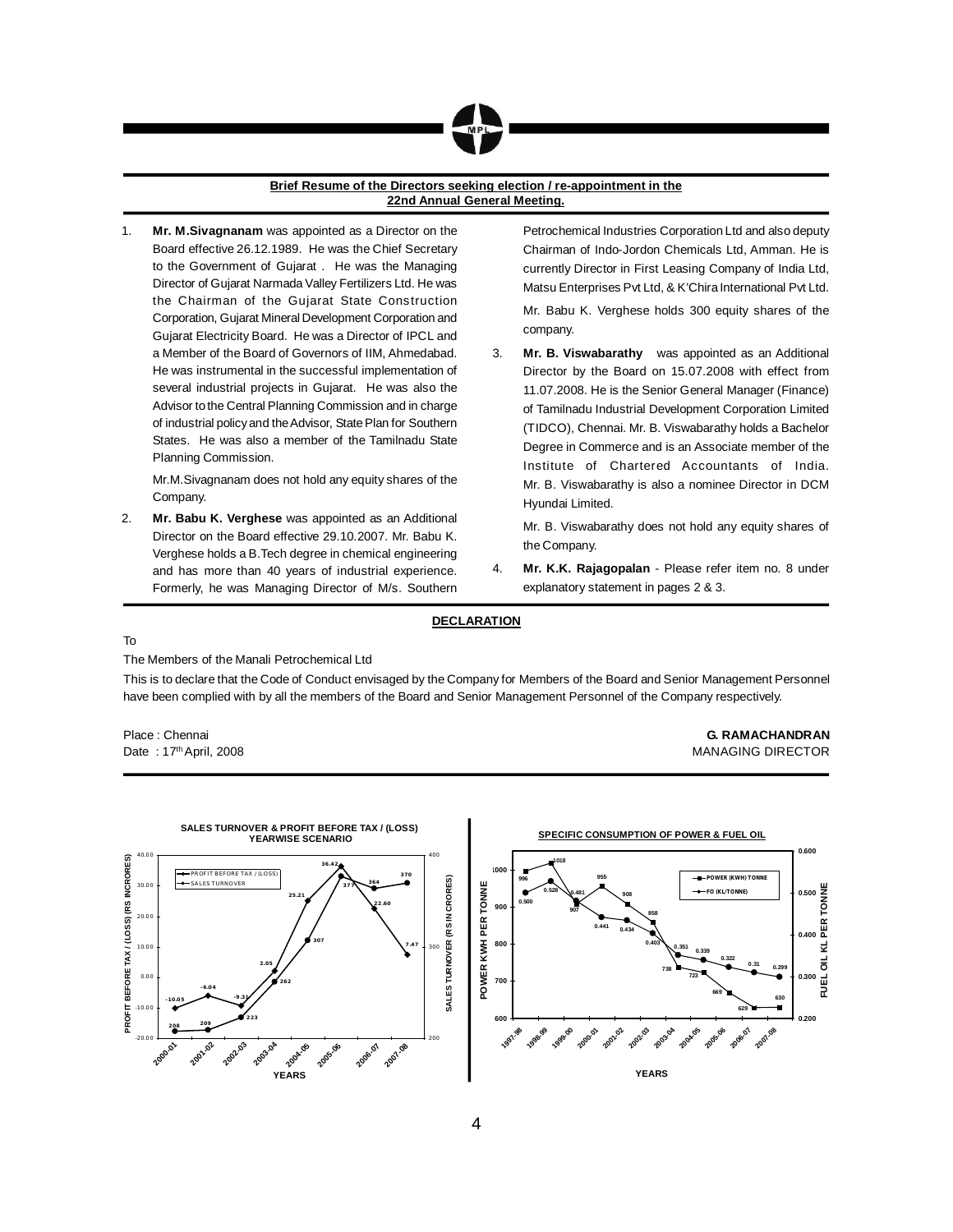# **REPORT OF THE DIRECTORS AND MANAGEMENT DISCUSSION & ANALYSIS**

# To

# **The Shareholders**

The Directors present their 22<sup>nd</sup> Annual Report on the business and operations of your company and the Audited Statement of Accounts for the year ended 31<sup>st</sup> March 2008.

| <b>FINANCIAL RESULTS</b>                |         | (Rs in Crores) |
|-----------------------------------------|---------|----------------|
| <b>DESCRIPTION</b>                      | 2007-08 | 2006-07        |
| Profit Before Interest and Depreciation | 17.43   | 31.61          |
| Interest                                | (0.04)  | (1.31)         |
| Depreciation                            | 10.00   | 10.32          |
| Profit Before Tax                       | 7.47    | 22.60          |
| Provision for Taxation                  | 1.46    | 7.61           |
| <b>Profit After Tax</b>                 | 6.01    | 14.99          |
| <b>Cash Profit</b>                      | 16.85   | 30.76          |

During the year, your company achieved a profit before taxof Rs.7.47 Crores and a profit after tax of Rs.6.01 Crores. During the financial year the quantum of production and sales increased by 2% and 4%. However, the increase in turnover was only Rs.5 Crores due to steep fall in selling prices of the product. Selling prices are a function of the customs duty and the dollar to rupee parity, which determine the landed cost of competing imported products. The customs duty was reduced during March 2007 by 5% and the rupee also appreciated sharply by 11% around the beginning of the financial year and thus these factors had a significant effect on the selling prices of the product, which reduced the turnover, even though the quantum of production and sales have gone up. Similarly, the significant increase in cost of petroleum inputs without any corresponding increase in the selling prices of our end products, resulted in a decreased profit. The trend of the profits and sales turnover for the past few years are summarized in the graph depicted in Page No : 4.

# **OPERATIONAL HIGHLIGHTS**

Production and sales further improved during the year with more than 100% capacity utilization as per the trend set over the last five years. Higher production levels helped the company to offset the adverse impact of lower selling prices of finished products and increase in raw material and fuel oil prices. Due to improved market conditions, your company improved the sales matching with the improved production.

Due to the improved production and various energy & cost saving measures implemented over the years, the specific consumption of power, fuel oil and fresh water have been brought down considerably. But for this effort, cost of production would have been far higher. Continuous efforts are being done to improve further. The details of specific consumption of power & fuel oil are depicted in Page No : 4.

# **DIVIDEND**

Your Directors have great pleasure in recommending a 10% dividend on the issued and paid-up equity share capital of the Company, aggregating Rs.8.60 crores.

# **MARKET SCENARIO**

Sale of propylene glycol registered a new record of 17502 MT for the year 2007-08 and a 7% increase over the sales achieved in the previous year, which was at 16359 MT. The polyol sales however encountered difficulties due to continued supply restrictions of Toluene Di-Isocyanate, the complimenting raw material required in the production of PU foam. The flexible moulded market improved with MDI based system. The new multinational system houses have started offering products at very competitive prices and your company is also aggressively marketing the cold cure systems. This situation also opened up avenues for sale of base polyol to these system houses.

The sale of rigid polyols has further improved with several new panel manufacturers sourcing the product from the company.

# **FUTURE OUTLOOK AND NEW PRODUCTS**

The usage of polyurethanes in India is growing at more than 12% and with India becoming a hub for automotive products, your company is confident of not only maintaining but also to improve the operational performance.

# **OPPORTUNITIES AND THREATS**

Customs duties are already at very low levels and the Indian rupee has also appreciated by more than 11%. Your company has withstood the above challenges successfully. The positive market conditions and the possibility of improving prices provide a great opportunity to your company to expand the capacity and supply polyol to the new system houses that have started production in India. The restrictions posed by the limited availability of TDI is a growing concern and can be tackled only with increased production from the indigenous manufacturer.

# **RISKS AND CONCERNS**

Chennai Petroleum Corporation Ltd (CPCL) as a single supplier of propylene is a risk and the chemical terminal at Ennore would probably help your company to manage any unforeseen outages of the propylene plant to maintain continuous supply of products to the customers.

The continuously appreciating rupee is a great concern and further appreciation would definitely hamper the profitability of the company significantly, as the selling price of the end products is a direct function of the rupee dollar parity. Most of the multinational companies are maintaining tank terminals in Singapore from where products are sold in dollar terms to India and the effect of any duty reductions or appreciation of the Indian rupee has to be encountered immediately, keeping in mind the very short transportation time between Singapore and Indian Ports. Therising inland transportation cost in India through road and frequent disturbances of traffic due to various reasons are also matters of growing concern.

# **ENVIRONMENT AND SAFETY**

Your company was re-certified during June 2005 for both ISO-9001 and ISO-14001. Continuous periodic and bi-annual Surveillance Audits are being conducted. The last Surveillance Audit was done on 26 th March 2008 and the next audit will be a Re-certification Audit to be conducted by end of August 2008.

# **CONSERVATION OF ENERGY**

As required under Sec.217(1)(e) of the Companies Act, 1956 read with Rule-2 of the Companies (Disclosure of particulars in the Report of Board of Directors) Rules, 1988, information on conservation of energy, technology absorption, foreign exchange earnings and outgo, are as per Annexure forming part of this report.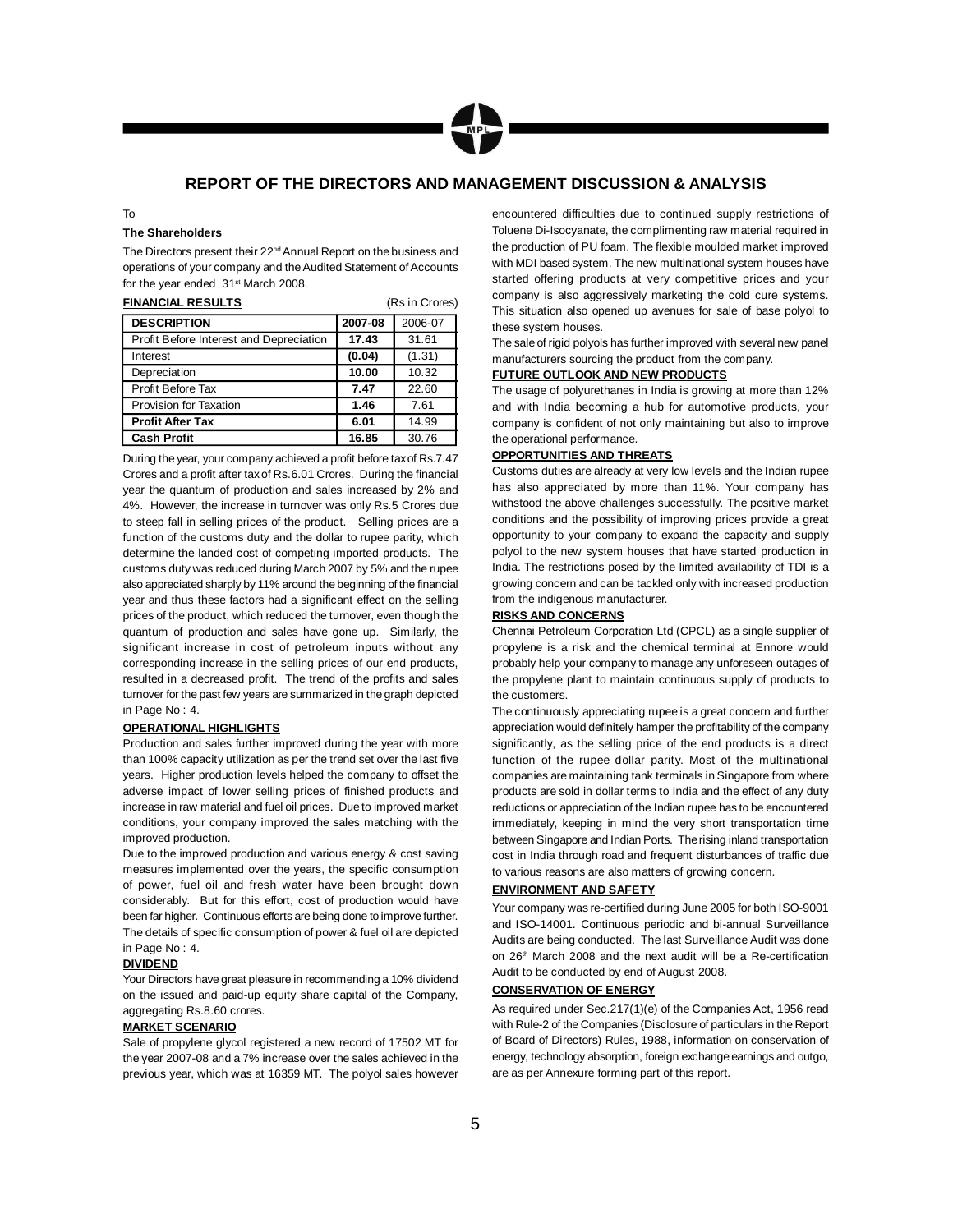

# **FIXED DEPOSITS**

Your company has not accepted any deposits from the public during the year under report.

# **INDUSTRIAL RELATIONS**

Your company continues to recruit Engineering / Diploma graduates under the training scheme and after the required training, inducts them into the permanent services of the company to fill up the vacancies created by migration of manpower to IT sector and also to petrochemicals sector in the middle east / western India. For non-critical areas, as is already being done, services of the machinery suppliers themselves are utilized. As of 31<sup>st</sup> March 2008, your company had 346 number of employees on its roll including the fresh engineers and technicians recruited recently.

# **PARTICULARS OF EMPLOYEES**

A statement concerning employees as required by Section 217(2A) of the Companies Act, 1956 is attached to this report.

# **DIRECTORS**

Tamilnadu Industrial Development Corporation (TIDCO) nominated Mr.S.Susai, their Chief General Manager and Company Secretary as a Director on the Board of your company under Section 260 of the Companies Act, 1956 with effect from 4<sup>th</sup> October 2007 in place of Mr.T.Willington. Again on 11th July 2008, TIDCO nominated Mr. B.Viswabarathy their Senior General Manager (Finance) in place of Mr. S.Susai.

Mr.C.V.R.Panikar, Mr. Ar Rm Arun and Mr. M.H.Avadhani Directors resigned from the Board with effect from 19<sup>th</sup> September 2007, 20<sup>th</sup> March 2008 and 17<sup>th</sup> April 2008 respectively due to personal reasons. Mr. Babu K. Verghese was inducted by the Board as an Additional Director under Section 260 of the Companies Act, 1956 with effect from 29<sup>th</sup> October 2007.

The Board wishes to place on record the valuable services rendered by Mr.T.Willington, Mr. C.V.R. Panikar, Mr. Ar Rm Arun, Mr. M.H.Avadhani and Mr. S. Susai during their tenure as Directors of the company.

# **DIRECTORS' RESPONSIBILITY STATEMENT**

- Pursuant to the requirement under Section 217(2AA) of the Companies Act, 1956 with respect to Directors' Responsibility Statement, it is hereby confirmed:
- (i) That in the preparation of the annual accounts for the financial year ended 31<sup>st</sup> Mar. 2008, the applicable accounting standards had been followed along with proper explanation relating to material departures;
- (ii) That the Directors had selected such accounting policies and applied them consistently and made judgements and estimates that were reasonable and prudent so as to give a true and fair view of the state of affairs of the Company at the end of the financial year and of the profit of the Company for the year under review.
- (iii) That the Directors had taken proper and sufficient care for the maintenance of adequate accounting records in accordance with the provisions of the Companies Act, 1956 for safeguarding the assets of the Company and for preventing and detecting fraud and other irregularities;

(iv) That the Directors had prepared the accounts for the financial year ended 31<sup>st</sup> Mar. 2008 on a 'going concern' basis.

# **CORPORATE GOVERNANCE**

Your Company has complied with the requirements regarding Corporate Governance as required under Revised Clause 49 of the Listing Agreement entered into with the Stock Exchanges, where the Company's shares are listed. A Report on the Corporate Governance in this regard is made a part of this Annual Report and a Certificate from the Auditors of your Company regarding compliance of the conditions of the Corporate Governance is attached.

# **COMPULSORY DEMAT**

As announced by SEBI vide its Circular Ref. No.SMDRP / POLICY / CIR-9 / 2000, dt. 16.2.2000, the shares of the Company are traded compulsorily in dematerialised form by all investors with effect from 8.5.2000. 49.96% of shares of your company have been dematted compared to 48.48% previous year.

# **LISTING OF EQUITY SHARES**

Your Company's equity shares continued to be listed on The Stock Exchange, Mumbai and National Stock Exchange Ltd., Mumbai, during the year under report.

Your Company has initiated necessary action to delist its equity shares from the Calcutta Stock ExchangeAssociation Ltd., pursuant to the resolution passed at the Annual General Meeting held on 25.9.2004.

# **COST AUDIT**

The Government of India has ordered the Company to conduct audit of cost accounts in respect of 'Chemicals' manufactured by the company and accorded approval for appointment of M/s. S Gopalan & Associates, Cost Accountants, appointed by the Company in this regard pursuant to Section 233B of the Companies Act, 1956, to conduct cost audit for the year 2007-2008.

# **AUDITORS**

Your Company's statutory Auditors M/s. Deloitte Haskins & Sells, Chartered Accountants, Chennai, retire at the conclusion of this Annual General meeting and are eligible for re-appointment.

# **ADEQUACY OF INTERNAL CONTROLS**

Your company has installed adequate internal control systems in combination with delegation of powers. The control system is also supported by internal audits and Management reviews with documented policies and procedures.

# **ACKNOWLEDGEMENT**

Your Directors express their grateful thanks for the assistance, cooperation and support extended to the Company by the Government of India, theGovernment of Tamilnadu, TIDCO, SPIC, the Promoter and the Consortium of Banks. The Directors wish to thank particularly the shareholders for their continued support.

The Directors alsoplace on record their appreciation of the consistent good work put in by all cadres of employees.

For and on behalf of the Board

th July, 2008 CHAIRMAN

Place : Chennai **DR.A.C.MUTHIAH** Date: 15<sup>th</sup> July, 2008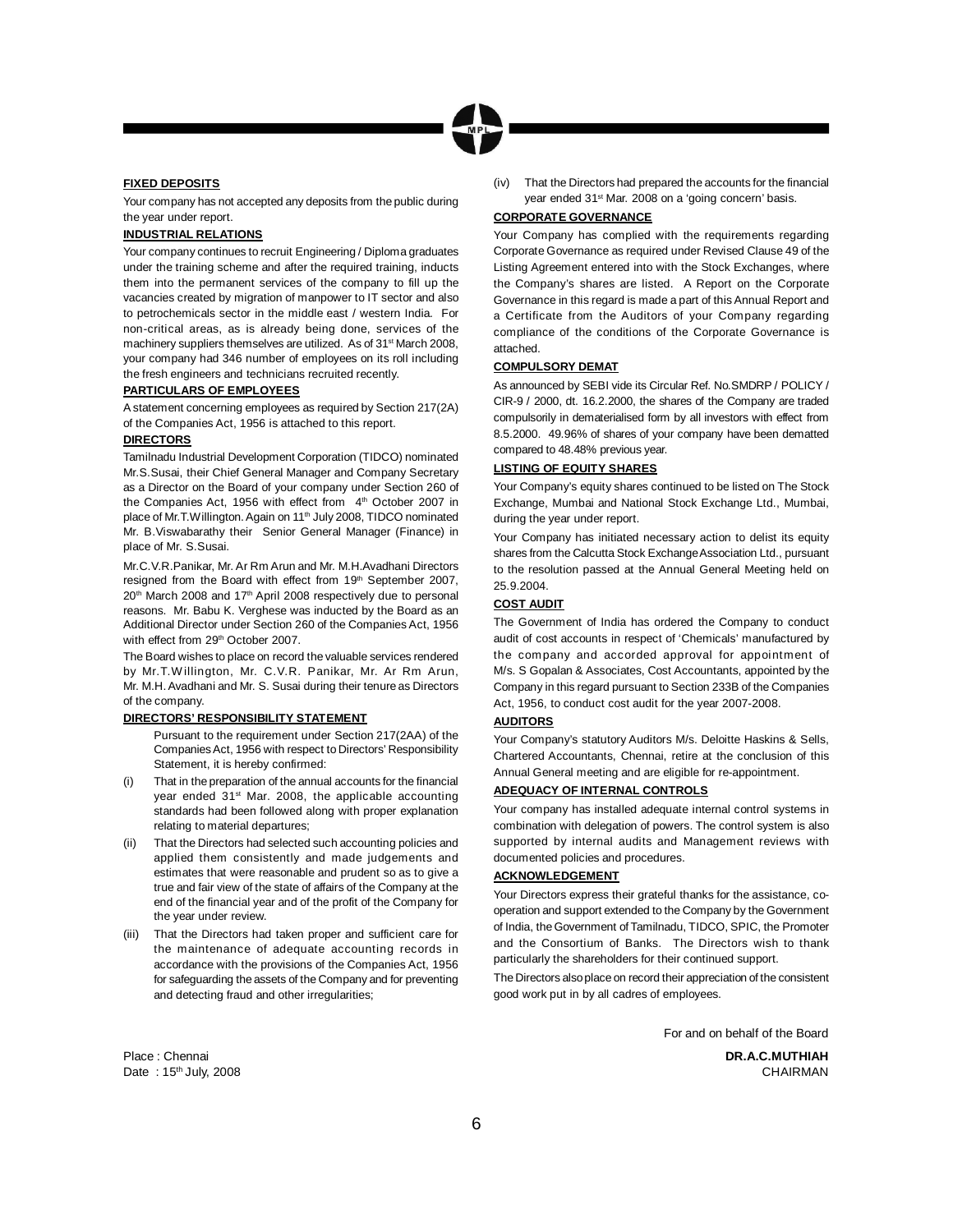# **ANNEXURE TO DIRECTORS' REPORT**

Conservation of Energy, Technology absorption and Foreign Exchange Earnings and Outgo as required under Companies (Disclosure of particulars in the report of Board of Directors) Rules, 1988 for the year ended 31 st March 2008.

# **A) CONSERVATION OF ENERGY**

- a) Energy conservation measure taken :-
	- + Implement an in-house technology for treatment of Polyol has been installed at Plant-I.
	- $\triangleq$  Installation of structured packing in PG evaporator columns at Plant-I.
	- ◆ New Cooling tower replacing the old tower at Plant-II.
- b) Additional investment and proposals, if any being implemented for reduction of consumption of energy :-
	- ← Revamping the PG Plant at Plant-II.
	- Biomass Based Cogeneration Power Project.
- c) Impact of the measures at (a) & (b) above for reduction of energy consumption and consequent impact on the cost of production of goods :-
	- + Impact of energy conservation and productivity improvement measures at (a) on the cost of production of the goods to be in the order of Rs.60 lakhs per annum.
	- $\rightarrow$  The savings envisaged by implementing the energy conservation measures as at (b) for reduction of energy and consequent impact on the cost of production of goods to be in the order of Rs.500 Lakhs per annum.

# **FORM – A** (See Rule-2)

|                |                                                            | <b>Year Ended</b> | Year Ended   |
|----------------|------------------------------------------------------------|-------------------|--------------|
|                |                                                            | 31.03.2008        | 31.03.2007   |
| (A)            | <b>Power and Fuel Consumption</b>                          |                   |              |
| $\mathbf{1}$ . | <b>ELECTRICITY</b>                                         |                   |              |
|                | Purchased<br>a)                                            |                   |              |
|                | Units                                                      | 26644029          | 26014880     |
|                | Amount (Rs) (i.e.cost paid to TNEB)                        | 11,40,82,697      | 11,23,17,310 |
|                | Rate per Unit (Rs.)                                        | 4.28              | 4.32         |
|                | Own Generation<br>b)                                       |                   |              |
|                | Through Diesel Generator (Units)<br>1.                     | 263075            | 54178        |
|                | Unit per litre of Diesel                                   | 3.33              | 3.21         |
|                | Cost per Unit (Rs.)                                        | 9.91              | 9.86         |
|                | Through Steam Turbine<br>2.                                | <b>Nil</b>        | Nil          |
| 2.             | Coal                                                       | <b>Nil</b>        | Nil          |
| 3.             | Furnace Oil (Qty in KL)                                    | 12816             | 12876        |
|                | Amount (Rs.)                                               | 22,95,34,034      | 20,39,34,556 |
|                | Average Rate (Rs./KL)                                      | 17,910            | 15,838       |
| 4.             | Others / Internal Generation                               | Nil               | Nil          |
| (B)            | Consumption per unit of production with standards (if any) |                   |              |
|                | Products (In MT)                                           | 42,827            | 41,420       |
|                | <b>Electricity in Units</b>                                | 628               | 629          |
|                | Furnace Oil in KL                                          | 0.299             | 0.310        |
|                | Coal                                                       | <b>Nil</b>        | Nil          |
|                | Others                                                     | <b>Nil</b>        | Nil          |

**FORM-B** (See Rule 2)

# **B. TECHNOLOGY ABSORPTION**

- I. **Research and Development (R&D)**
- **1. Specific areas in which R&D carried out by the company :**
	- **A** Development of alternate processes for treatment of Polyols.
	- ▲ Improved formulations for speciality Glycols for oil fields.
	- ▲ Reduction of Batch Reaction times for Polyols.

# **2. Benefits derived as a result of above R&D :**

- ▲ Increased Production of Polyols.
- ▲ Reduction in operation cost.
- $\triangle$  Improved sales.
- ▲ Waste minimization.
- **3. Future Plan of Action :**
	- ▲ Develop the prepolymer based PU systems for Integral Skin applications.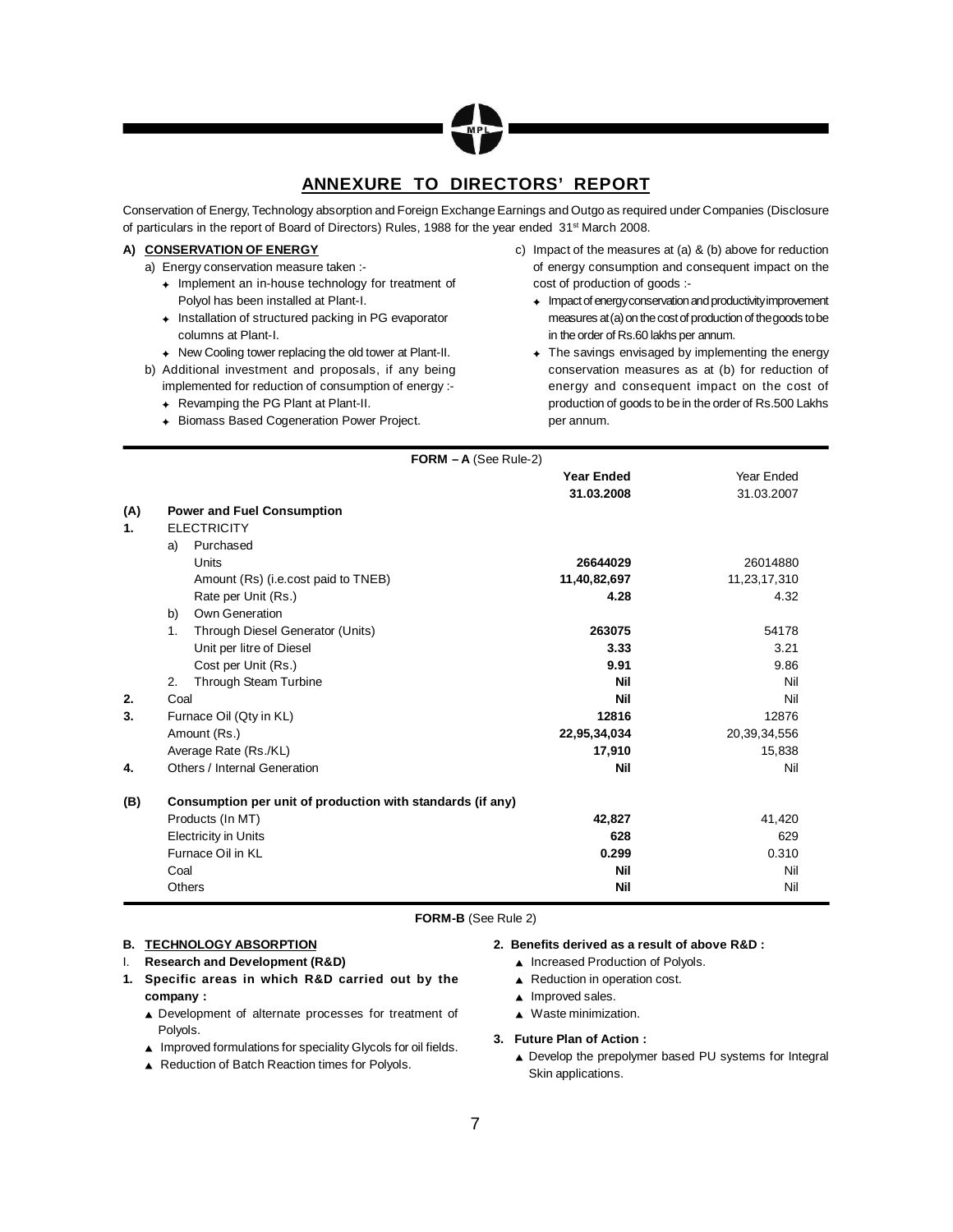▲ Continue to focus on Glycols for oil fields.

**■** Development of rigid systems based on new generation Blowing agent (HFC's).

# **4. Expenditure on R & D :**

(a)Capital : Rs.16.24 lakhs

(b)Recurring : Rs.50.04 lakhs

(c)Total : Rs.66.28 lakhs

(d)Total R&D expenditure as a percentage of total turnover – 0.18%.

# **II. Technology Absorption, Adaptation and Innovation :**

- 1. Efforts, in brief, made towards technology absorption, adaptation and innovation : Technology has already been fully absorbed
- 2. Benefit derived as a result of theabove efforts e.g. product improvement, cost reduction, product development, import substitution etc.:
	- $\triangleright$  Use of indigenous chemicals
	- $\leftarrow$  Cost reduction
	- $\angle$  Timely availability
	- $\blacktriangleright$  Increased production
	- $\leftarrow$  Lesser wastes
- 3. In case of imported technology (imported during the last five years reckoned from the beginning of the financial year) the following information may be furnished.
	- a) Technology imported :

Design and drawing have been imported for fabrication of equipment and the process know-how has been successfully absorbed.

|    | PO / PG                                                                            | : Process know-how from M/s ATOCHEM of France (For Plant-I)<br>Process know-how from M/s MONTEDIPE of Italy (For Plant-II)         |
|----|------------------------------------------------------------------------------------|------------------------------------------------------------------------------------------------------------------------------------|
|    | <b>POLYOLS</b>                                                                     | : Process know-how from M/s ARCO of USA (For Plant-I)<br>Process know-how from M/s PRESSINDUSTRIA of<br>Switzerland (For Plant-II) |
|    |                                                                                    |                                                                                                                                    |
|    | b)<br>Year of Import                                                               | : 1988 & 1989                                                                                                                      |
|    | Has technology been fully absorbed<br>C)                                           | $:$ yes.                                                                                                                           |
|    | if not fully absorbed areas where this has<br>d)                                   |                                                                                                                                    |
|    | not taken place, reasons therefor and further : does not apply<br>plans of action  |                                                                                                                                    |
| C. | <b>FOREIGN EXCHANGE EARNINGS AND OUTGO:</b>                                        |                                                                                                                                    |
|    | Efforts: Further possibilities of exporting the products are being explored.<br>a) |                                                                                                                                    |
|    |                                                                                    | (Rs. in lakhs)                                                                                                                     |
|    | Foreign Exchange Earnings – exports sales (FOB)<br>b)<br>- D.                      | 373.34                                                                                                                             |

ii) Foreign Exchange outgo (on cash basis)  $\sim$  3,515.12

# Statement showing the particulars of Employees of the Company as required under Section 217(2A) of the Companies Act, 1956 read with the Companies (Particulars of Employees) Rules, 1975 and forming part of the Report of the Board of **Directors for the year ended 31st March 2008**

| Name<br>Tvl       | Designation<br>and Nature<br>of Duties | Age | Qualification | Experience<br>Years) | Last Employment<br>and post held                     | Date of<br>Commence-<br>ment of<br>Employment | Gross<br>Remune-<br>ration (Rs.) |
|-------------------|----------------------------------------|-----|---------------|----------------------|------------------------------------------------------|-----------------------------------------------|----------------------------------|
| G. Ramachandran * | Managing<br><b>Director</b>            | 56  | B.Tech., MBA  | 34                   | SPIC Ltd.,<br>Senior Manager                         | 01.08.1989                                    | 38,76,254                        |
| K K Rajagopalan * | <b>Director</b><br>(Finance)           | 57  | B.E., PGDM    | 35                   | SPIC Ltd.,<br><b>Executive Director</b><br>(Finance) | 20.04.2000                                    | 33,21,848                        |

\* Not a relative of any Director of the Company.

\* The appointment is contractual.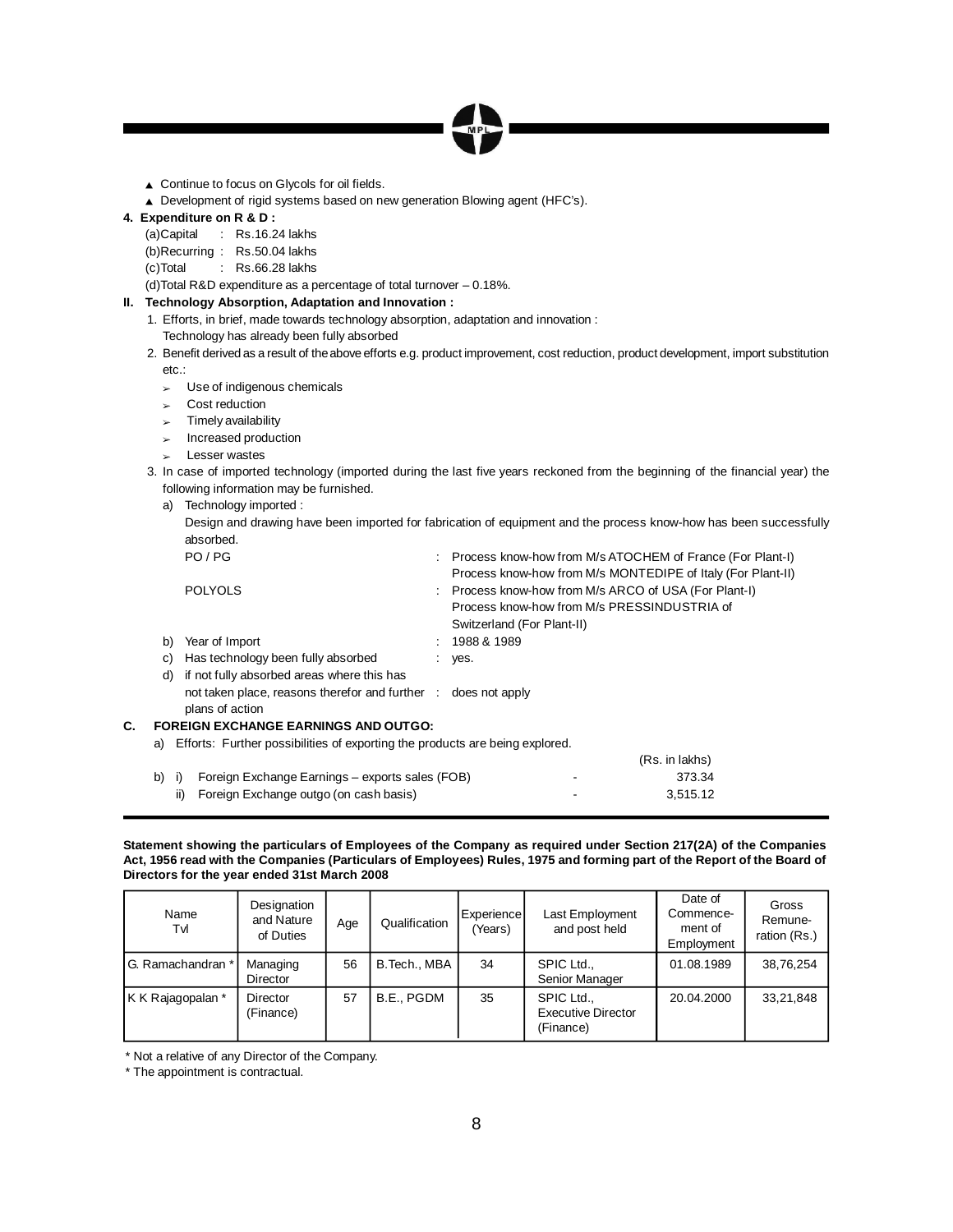# **REPORT ON CORPORATE GOVERNANCE**

# **1. MANALI PETROCHEMICAL LIMITED'S PHILOSOPHY ON CODE OF GOVERNANCE :**

The Securities and Exchange Board of India had introduced a Code of Corporate Governance for implementation by companies listed with Stock Exchanges from the year 2001-2002. The Board of Directors of your Company strongly supports the principles of corporate governance. Further the Board lays emphasis on transparency, accountability and integrity in all its operations and dealings with outsiders. Your Company had adopted all the best practices in corporate governance much before the Code was formulated. The following are the detailed practices on Corporate Governance in your Company:

# **2. BOARD OF DIRECTORS:**

# (a) Composition of the Board : (for the financial year **2007-2008**)

| Director                                   |         |      | No. of<br>meetings<br>attended | * No. of<br>outside<br>Directorship<br>held |        | Total No. of Membership<br>/ Chairmanship of<br>Committees across all<br>companies. |
|--------------------------------------------|---------|------|--------------------------------|---------------------------------------------|--------|-------------------------------------------------------------------------------------|
|                                            |         |      |                                |                                             | Member | Chairman                                                                            |
| Dr A C Muthiah                             |         | 2250 | 5                              | 9                                           |        |                                                                                     |
| Mr. Ar Rm Arun @ @ @                       |         |      | 4                              | $\overline{\phantom{0}}$                    |        | $\blacksquare$                                                                      |
| Mr. Ashwin C Muthiah                       |         |      | 3                              | 11                                          | 3      |                                                                                     |
| Mr. M H Avadhani @ @ @ @                   | $***$   |      | 4                              | $\overline{2}$                              |        |                                                                                     |
| Mr. C V R Panikar @                        | $***$   |      | 2                              | $\blacksquare$                              | ÷.     |                                                                                     |
| Mr. G Raghavendran                         | $***$   | 4725 | 5                              | $\blacksquare$                              | 1      | $\blacksquare$                                                                      |
| Mr. M Sivagnanam                           | $***$   |      | 5                              |                                             | 2      | 1                                                                                   |
| Mr. T Willington @ @<br>(Nominee of TIDCO) | $***$   |      | 3                              | $\blacksquare$                              | ۰      |                                                                                     |
| Mr. S.Susai (Nominee of TIDCO)             | $***$ # |      | 1                              | 12                                          | 8      | 1                                                                                   |
| Mr.Babu K Verghese                         | ##      | 300  | 1                              | 1                                           | 6      | 1                                                                                   |
| Mr. G Ramachandran                         |         | 1725 | 5                              | 1                                           |        |                                                                                     |
| Mr. K K Rajagopalan                        |         | 1650 | 5                              | 4                                           | 1      |                                                                                     |

\* (Excluding alternate directorship and directorship in private limited companies, Foreign Companies and Section 25 Companies.)

\*\* Non-Executive and Independent Director.

@ Resigned with effect from 19.09.2007.

@@ Resigned with effect from 04.10.2007.

@@@ Resigned with effect from 20.03.2008

@@@@ Resigned with effect from 17.04.2008.

# Nominated by TIDCO with effect from 04.10.2007.

## Inducted by the Board as an Additional Director with effect from 29.10.07.

Dr A.C.Muthiah is a Non-Executive Chairman, Mr. G.Ramachandran and Mr. K.K. Rajagopalan are Executive Directors.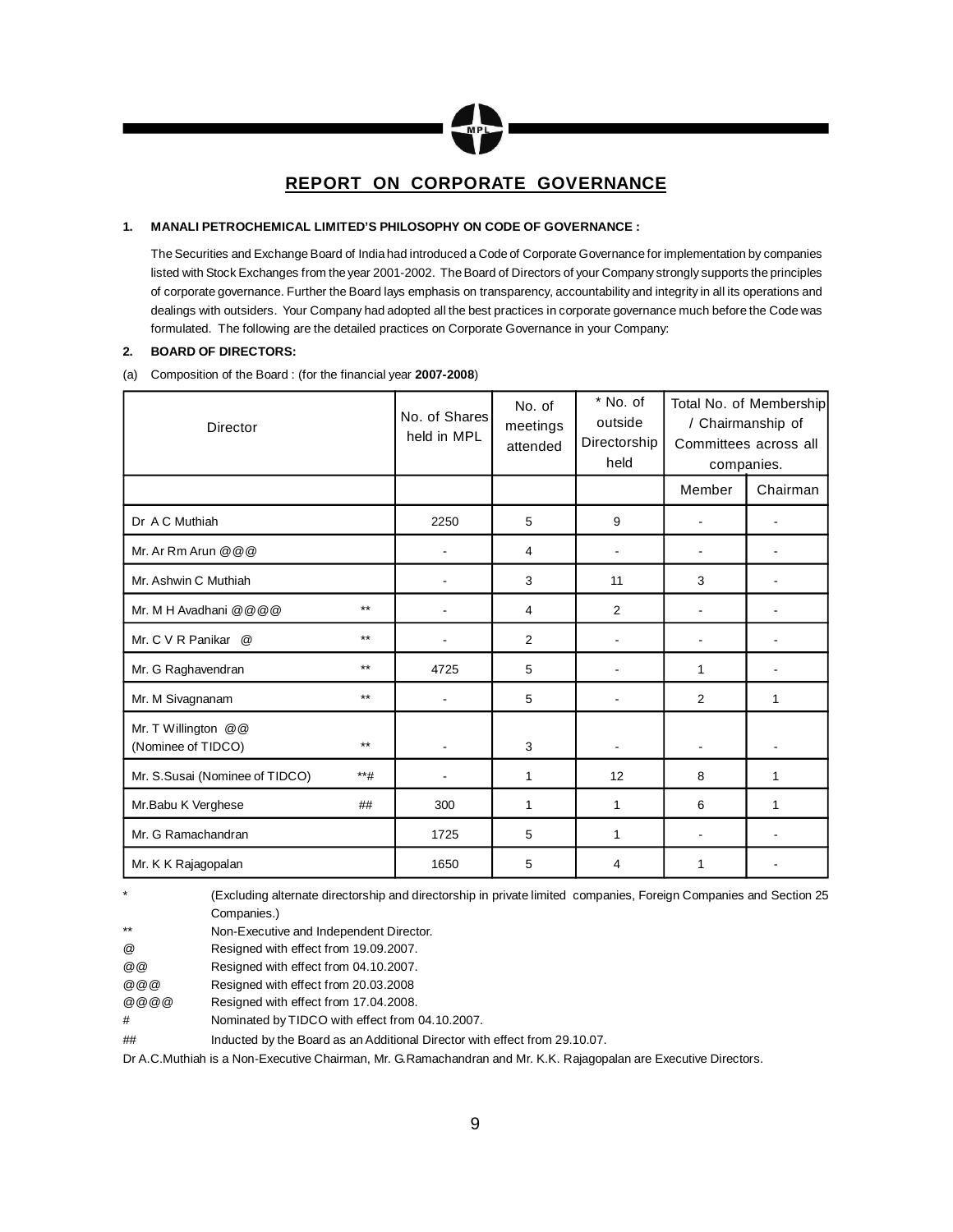

All the Directors except Mr.Ashwin C Muthiah attended the last Annual General Meeting held on 1st Sep. 2007.

5 Board Meetings were held during the financial year 2007 - 2008, as against the minimum requirement of 4 meetings. The dates on which the meetings were held are given below:

27.04.2007, 31.07.2007, 01.09.2007, 29.10.2007, 28.01.2008.

(b) None of the Directors of the Company is a member in more than 10 committees or Chairman of more than 5 committees across all companies in which he is a Director.

# **Disclosure of Non-Mandatory Requirement:**

Chairman's office expenses incurred in performance of his duties are not reimbursed by the Company.

# **3. AUDIT COMMITTEE:**

TheAudit Committee was constituted in August 1990. The Terms of Reference since 1990 had already covered most of the aspects stipulated by the recent SEBI Guidelines. During the year 2005-06, these were comprehensively reviewed and the Audit Committee was mandated with the same Terms of Reference as specified in Clause 49 of the Listing Agreements with Stock Exchanges. The current Terms of Reference fully conform to the requirements of Section 292A of the Companies Act, 1956.

The Audit Committee is responsible for overseeing the Company's financial reporting process, reviewing the quarterly/half yearly/ annual financial statements, reviewing with the management the financial statements and adequacy of internal audit function, recommending the appointment/re-appointment of statutory auditors and fixation of audit fees, reviewing the significant internal audit findings/related party transactions, reviewing the Management Discussion and Analysis of financial condition and result of operations and also statutory compliance issues. The Committee acts as a link between the management, external and internal auditors and the Board of Directors of the Company.

The committee at present comprises of three non-executive independent directors.

All the members have good financial knowledge. The composition of theAudit Committee and the attendance of each director at these meetings are given below:

| S No. | Director             | Chairman/Member | No.of meetings Attended |
|-------|----------------------|-----------------|-------------------------|
|       | Mr. M Sivagnanam     | Chairman        | 4                       |
| 2     | Mr. Ar Rm Arun ***   | Member          | 3                       |
| 3     | Mr.M H Avadhani****  | Member          | 3                       |
| 4     | Mr. C V R Panikar *  | Member          | <b>NIL</b>              |
| 5     | Mr. G Raghavendran   | Member          | 4                       |
| 6     | Mr. T. Willington ** | Member          |                         |
|       | Mr. S. Susai *****   | Member          |                         |

Resigned with effect from 19.09.2007.

- \*\* Resigned with effect from 04.10.2007.
- \*\*\* Resigned with effect from 20.03.2008.
- \*\*\*\* Resigned with effect from 17.04.2008.
- \*\*\*\*\* Nominated by TIDCO with effect from 04.10.2007.

Mr. G S Lakshmi Narasimhan, Company Secretary, acted as the Secretary to the Committee. The Managing Director, Director (Finance) and representatives from the Statutory Auditors, M/s. Deloitte Haskins and Sells, Mr S. Sathappan, Internal Auditor and Mr. S Gopalan, Cost Auditor, attended the meetings of the Committee as invitees. The Committee met four times during the year 2007-08 on 27.04.2007, 31.07.2007, 29.10.2007, 28.01.2008.

The Audit Committee held discussions with the Statutory Auditors and Internal auditors of the company concerning the financial reports of the company, internal control systems, and scope of audit and observations of the Statutory Auditors / Internal Auditors. The audit committee also reviewed the quarterly, half-yearly and annual financial results of the company before submission to the Board,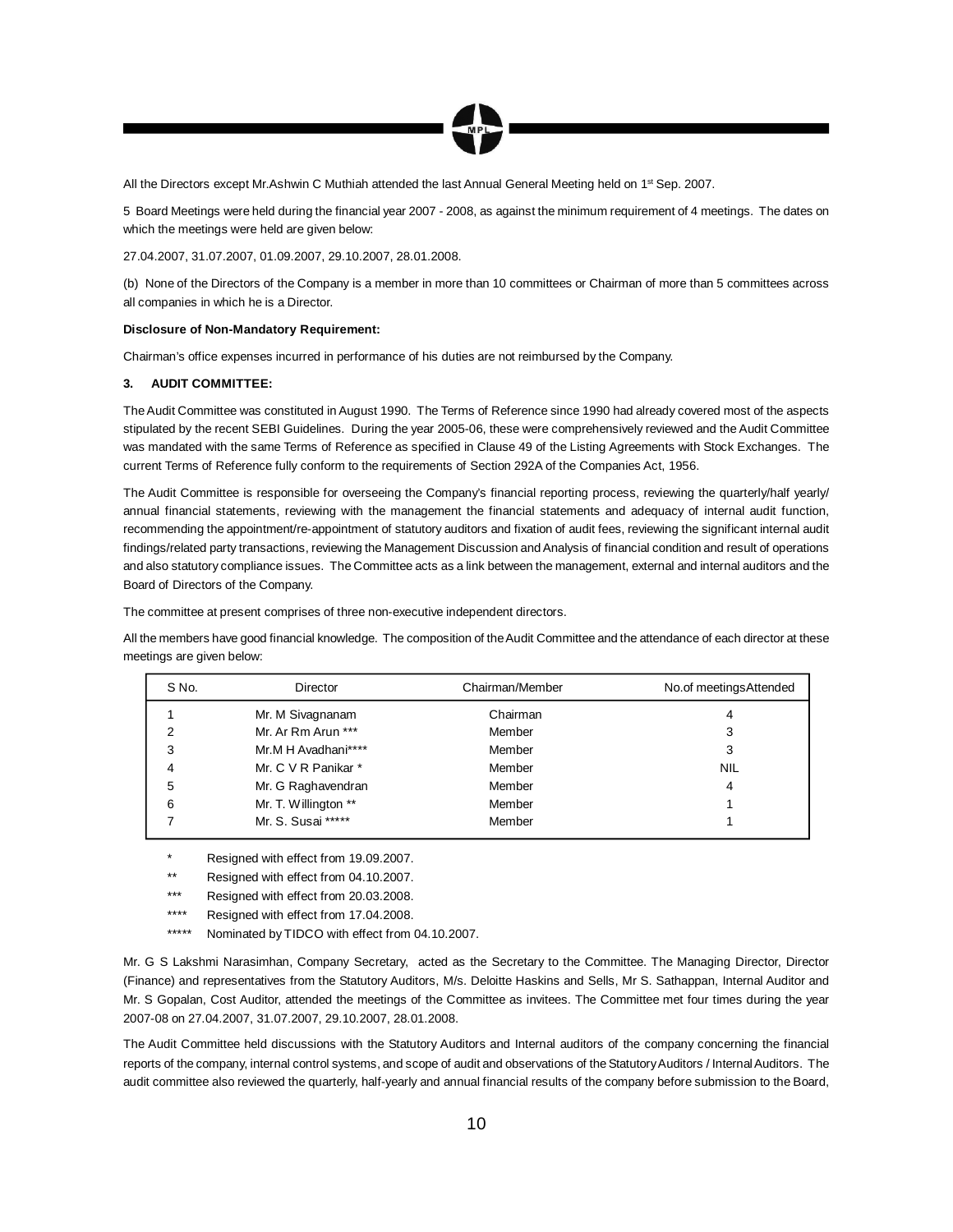

the "Limited Review" of the quarterly accounts, matters relating to compliance of Accounting Standards, their observations arising from the internal / annual audit of the Company's accounts and other related matters.

# **4. REMUNERATION COMMITTEE**

A Remuneration Committee was constituted by the Board on 28<sup>th</sup> Jan 2008 with three independent Directors as members. Mr. Babu K Verghese, Director is the Chairman. Mr. M. Sivagnanam and Mr.S. Susai, Directors are the other members. The committee will generally follow the practice in vogue since inception and will fix and review remuneration for the Managing/Whole-time Directors as and when necessary. The committee met on 26<sup>th</sup> March 2008 in which all the member Directors attended.

The remuneration of the Whole-time / Executive Directors comprises of a Fixed Component and a performance linked pay and is fixed by the Board of Directors, based on the recommendations of the remuneration committee, subsequently approved by the Members. The remuneration of the whole-time Directors/Executive Directors is recommended and fixed, taking into consideration the remuneration trend in the industry and in the region, academic background, qualification, experience and contribution of the individual.

The Executive Directors are not paid any sitting fees for any Board/Committee Meetings attended by them.

Details of Remuneration paid to the Directors for the year:

The Company does not pay any remuneration except sitting fees for attending the Board/Committee Meeting to Non-Executive Directors. Sitting fees paid to non-executive directors are detailed below:

Amount in Rs.

| Name                                  | <b>Board</b><br>Meeting | <b>Audit Committee</b><br><b>Meeting</b> | * SIG & ST | **RC Meeting | <b>Total</b> |
|---------------------------------------|-------------------------|------------------------------------------|------------|--------------|--------------|
| Dr A C Muthiah                        | 25000                   |                                          |            |              | 25000        |
| Mr. Ashwin C Muthiah                  | 15000                   |                                          |            |              | 15000        |
| Mr Ar Rm Arun                         | 20000                   | 15000                                    |            |              | 35000        |
| Mr M H Avadhani                       | 20000                   | 15000                                    |            |              | 35000        |
| Mr C V R Panikar                      | 10000                   |                                          | 20000      |              | 30000        |
| Mr G Raghavendran                     | 25000                   | 20000                                    |            |              | 45000        |
| Mr M Sivagnanam                       | 25000                   | 20000                                    | 44000      | 2000         | 91000        |
| Mr T Willington<br>(Nominee of TIDCO) | 15000                   | 5000                                     |            |              | 20000        |
| Mr.S.Susai<br>(Nominee of TIDCO)      | 5000                    | 5000                                     |            | 2000         | 12000        |
| Mr Babu K Verghese                    | 5000                    |                                          | 20000      | 2000         | 27000        |
| <b>Total</b>                          | 165000                  | 80000                                    | 84000      | 6000         | 335000       |

**\*** SIG & ST - Committee for Shareholders & Investors Grievance & Share Transfer

\*\* RC - Committee for Remuneration

Remuneration to Executive Directors

|       |                                         |                                          |                                            |                    | (Rs. in Lakhs) |
|-------|-----------------------------------------|------------------------------------------|--------------------------------------------|--------------------|----------------|
| SI.No | <b>Name</b>                             | <b>Salaries and</b><br><b>Allowances</b> | <b>Contribution to</b><br>PF & other Funds | <b>Perquisites</b> | <b>Total</b>   |
|       | G.Ramachandran,<br>Managing Director.   | 28.33                                    | 4.15                                       | 6.29               | 38.76          |
| 2     | K.K.Rajagopalan,<br>Director (Finance). | 24.28                                    | 3.35                                       | 5.58               | 33.22          |
|       | Total                                   | 52.61                                    | 7.50                                       | 11.87              | 71.98          |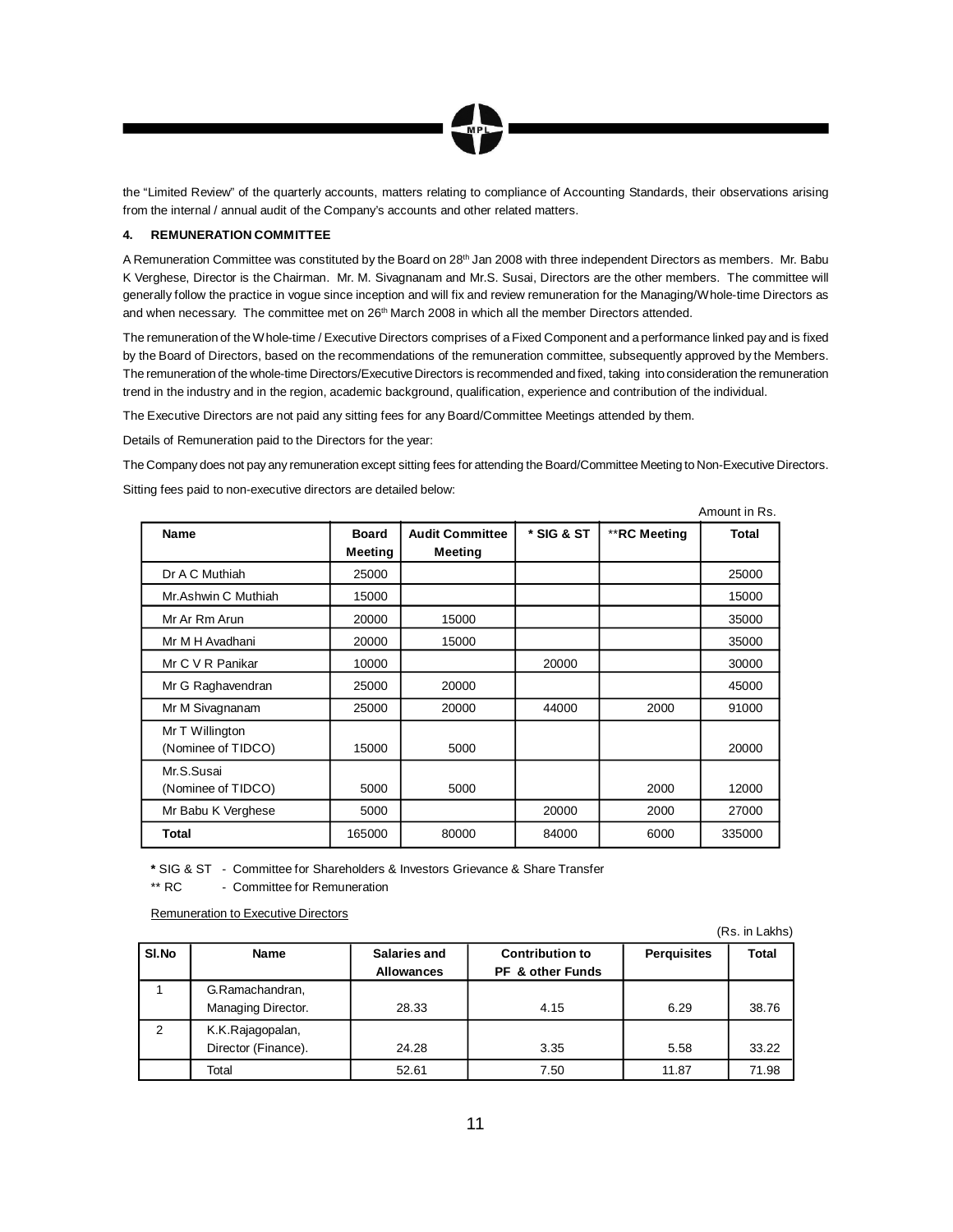

# **5. SHAREHOLDERS / INVESTORS GRIEVANCE AND SHARE TRANSFER COMMITTEE:**

The Shareholders / Investors Grievance and Share Transfer Committee consists of 2 non-executive Directors and Managing Director viz.,

|    | Mr.Babu K.Verghese * | Chairman of the committee |
|----|----------------------|---------------------------|
|    | Mr.C V R Panikar **  | Chairman of the committee |
| J. | Mr.M.Sivagnanam      | Director                  |
|    | Mr.G.Ramachandran    | <b>Managing Director</b>  |

Compliance Officer - G.S.Lakshmi Narasimhan, Company Secretary

- Inducted as an Additional Director by the Board with effect from 29.10.2007
- \*\* Resigned with effect from 19.09.2007

The committee met 22 times during the year.

During the year, 429 complaints were received from the shareholders and were satisfactorily resolved. There was no pending complaint from the shareholders as on 31.3.2008.

Delivery of equity shares of the Company by all investors / shareholders is now mandatory in the dematerialised form in all Stock Exchanges.

# **6. DISCLOSURES**

The Company has followed the guidelines of the Accounting standards laid down by the Institute of Chartered Accountants of India (ICAI) in preparation of its financial statements.

Transactions with related parties are disclosed in note No.14 of Schedule 19 to the accounts in the Annual Report.

During the year under review the company has not raised any funds from Public issue, rights issue, or preferential issue.

During the last three years there were no strictures or penalties imposed on the Company either by the stock exchanges or by SEBI or any statutory authority for non-compliance on any matter related to Capital markets.

The Companyhas laid down procedures to inform board members about the risk assessment and its minimisation, which are periodically reviewed to ensure that risk control is exercised by the Management effectively.

The Company has no specific Whistle Blower Policy. However, the Company recognises the importance of such informations and free access is available for employees at any level to report to the Management about the unethical behaviour or suspected fraud by staff/ officers/suppliers/customers in violation of the company's code of conduct or any other point of concern.

# **7. C E O / C F O CERTIFICATION**

C E O / C F O Certification by Mr.G.Ramachandran, Managing Director and Mr.K.K.Rajagopalan, Director (Finance) as required under clause 49 (V) of the Listing Agreement was placed before the Board at its meeting held on 17<sup>th</sup> April 2008.

# **8. GENERAL BODY MEETINGS:**

**Location and time, where last three AGMs held:**

| Year    | Location                                                                     | Date       | Time         |
|---------|------------------------------------------------------------------------------|------------|--------------|
| 2006-07 | Rajah Annamalai Mandram, Esplanade,<br>(Near High Court), Chennai - 600 108. | 01.09.2007 | $10.35$ A.M. |
| 2005-06 | Rajah Annamalai Mandram, Esplanade,<br>(Near High Court), Chennai - 600 108. | 19.08.2006 | 10.35 A.M.   |
| 2004-05 | Rajah Annamalai Mandram, Esplanade,<br>(Near High Court), Chennai - 600 108. | 10.09.2005 | $10.35$ A.M. |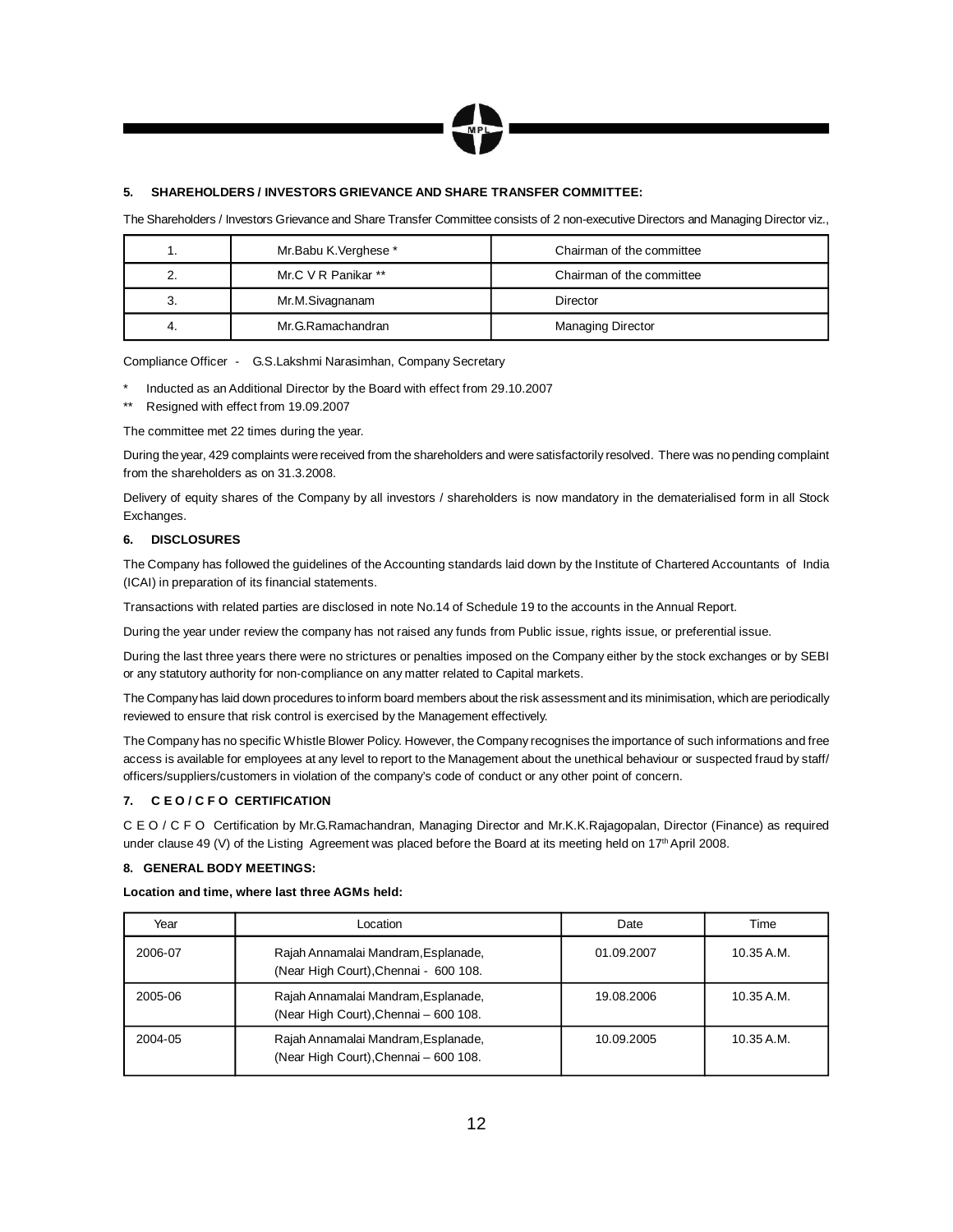# **Location and time, where last EGM held:**

| 2005-06 | Raiah Annamalai Mandram. Esplanade.   | 19.10.2005 | 15:30 P.M. |
|---------|---------------------------------------|------------|------------|
|         | (Near High Court), Chennai – 600 108. |            |            |

Details of Special Resolutions passed in the last 3 Annual General Meetings

| Date of AGM/EGM  | Whether any Special<br>Resolution was passed | <b>Particulars</b>                                                                                                                                                                                                         |  |
|------------------|----------------------------------------------|----------------------------------------------------------------------------------------------------------------------------------------------------------------------------------------------------------------------------|--|
| 10.09.2005 (AGM) | Yes                                          | For reappointment and approval of remuneration payable<br>to Mr.K.K.Rajagopalan, Director (Finance) and<br>Mr.G.Ramachandran, Managing Director.                                                                           |  |
| 19.08.2006 (AGM) | Yes                                          | Amendment of Articles of Association for the purpose of<br>subdivision of 12,00,00,000 equity shares of Rs.10/-<br>each in to 24,00,00,000 equity shares of Rs.5/- each.                                                   |  |
| 01.09.2007 (AGM) | Yes                                          | For revising the managerial remuneration payable to<br>Mr.G.Ramachandran, Managing Director &<br>Mr.K.K.Rajagopalan, Director (Finance).                                                                                   |  |
| 19.10.2005 (EGM) | <b>Yes</b>                                   | For reduction of share capital from Rs.114,66,61,530<br>to Rs.85,99,96,147.50, pursuant to the provisions of<br>Sec.78, Sec.100 of the Companies Act 1956 and Article<br>58 of the Articles of Association of the Company. |  |

No special resolution was passed through postal ballot during last year. No special resolution requiring voting by postal ballot is included in the notice convening the 22<sup>nd</sup> Annual General Meeting (the ensuing meeting) of the Company.

# **9. Means of Communication:**

The quarterly results are published in the news papers viz., Economic Times and Makkal Kural. The Company has a website namely, www.manalipetro.com wherein the quarterly / annual results are displayed apart from the Code of Conduct. Official news releases and presentations made to analysts are sent to the Stock Exchanges, where the Company's shares are listed.

# **10. Shareholder Information:**

# **i) Annual General Meeting**

| Date  | : 20.09.2008                  |
|-------|-------------------------------|
| Time  | 10.35 A.M.                    |
| Venue | Rajah Annamalai Mandram,      |
|       | Esplanade, Chennai - 600 108. |
|       |                               |

# **ii) Financial Calendar**

| Financial reporting for -     |                               |
|-------------------------------|-------------------------------|
| Quarter ending June 30, 2008  | $\therefore$ End of July 2008 |
| Quarter ending Sept. 30, 2008 | : End of October 2008         |
| Quarter ending Dec. 31, 2008  | : End of January 2009         |
| Year ending March 31, 2009    | : End of June 2009            |
|                               |                               |

Annual General Meeting for the

year ended

| March 31, 2009 |  | End of September 2009 |
|----------------|--|-----------------------|
|----------------|--|-----------------------|

- **iii) Dates of Book Closure** : 10.09.2008 to 20.09.2008 (both days inclusive) **iv) Dividend payment date** : September / October 2008
- **v) Listing on Stock Exchanges at :**
- Bombay Stock Exchange Limited,

Phiroze Jeejeebhoy Towers,

Dalal Street, Mumbai – 400 001.

National Stock Exchange of India Limited Exchange Plaza, Bandra-Kurla Complex, Bandra (E), Mumbai – 400 051.

The Calcutta Stock Exchange Association Ltd, No.7, Lyons Range, Kolkata – 700 001.

(Confirmation of De-listing awaited)

# **vi) Stock Code**

| Bombay Stock Exchange Limited        | 500268        |
|--------------------------------------|---------------|
| National Stock Exchange of India Ltd | MANALIPETC    |
| Demat ISIN Number in NSDL and CDSL   | INE 201A01024 |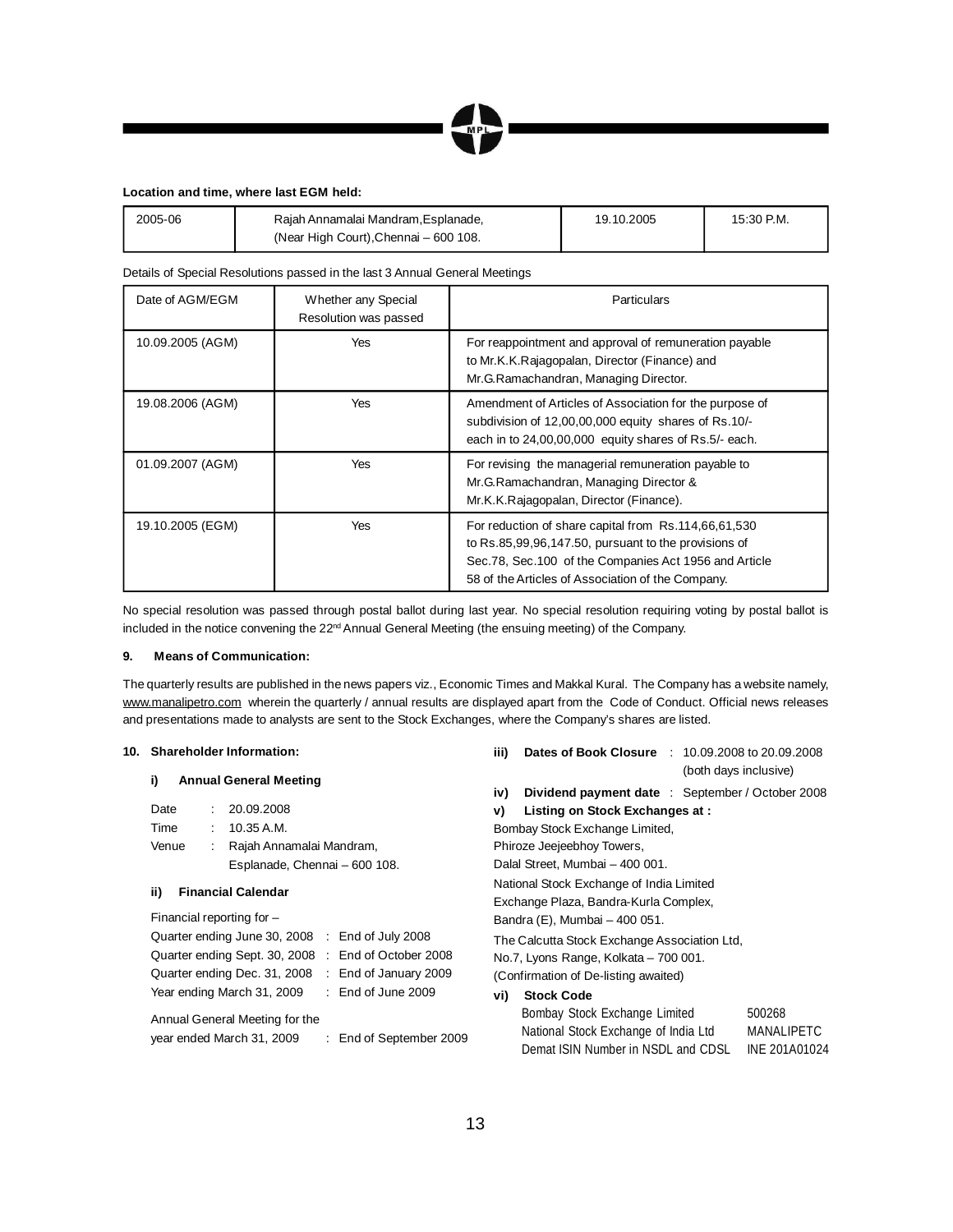**vii) Stock Market Data:** (in Rupees)

| Year 2007-2008 | National Stock Exchange |                   | <b>Bombay Stock Exchange</b> |                   |  |
|----------------|-------------------------|-------------------|------------------------------|-------------------|--|
|                | Month's High price      | Month's Low price | Month's High price           | Month's Low price |  |
| April          | 10.65                   | 7.00              | 10.45                        | 8.00              |  |
| May            | 11.50                   | 9.10              | 11.45                        | 9.15              |  |
| June           | 10.30                   | 8.95              | 10.26                        | 9.00              |  |
| July           | 11.25                   | 9.25              | 10.55                        | 9.15              |  |
| August         | 9.90                    | 8.60              | 10.01                        | 8.60              |  |
| September      | 17.95                   | 9.15              | 17.90                        | 9.01              |  |
| October        | 15.35                   | 11.40             | 15.30                        | 11.50             |  |
| November       | 25.35                   | 11.30             | 25.42                        | 11.30             |  |
| December       | 26.10                   | 17.30             | 26.10                        | 17.00             |  |
| January        | 28.60                   | 15.20             | 28.55                        | 15.35             |  |
| February       | 19.40                   | 14.50             | 19.25                        | 14.10             |  |
| March          | 15.00                   | 10.25             | 14.80                        | 10.10             |  |

**viii) Registrar and Share Transfer Agents:** Cameo Corporate Services Limited

Subramanian Building, V Floor No.1, Club House Road, Chennai – 600 002. Phone No.: 044-28460390 -394 & 28460718 Fax No. : 044-28460129 E-Mail: cameosys@satyam.net.in

# **ix) Share Transfer System:**

Share Transfers are registered and returned within a period of 30 days from the date of receipt, if the documents are clear in all respects. The power to approve transfer of securities has been delegated by the Board to the Shareholders / Investors Grievance and Share Transfer Committee, which meets once in a fortnight. Share transfer requests are processed within an average of 15 days from the date of receipt. Letters are sent to the shareholders after transfer of shares in their names giving an option for dematerialisation of shares of the physical shares. Physical shares are dematerialised and electronic credit is given to those shareholders, who opt for dematerialisation and in respect of other shareholders, who have not opted for dematerialisation, share certificates are despatched by Registered Post.

# **x) (a) Distribution of Shareholding (as on 31.3.2008)**

| No. of shares                  | No. of Shareholders | % of Shareholders | No. of Shares held | % of Shareholding |
|--------------------------------|---------------------|-------------------|--------------------|-------------------|
| 100<br>$\blacksquare$          | 16769               | 9.9484            | 1149220            | 0.6682            |
| 101<br>200<br>٠                | 123486              | 73.2598           | 28315501           | 16.4626           |
| 501<br>1000<br>۰               | 16843               | 9.9924            | 13231352           | 7.6927            |
| 1001<br>2000<br>۰              | 6806                | 4.0378            | 10241495           | 5.9544            |
| 2001<br>3000<br>۰              | 1937                | 1.1492            | 5113372            | 2.9729            |
| 3001<br>4000<br>$\blacksquare$ | 649                 | 0.3850            | 2367283            | 1.3763            |
| 4001<br>5000<br>٠              | 636                 | 0.3773            | 3019891            | 1.7558            |
| 5001<br>10000<br>۰             | 835                 | 0.4954            | 6116047            | 3.5558            |
| 10001<br>&<br>above            | 598                 | 0.3547            | 102445068          | 59.5613           |
| Total                          | 168559              | 100.0000          | 171999229          | 100.0000          |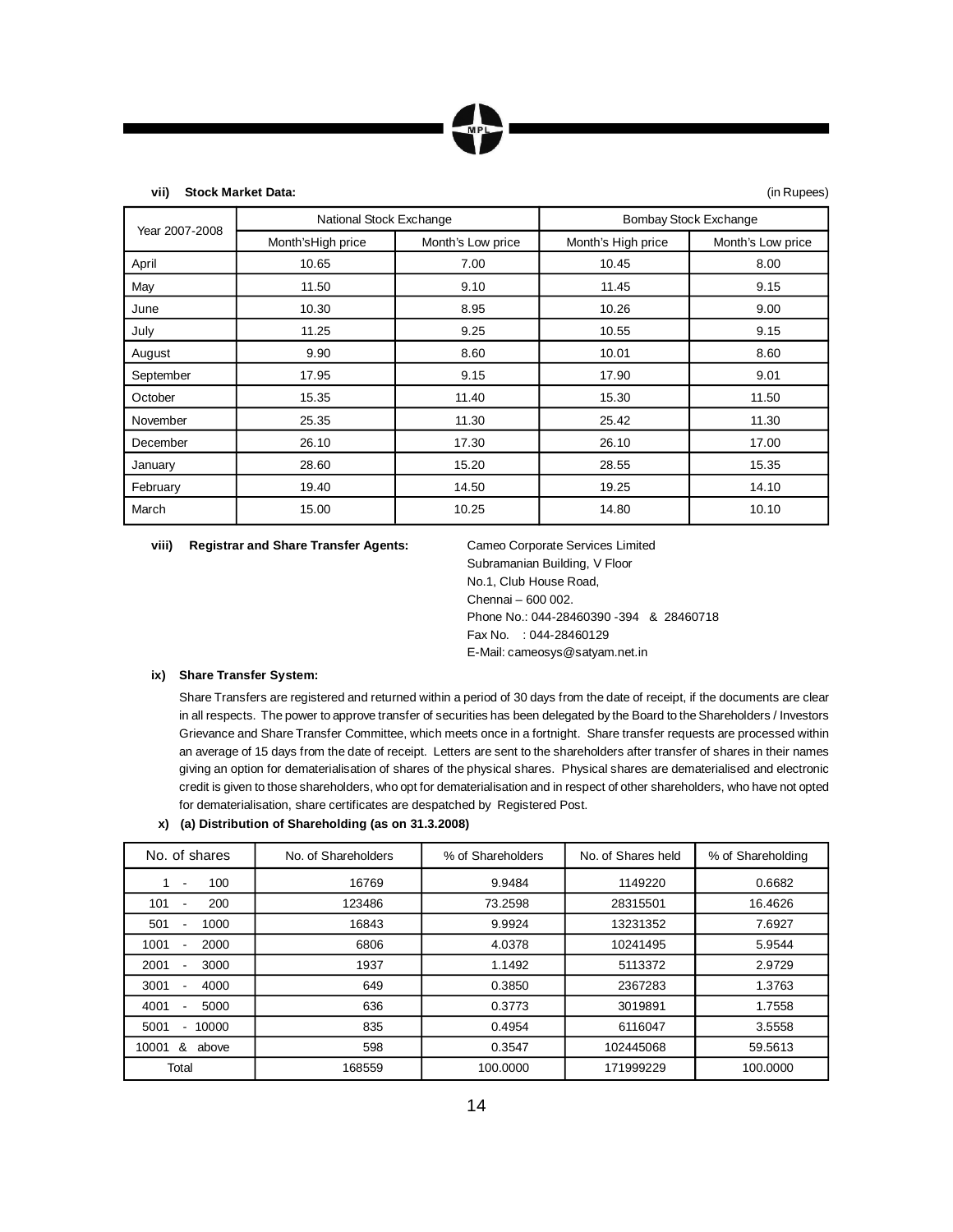

# **(b) Categories of Shareholders (as on 31.3.2008)**

| Category                      | No. of Shareholders | % of shareholders | No. of Shares held | % of Shareholding |
|-------------------------------|---------------------|-------------------|--------------------|-------------------|
| Promoter & Associates         |                     | 0.001             | 77078553           | 44.813            |
| Individual                    | 161632              | 95.890            | 74669550           | 43.413            |
| Corporate                     | 1532                | 0.909             | 13037671           | 7.581             |
| <b>Financial Institutions</b> | 8                   | 0.005             | 4638095            | 2.696             |
| NRI/OCBs                      | 5374                | 3.188             | 2559535            | 1.488             |
| <b>Banks</b>                  | 11                  | 0.007             | 15825              | 0.009             |
| Total                         | 168559              | 100.000           | 171999229          | 100.000           |

# **xi) Dematerialisation of shares and Liquidity :**

8577 Number of Demat requests for dematerialisation of 25,49,176 equity shares were approved during the year 2007–2008.

49.96% of the shares have been dematerialised upto 31st March 2008 as against 48.48% for the previous year ended 31st March 2007. Trading in equity shares of the Company is permitted only in dematerialised form for all categories of investors with effect from 8.5.2000 as per Notification issued by SEBI.

There are 65877 and 22858 beneficial holders held in the NSDL and CDSL Depository respectively, to whom all company's mailers and Annual Reports are despatched in addition to Registered members.

The shares of the Company are listed in Mumbai and National Stock Exchanges.

xii) There is no GDRs / ADRs / Warrants or any convertible instruments and hence there is no impact on equity.

| xiii) | <b>Plant Locations:</b>            | Plant I: Ponneri High Road, Manali<br>Chennai - 600 068. |    | Plant II                       | Sathangadu Village, Manali<br>Chennai - 600 068. |
|-------|------------------------------------|----------------------------------------------------------|----|--------------------------------|--------------------------------------------------|
| xiv)  | Address for correspondence:        |                                                          |    |                                |                                                  |
|       | Manali Petrochemical Limited<br>1) |                                                          | 2) | Cameo Corporate Services Ltd   |                                                  |
|       | Ponneri High Road, Manali          |                                                          |    | Subramanian Building, V Floor  |                                                  |
|       | Chennai - 600 068.                 |                                                          |    | No.1, Club House Road,         |                                                  |
|       | Phone: 044-25941025 / 25943895     |                                                          |    | Chennai - 600 002.             |                                                  |
|       | Fax: 044-25941199                  |                                                          |    |                                | Phone: 044-28460390 - 394 & 28460718             |
|       |                                    | Email:companysecretary@manalipetro.com                   |    | Fax: 044-28460129              |                                                  |
|       |                                    |                                                          |    | E-mail: cameosys@satyam.net.in |                                                  |
|       |                                    |                                                          |    |                                |                                                  |

# **CORPORATE GOVERNANCE COMPLIANCE REPORT**

# **To**

# **The Members of Manali Petrochemical Limited**

We have examined the compliance of conditions of Corporate Governance by **Manali Petrochemical Limited** for the year ended on 31<sup>st</sup> March 2008 as stipulated in Clause 49 of the Listing Agreement of the said Company with Stock Exchanges.

The compliance of conditions of Corporate Governance is the responsibility of the management. Our examination was limited to procedures and implementation thereof, adopted by theCompany for ensuring the compliance of the conditions of Corporate Governance. It is neither an audit nor an expression of opinion on the financial statements of the Company.

In our opinion and to the best of our information and according to the explanations given to us, we certify that the Company has complied with the conditions of Corporate Governance as stipulated in the above mentioned Listing Agreement.

We further state that such compliance is neither an assurance as to the future viability of the Company nor the efficiency or effectiveness with which the management has conducted the affairs of the Company.

For Deloitte Haskins & Sells Chartered Accountants Geetha Suryanarayanan Place : Chennai Partner Membership No.29519

Date: 17th April, 2008.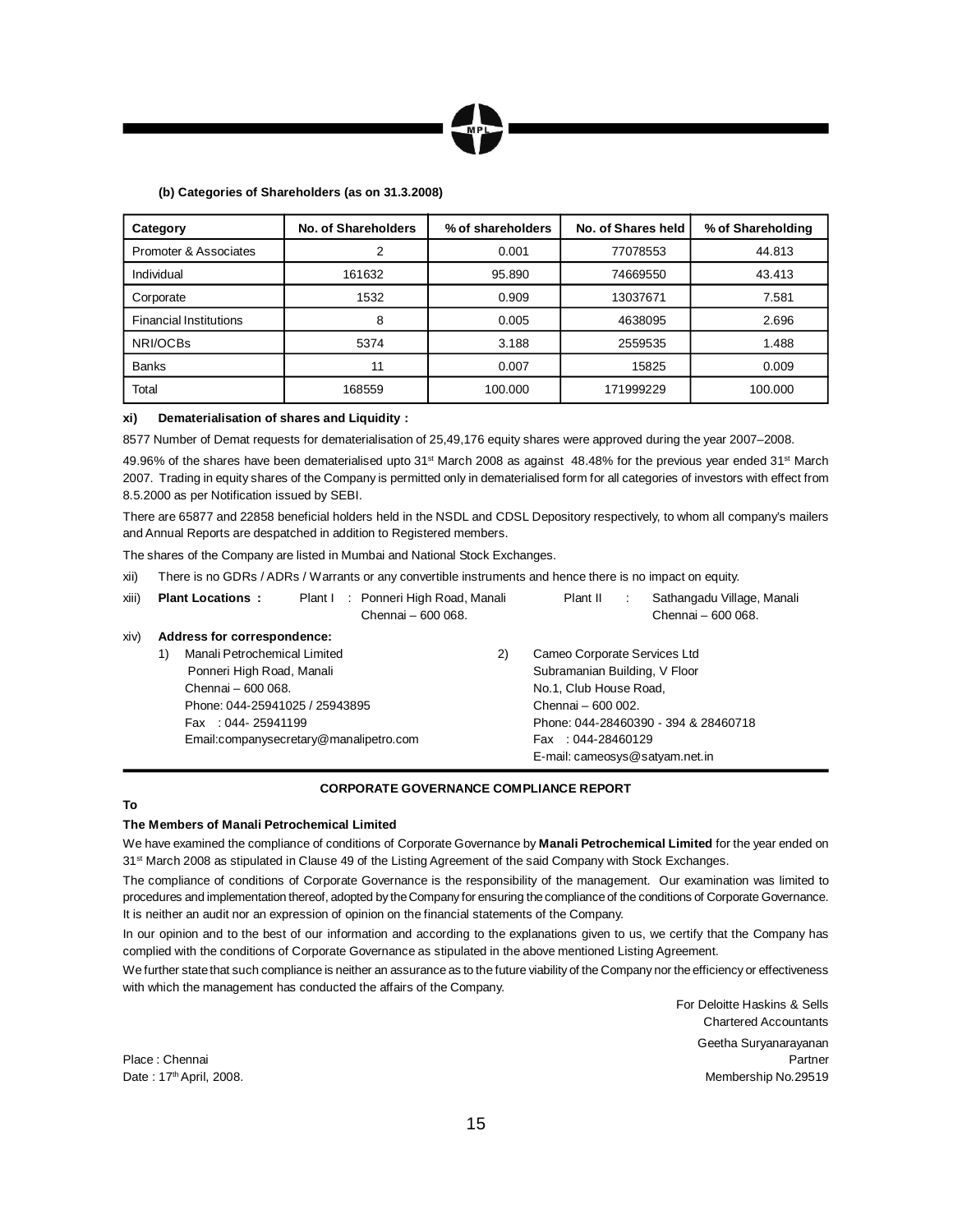# **AUDITORS' REPORT**

To

# The Members of MANALI PETROCHEMICAL LIMITED

- 1. We have audited the attached Balance Sheet of Manali Petrochemical Limited as at 31<sup>st</sup> March 2008 and the Profit and Loss Account and the cash flow statement for the year ended on that date annexed thereto. These financial statements are the responsibility of the Company's management. Our responsibility is to express an opinion on these financial statements based on our audit.
- 2. We conducted our audit in accordancewith auditing standards generally accepted in India. Those Standards require that we plan and perform the audit to obtain reasonable assurance about whether the financial statements are free of material misstatement. An audit includes examining, on a test basis, evidence supporting the amounts and disclosures in the financial statements. An audit also includes assessing the accounting principles used and significant estimates made by management, as well as evaluating the overall financial statement presentation. We believe that our audit provides a reasonable basis for our opinion.
- 3. As required by the Companies (Auditor's Report) Order, 2003 issued by the Central Government of India in terms of Section 227 (4A) of the Companies Act, 1956, we enclose in the Annexure a statement on the matters specified in paragraphs 4 and 5 of the said Order.
- Further to our comments in the Annexure referred to in Paragraph 3 above, we report that:
- (i) We have obtained all the information and explanations, which to the best of our knowledge and belief were necessary for the purposes of our audit;
- (ii) In our opinion, proper books of account as required by law have been kept by the company so far as appears from our examination of those books
- (iii) The Balance Sheet and Profit and Loss Account and cash flow statement dealt with by this report are in agreement with the books of account;
- (iv) In our opinion, the Balance Sheet, Profit and Loss Account and cash flow statement dealt with by this report comply with the accounting standards referred to in sub-section (3C) of Section 211 of the Companies Act, 1956;
- (v) On the basis of written representations received from the directors, and taken on record by the Board of Directors, we report that none of the directors is disqualified as on 31<sup>st</sup> March 2008 from being appointed as a director in terms of clause (g) of sub-section (1) of section 274 of the Companies Act, 1956;
- (vi) In our opinion and to the best of our information and according to the explanations given to us, the said accounts give the information required by the Companies Act, 1956 in the manner so required and give a true and fair view in conformity with the accounting principles generally accepted in India:
	- (a) in the case of the Balance Sheet, of the state of affairs of the Company as at 31<sup>st</sup> March, 2008;
	- (b) in the case of the Profit and Loss Account, of the profit for the year ended on that date; and
	- (c) in the case of cash flow statement, of the cash flows for the year ended on that date.

Place : Chennai Date: 17th April, 2008. **For DELOITTE HASKINS & SELLS** Chartered Accountants **Geetha Suryanarayanan** Membership No.29519

# **Annexure referred to in Paragraph 3 of the report of even date**

- 1. In respect of fixed assets:
- (a) The Company has maintained proper records showing full particulars, including quantitative details and situation of fixed assets.
- (b) The fixed assets were physically verified during the year by the management in accordance with a programme of verification which in our opinion, provides for physical verification of all the fixed assets at reasonable intervals. According to the information and explanations given to us, no material discrepancies were noticed on such verification.
- (c) The fixed assets disposed off during the year, in our opinion, do not constitute a substantial part of the fixed assets of the company and such disposals has, in our opinion, not affected the going concern status of the company.
- 2. In respect of its inventories:
	- (a) As explained to us, inventories were physically verified by the management at reasonable intervals.
	- (b) In our opinion and according to the information and explanations given to us, the procedures of physical verification of inventories followed by the management were reasonable and adequate in relation to the size of the Company and the nature of its business.
	- (c) In our opinion and according to the information and explanations given to us, the company has maintained proper records of its inventories. The discrepancies noticed on physical verification between physical stock and book records were not material.
- 3. (a) According to the information and explanations given to us, the Company has not granted any loans, secured or unsecured from companies, firms or other parties covered in the register maintained under Section 301 of the Companies Act, 1956.
	- (b) According to the information and explanations given to us, the Company has not taken any loans, secured or unsecured from companies, firms or other parties covered in the register maintained under Section 301 of the Companies Act, 1956.
- 4. In our opinion and according to the information and explanations given to us, there are adequate internal control procedures commensurate with the size of the Company and nature of its business with regard to the purchases of inventory and fixed assets and for the sale of goods and services. During the course of our audit, we have not observed any continuing failure to correct major weaknesses in internal controls.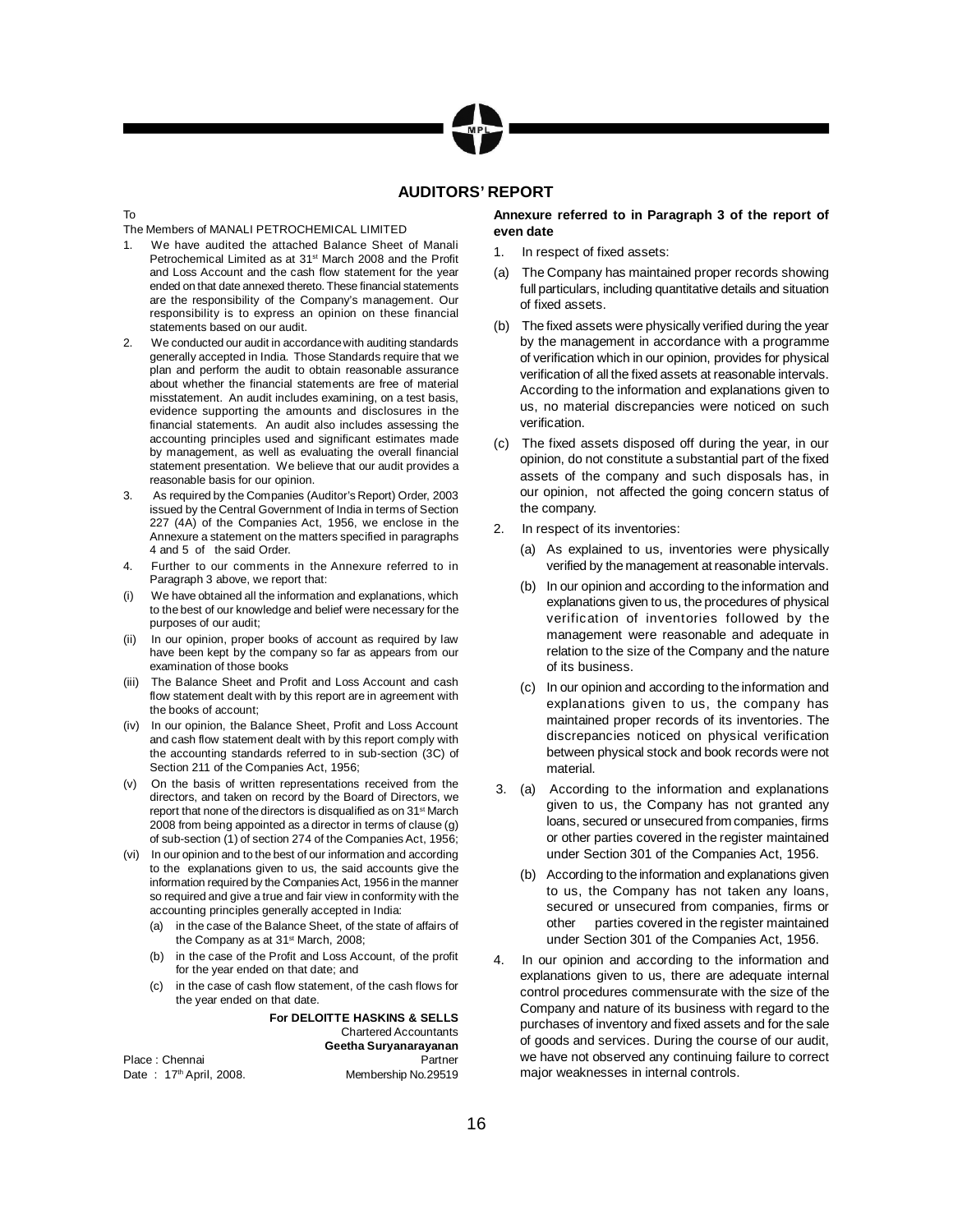- 5. In respect of contracts or arrangements referred to in section 301 of the Companies Act, 1956:
	- a. According to the information and explanations given to us, the particulars of contracts or arrangements that needed to be entered into the register have been so entered.
	- b. In our opinion and according to the information and explanations given to us, where each of such contracts or arrangements is in excess of Rs.5 lakhs in respect of any party, during the year, have been made at prices which are reasonable having regard to theprevailing market prices at the relevant time.
- 6. The Company has not accepted any deposits from the Public during the year.
- 7. In our opinion, thecompany has an internal audit system commensurate with the size and the nature of its business.
- 8. We have broadly reviewed the books of account relating to materials, labour and other items of cost which are required to be maintained by the company for certain products of the company, pursuant to the Rules made by the Central Government for the maintenance of cost records under Section 209(1)(d) of the Companies Act, 1956, and we are of the opinion that prima facie, the prescribed accounts and records have been made and maintained.
- 9. Statutory and other dues
	- (a) According to the information and explanations given to us, the Company has been regular in depositing undisputed statutory dues including Provident Fund, Employee's State Insurance, Income Tax, Value Added Tax, Customs Duty, Wealth tax, Service tax, Excise Duty, Cess and other statutory dues applicable to it with the appropriate authorities during the year.
	- (b) According to the information and explanations given to us, no undisputed amounts payable in respect of Provident Fund, Employee's State Insurance, Income Tax, Value Added Tax, Customs Duty, Wealth tax, Service tax, Excise Duty and Cess were in arrears, as at 31<sup>st</sup> March 2008 for a period of more than six months from the date they became payable.
	- (c) According to the information and explanations given to us, there are no dues of Income Tax, Value Added Tax, Customs Duty, Wealth tax, Service tax, Excise

Date: 17th April, 2008.

Duty and Cess that have not been deposited on account of any dispute except for the dues referred to in Note No.B2(c) and (d) of Schedule 19.

- 10. The Company does not have any accumulated losses at the end of the year. The Company has not incurred cash losses during the current and the immediately preceding financial year.
- 11. According to the information and explanations given to us by the management, we are of the opinion that the Company has not defaulted in repayment of dues to banks/financial institutions.
- 12. According to the information and explanations given to us and based on our examination of documents and records, we are of the opinion that no loans or advances have been granted by the Company on the basis of security by way of pledge of shares, debentures and other securities.
- 13. In our opinion, the Company is not a chit fund or a nidhi/mutual benefit /society. Therefore, the provisions of clause 4(xiii) of the Companies (Auditor's Report) Order, 2003 are not applicable to the Company.
- 14. In our opinion, the Company is not dealing in or trading in shares, securities, debentures and other investments. Accordingly, the provisions of clause (xiv) of the companies (Auditor's Report) Order, 2003 are not applicable to the Company.
- 15. In our opinion and according to the information and explanations given to us the Company has not given any guarantee for loans taken by others from Banks and Financial Institutions during the year.
- 16. The company has not availed any term loan during the year.
- 17. According to the information and explanations given to us and on an overall examination of the balance sheet of the Company, we report that no funds raised on short term basis have been used for long term investment.
- 18. The Company has not made preferential allotment of shares to parties and companies covered in the register maintained under section 301 of the Act.
- 19. The Company has not issued any debentures during the year.
- 20. The Company has not raised any money by public issues during the year.
- 21. According to the information and explanations given to us, no fraud on or by the Company was noticed or reported during the year.

**For DELOITTE HASKINS & SELLS** Chartered Accountants **Geetha Suryanarayanan** Place : Chennai Partner et al. 2009 et al. 2009 et al. 2009 et al. 2009 et al. 2009 et al. 2009 et al. 2009 et Membership No.29519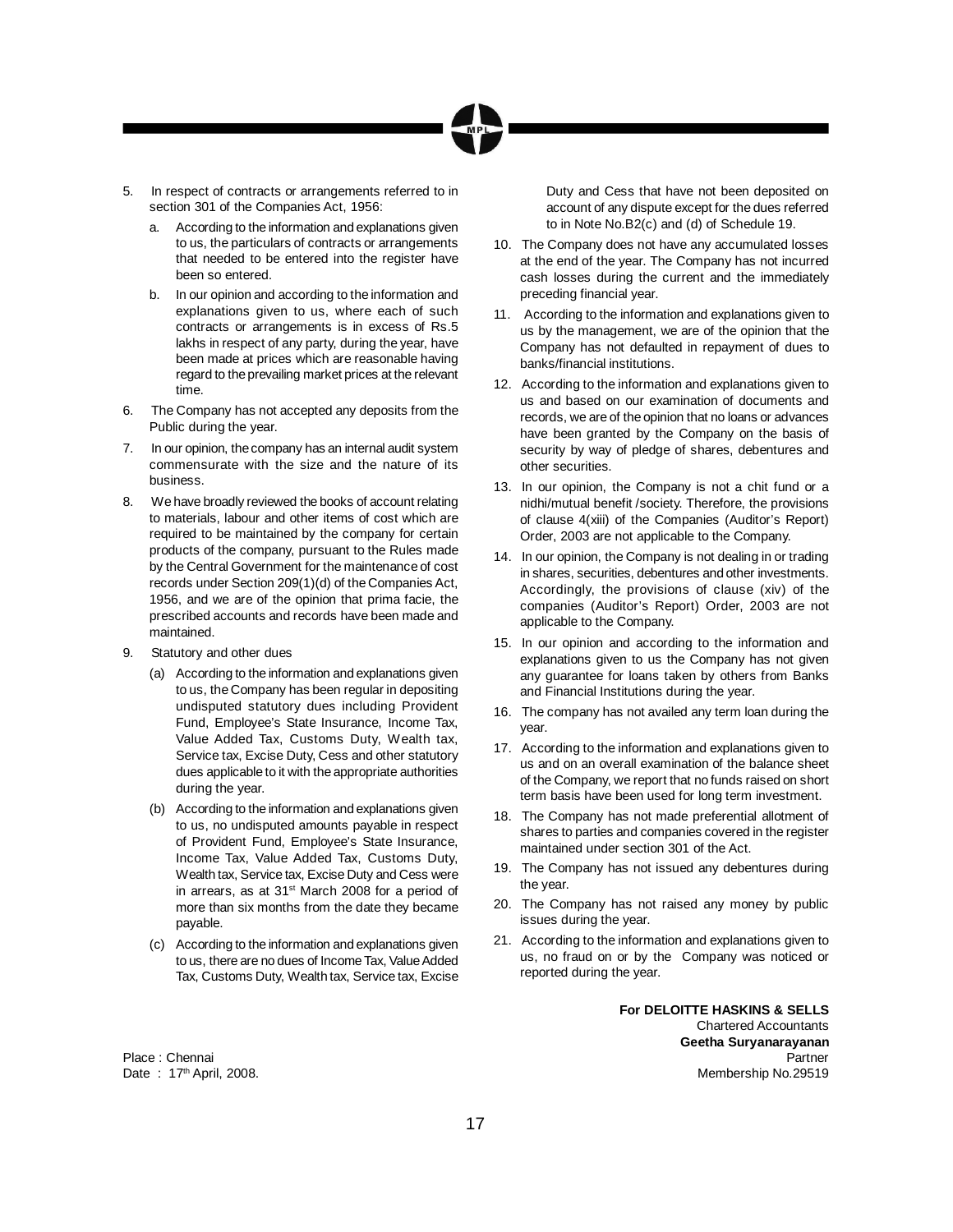# **Balance Sheet as at March 31, 2008**

|                                                 |                 |           |                |           | (Rs. in Lakhs) |
|-------------------------------------------------|-----------------|-----------|----------------|-----------|----------------|
|                                                 | <b>Schedule</b> |           | As at          |           | As at          |
|                                                 |                 |           | March 31, 2008 |           | March 31, 2007 |
| <b>SOURCES OF FUNDS</b>                         |                 |           |                |           |                |
| <b>Shareholders' Funds</b>                      |                 |           |                |           |                |
| <b>Share Capital</b>                            | 1               |           | 8,603.47       |           | 8,603.47       |
| Reserves and Surplus                            | $\overline{2}$  |           | 2,582.70       |           | 3,007.53       |
| <b>Loan Funds</b>                               |                 |           |                |           |                |
| Secured                                         | 3               |           | 1,525.80       |           | 1,791.33       |
| Unsecured                                       | 4               |           | 128.96         |           | 430.64         |
| Deferred Tax Liability (Net)                    |                 |           | 632.62         |           | 958.29         |
| <b>APPLICATION OF FUNDS</b>                     |                 |           | 13,473.55      |           | 14,791.26      |
|                                                 |                 |           |                |           |                |
| <b>Fixed Assets</b>                             |                 |           |                |           |                |
| Gross Block                                     | 5               | 20,695.25 |                | 20,580.05 |                |
| Less: Accumulated Depreciation                  |                 | 17,416.90 |                | 16,474.84 |                |
| <b>Net Block</b>                                |                 | 3,278.35  |                | 4,105.21  |                |
| Capital Work -in-Progress                       |                 | 3,333.93  | 6,612.28       | 812.14    | 4,917.35       |
| <b>Investments</b>                              | 6               |           | 1,609.98       |           | 2,210.65       |
| <b>Current Assets, Loans and Advances</b>       |                 |           |                |           |                |
| Inventories                                     | 7               | 4,300.07  |                | 4,946.31  |                |
| <b>Sundry Debtors</b>                           | 8               | 3,332.25  |                | 2,957.42  |                |
| Cash and Bank Balances                          | 9               | 456.12    |                | 1,721.26  |                |
| Loans and Advances                              | 10              | 1,360.00  |                | 2,069.11  |                |
|                                                 |                 | 9,448.44  |                | 11,694.10 |                |
| <b>Less: Current Liabilities and Provisions</b> |                 |           |                |           |                |
| <b>Current Liabilities</b>                      | 11              | 3,098.62  |                | 2,938.02  |                |
| Provisions                                      | 12              | 1,107.88  |                | 1,131.45  |                |
| <b>Net Current Assets</b>                       |                 |           | 5,241.94       |           | 7,624.63       |
| <b>Deferred Revenue Expenditure</b>             | 13              |           | 9.35           |           | 38.63          |
| (To the extent not Written off or adjusted)     |                 |           |                |           |                |
|                                                 |                 |           | 13,473.55      |           | 14,791.26      |
| Notes on Accounts                               | 19              |           |                |           |                |

The schedules referred to above form an integral part of the Financial Statements

This is the Balance Sheet referred to in our report of even date

# Chartered Accountants

# **GEETHA SURYANARAYANAN Dr. A C MUTHIAH M.SIVAGNANAM** Partner Chairman Director (Chairman Director Chairman Director Chairman Director

| Place: Chennai          | G.S. LAKSHMI NARASIMHAN | <b>G RAMACHANDRAN</b> | K K RAJAGOPALAN    |
|-------------------------|-------------------------|-----------------------|--------------------|
| Date: 17th April, 2008. | Company Secretary       | Managing Director     | Director (Finance) |

# **For Deloitte Haskins & Sells For and on behalf of the Board of Directors**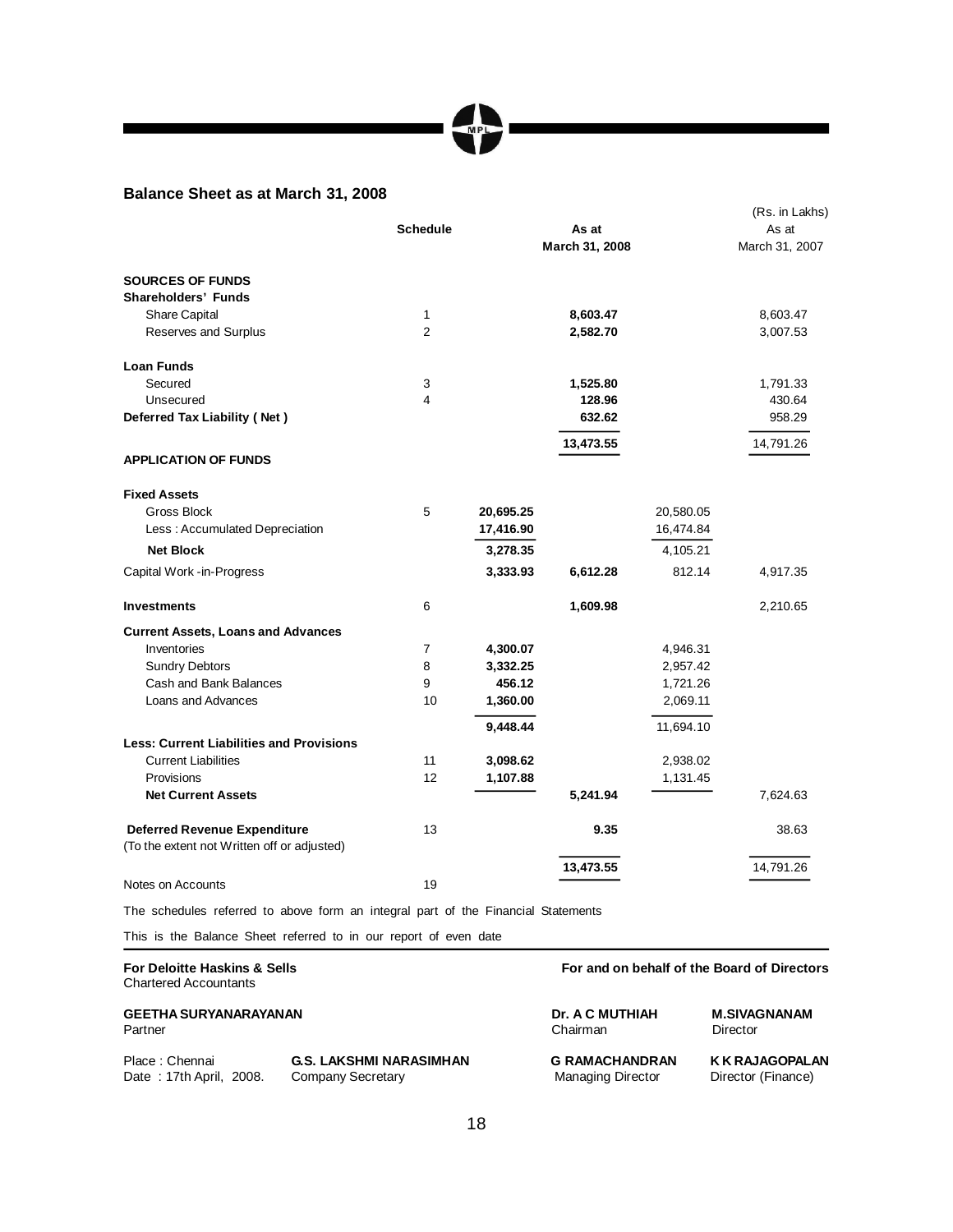# **Profit & Loss account for the year ended 31st March 2008**

|                                                                                                   | <b>Schedule</b> | For the year ended<br>March 31, 2008 | (Rs. in Lakhs)<br>For the year ended<br>March 31, 2007 |
|---------------------------------------------------------------------------------------------------|-----------------|--------------------------------------|--------------------------------------------------------|
| <b>INCOME</b>                                                                                     |                 |                                      |                                                        |
| Sales                                                                                             |                 | 36,955.20                            | 36,433.52                                              |
| Less: Excise Duty on Sales                                                                        |                 | 4,608.42                             | 4,915.32                                               |
| <b>Net Sales</b>                                                                                  |                 | 32,346.78                            | 31,518.20                                              |
| Other Income                                                                                      | 14              | 439.12                               | 221.09                                                 |
|                                                                                                   |                 | 32,785.90                            | 31,739.29                                              |
| <b>EXPENDITURE</b>                                                                                |                 |                                      |                                                        |
| Raw materials and Packing Materials Consumed                                                      |                 | 19,466.18                            | 20,617.07                                              |
| Purchase of Traded Goods                                                                          |                 | 3,654.34                             | 1,132.78                                               |
| Power and Fuel                                                                                    |                 | 3,436.61                             | 3,162.77                                               |
| <b>Employee Cost</b>                                                                              | 15              | 1,122.16                             | 1,094.17                                               |
| <b>Other Expenses</b>                                                                             | 16              | 2,674.15                             | 3,296.57                                               |
| Decrease/(Increase) in Stock                                                                      | 17              | 660.35                               | (770.03)                                               |
| Deferred Revenue Expenditure Written-off                                                          | 13              | 29.28                                | 44.74                                                  |
|                                                                                                   |                 | 31,043.07                            | 28,578.07                                              |
| Profit Before Interest and Depreciation                                                           |                 | 1,742.83                             | 3,161.22                                               |
| Interest (net)                                                                                    | 18              | (3.84)                               | (131.18)                                               |
| Depreciation                                                                                      |                 | 1,000.02                             | 1,031.84                                               |
| Profit Before Tax                                                                                 |                 | 746.65                               | 2,260.56                                               |
| Provision for Tax                                                                                 |                 | 464.84                               | 254.41                                                 |
| <b>MAT Credit Entitlement</b>                                                                     |                 |                                      | (240.48)                                               |
| Deferred Tax (Asset)/Liability                                                                    |                 | (325.67)                             | 740.71                                                 |
| Provision for Fringe Benefit Tax                                                                  |                 | 6.54                                 | 6.87                                                   |
| <b>Profit After Tax</b>                                                                           |                 | 600.94                               | 1,499.05                                               |
| Balance brought forward                                                                           |                 | 2,916.08                             | 2,423.19                                               |
| Adjustments for change in accounting policy<br>(Refer Note B13 of Schedule 19)                    |                 | (19.61)                              |                                                        |
| Amount available for appropriations<br><b>Appropriations:</b>                                     |                 | 3,497.41                             | 3,922.24                                               |
| <b>Proposed Dividend</b>                                                                          |                 | 860.00                               | 860.00                                                 |
| Dividend Tax thereon                                                                              |                 | 146.16                               | 146.16                                                 |
| Balance Carried over to Balance Sheet                                                             |                 | 2,491.25                             | 2,916.08                                               |
| Total                                                                                             |                 | 3,497.41                             | 3,922.24                                               |
| Basic and Diluted Earnings Per Equity Share of Rs.5.00 each<br>(Refer Note No.B15 of Schedule 19) |                 | 0.35                                 | 0.87                                                   |
| Notes on Accounts                                                                                 | 19              |                                      |                                                        |
| The schedules referred to above form an integral part of the Financial Statements                 |                 |                                      |                                                        |
| This is the Profit & Loss Account referred to in our report of even date                          |                 |                                      |                                                        |

# **For Deloitte Haskins & Sells For and on behalf of the Board of Directors** Chartered Accountants

| <b>GEETHA SURYANARAYANAN</b> |                                | <b>Dr. A C MUTHIAH</b> | <b>M.SIVAGNANAM</b> |
|------------------------------|--------------------------------|------------------------|---------------------|
| Partner                      |                                | Chairman               | Director            |
| Place: Chennai               | <b>G.S. LAKSHMI NARASIMHAN</b> | <b>G RAMACHANDRAN</b>  | K K RAJAGOPALAN     |
| Date: 17th April. 2008.      | Company Secretary              | Managing Director      | Director (Finance)  |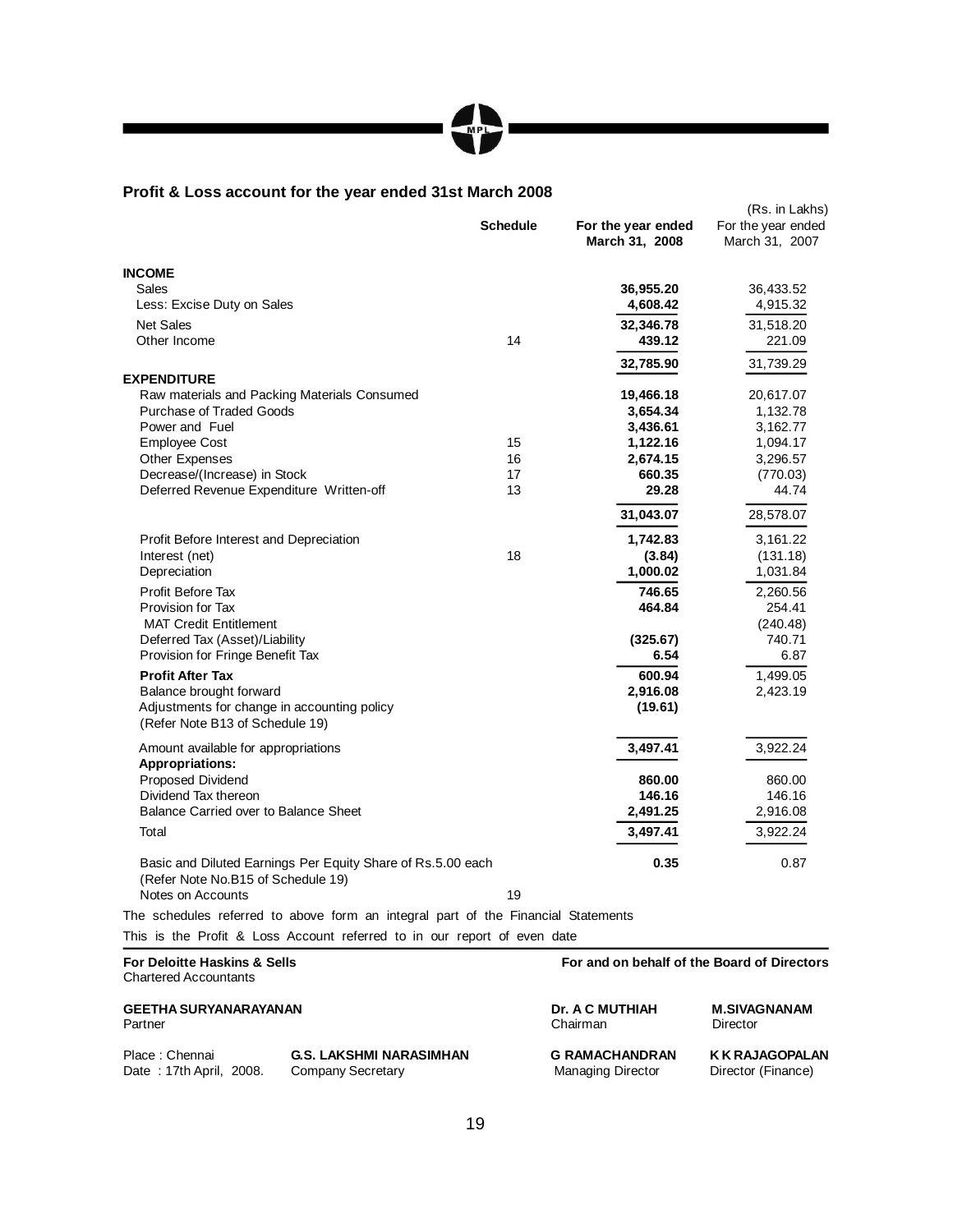# **CASH FLOW STATEMENT**

|    |                                                                        |                     |                        |                     | (Rs. in Lakhs)         |
|----|------------------------------------------------------------------------|---------------------|------------------------|---------------------|------------------------|
| А. | <b>CASH FLOW FROM OPERATING ACTIVITIES</b>                             |                     | 2007-2008              |                     | 2006-2007              |
|    | Net Profit as per Profit and Loss A/c Before Tax                       |                     | 746.65                 |                     | 2,260.56               |
|    | <b>Adjustments for:</b>                                                |                     |                        |                     |                        |
|    | Depreciation                                                           | 1,000.02            |                        | 1,031.84            |                        |
|    | Dividend received                                                      | (218.90)            |                        | (47.15)             |                        |
|    | Interest Expense                                                       | 111.45              |                        | 114.92              |                        |
|    | Interest Income<br>Provision for doubtful debts no longer required     | (115.29)<br>(27.04) |                        | (246.10)<br>(31.18) |                        |
|    | Provision for doubtful debts                                           |                     |                        | 1.42                |                        |
|    | Liabilities no longer required                                         |                     |                        | (3.38)              |                        |
|    | Deferred Revenue Exp.                                                  | 29.28               |                        | 44.74               |                        |
|    | Loss on sale/retirement of assets                                      | (3.61)              |                        | 2.90                |                        |
|    |                                                                        |                     | 775.91                 |                     | 868.01                 |
|    | OPERATING PROFIT BEFORE                                                |                     |                        |                     |                        |
|    | <b>WORKING CAPITAL CHANGES</b>                                         |                     | 1,522.56               |                     | 3128.57                |
|    | <b>Adjustment for:</b>                                                 |                     |                        |                     |                        |
|    | Trade and other Receivables<br>Inventories                             | 43.45               |                        | 453.39              |                        |
|    | <b>Trade Payables</b>                                                  | 646.24<br>(50.37)   | 639.32                 | (703.07)<br>291.30  | 41.62                  |
|    |                                                                        |                     |                        |                     |                        |
|    | Net Cash From Operating Activities before Income Tax                   |                     | 2,161.88               |                     | 3,170.19               |
|    | Direct Taxes/ Fringe Benefit Tax paid                                  |                     | (52.76)                |                     | (202.81)               |
|    | Net Cash From Operating Activities                                     |                     | 2,109.12               |                     | 2,967.38               |
| В. | <b>CASH FLOW FROM INVESTING ACTIVITIES</b>                             |                     |                        |                     |                        |
|    | Purchase of Fixed Assets, CWIP & Capital Advance                       |                     | (2,702.87)             |                     | (970.93)               |
|    | Proceeds from sale of Fixed Assets                                     |                     | 11.54                  |                     | 16.52                  |
|    | Interest Received                                                      |                     | 86.56                  |                     | 209.91                 |
|    | Dividend Received                                                      |                     | 218.90                 |                     | 47.15                  |
|    | Investments(Net)                                                       |                     | 600.67                 |                     | (2, 210.20)            |
|    | Net Cash used in investing activities                                  |                     | (1,785.20)             |                     | (2,907.55)             |
| C. | <b>CASH FLOW FROM FINANCING ACTIVITIES</b>                             |                     |                        |                     |                        |
|    | Repayment of long term borrowings                                      |                     | (644.62)               |                     | (655.37)               |
|    | Repayment/Proceeds from short term borrowings                          |                     | 77.41                  |                     | 307.45                 |
|    | <b>Interest Paid</b>                                                   |                     | (111.45)               |                     | (114.92)               |
|    | Dividend Paid                                                          |                     | (764.24)               |                     | (809.66)               |
|    | Corporate Dividend Tax Paid<br>Net Cash Used in Financing Activities   |                     | (146.16)<br>(1,589.06) |                     | (120.61)<br>(1,393.11) |
|    | Net Increase in Cash and Cash equivalents                              |                     | (1, 265.14)            |                     | (1,333.28)             |
|    | Cash and Cash Equivalents As At 1 st April [Opening Balance]           |                     | 1,721.26               |                     | 3,054.54               |
|    | Cash and Cash Equivalents As At 31 st March [Closing Balance]          |                     | 456.12                 |                     | 1,721.26               |
|    | This is the Cash Flow statement referred to in our report of even date |                     |                        |                     |                        |

# Chartered Accountants

# **GEETHA SURYANARAYANAN**<br>Partner Clear Clear Clear Clear Clear Clear Clear Clear Clear Clear Clear Clear Clear Clear Clear Clear Clear Clear Clear Clear Clear Clear Clear Clear Clear Clear Clear Clear Clear Clear Clear Clea

| Place: Chennai          | <b>G.S. LAKSHMI NARASIMHAN</b> | <b>G RAMACHANDRAN</b> | K K RAJAGOPALAN    |
|-------------------------|--------------------------------|-----------------------|--------------------|
| Date: 17th April, 2008. | Company Secretary              | Managing Director     | Director (Finance) |

# **For Deloitte Haskins & Sells For and on behalf of the Board of Directors**

| GEETHA SURYANARAYANAN   |                                | <b>Dr. A C MUTHIAH</b> | M.SIVAGNANAM       |
|-------------------------|--------------------------------|------------------------|--------------------|
| Partner                 |                                | Chairman               | Director           |
| Place : Chennai         | <b>G.S. LAKSHMI NARASIMHAN</b> | <b>G RAMACHANDRAN</b>  | K K RAJAGOPALA     |
| Date: 17th April, 2008. | Company Secretary              | Managing Director      | Director (Finance) |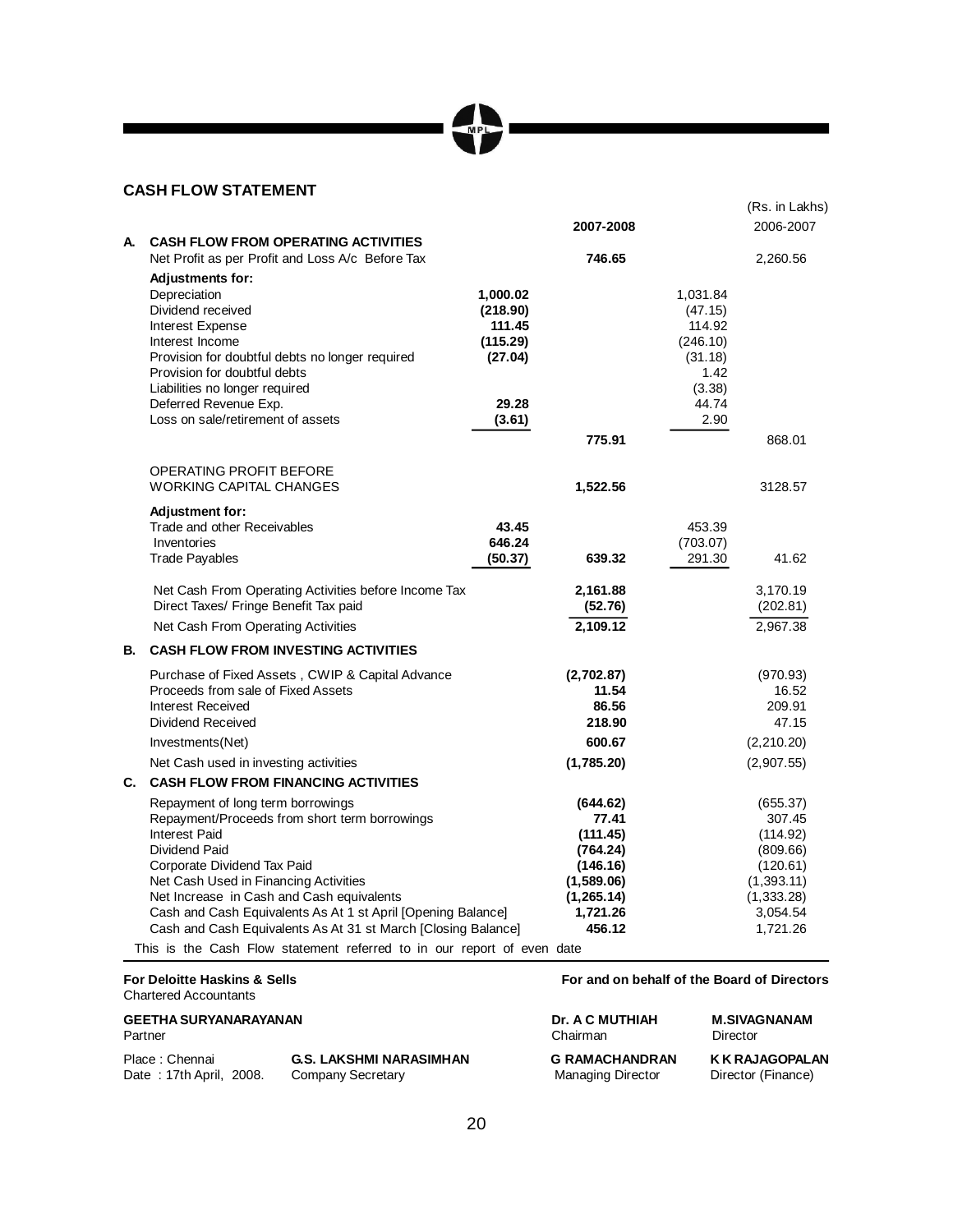# **SCHEDULES TO FINANCIAL STATEMENTS**

|   |                                                                                                                                                                                                                                                                                   | As at<br>March 31, 2008 | (Rs. in Lakhs)<br>As at<br>March 31, 2007 |
|---|-----------------------------------------------------------------------------------------------------------------------------------------------------------------------------------------------------------------------------------------------------------------------------------|-------------------------|-------------------------------------------|
| 1 | <b>Share Capital</b>                                                                                                                                                                                                                                                              |                         |                                           |
|   | <b>Authorised</b>                                                                                                                                                                                                                                                                 |                         |                                           |
|   | 240,000,000 Equity Shares of Rs.5 each.                                                                                                                                                                                                                                           | 12,000.00               | 12,000.00                                 |
|   | <b>Issued, Subscribed and Paid Up</b>                                                                                                                                                                                                                                             |                         |                                           |
|   | 171,999,229 (Previous Year: 171,999,229)<br>Equity Shares of Rs.5.00 each fully paid up. (includes<br>48,608,400 Equity Shares of Rs.10 each allotted as<br>fully paid-up to erstwhile shareholders of<br>SPIC Organics Limited issued pursuant<br>to the scheme of Amalgamation) | 11,466.62               | 11,466.62                                 |
|   | Less: Reduction in Share Capital                                                                                                                                                                                                                                                  | 2,866.66                | 2,866.66                                  |
|   |                                                                                                                                                                                                                                                                                   | 8,599.96                | 8,599.96                                  |
|   | Add: Shares Forfeited                                                                                                                                                                                                                                                             | 3.51                    | 3.51                                      |
|   |                                                                                                                                                                                                                                                                                   | 8,603.47                | 8,603.47                                  |
| 2 | <b>Reserves and Surplus</b>                                                                                                                                                                                                                                                       |                         |                                           |
|   | Share Premium Account                                                                                                                                                                                                                                                             | 91.45                   | 91.45                                     |
|   | Profit & Loss Account                                                                                                                                                                                                                                                             | 2,491.25                | 2,916.08                                  |
|   |                                                                                                                                                                                                                                                                                   | 2,582.70                | 3,007.53                                  |
| 3 | <b>Secured Loans</b>                                                                                                                                                                                                                                                              |                         |                                           |
|   | Cash Credit from Banks                                                                                                                                                                                                                                                            | 695.07                  | 617.66                                    |
|   | Interest Free Sales Tax Loan *                                                                                                                                                                                                                                                    | 830.73                  | 1,173.67                                  |
|   |                                                                                                                                                                                                                                                                                   | 1,525.80                | 1,791.33                                  |
|   |                                                                                                                                                                                                                                                                                   |                         |                                           |

\* Due for repayment within a year Rs.403.77 lakhs ( Previous Year Rs.300.06 lakhs)

Cash Credit from Banks are secured by hypothecation of inventories on hand including in transit, book debts and other receivables both present and future and by way of a second charge on the Company's immovable properties other than machinery of gross value of Rs. 224.60 lakhs (previous year Rs. 224.60 lakhs) added under a multilateral grant which has been hypothecated to the concerned institution managing the grant.

The Interest Free Sales Tax loan is secured by a charge on the immovable and movable properties of the Company.

# **4 Unsecured Loans**

| Interest Free Sales Tax Loan ** | 128.96 | 430.64 |
|---------------------------------|--------|--------|
|                                 | 128.96 | 430.64 |

\*\* Due for repayment within a year is Rs.128.96 lakhs(Previous Year Rs.261.59 lakhs)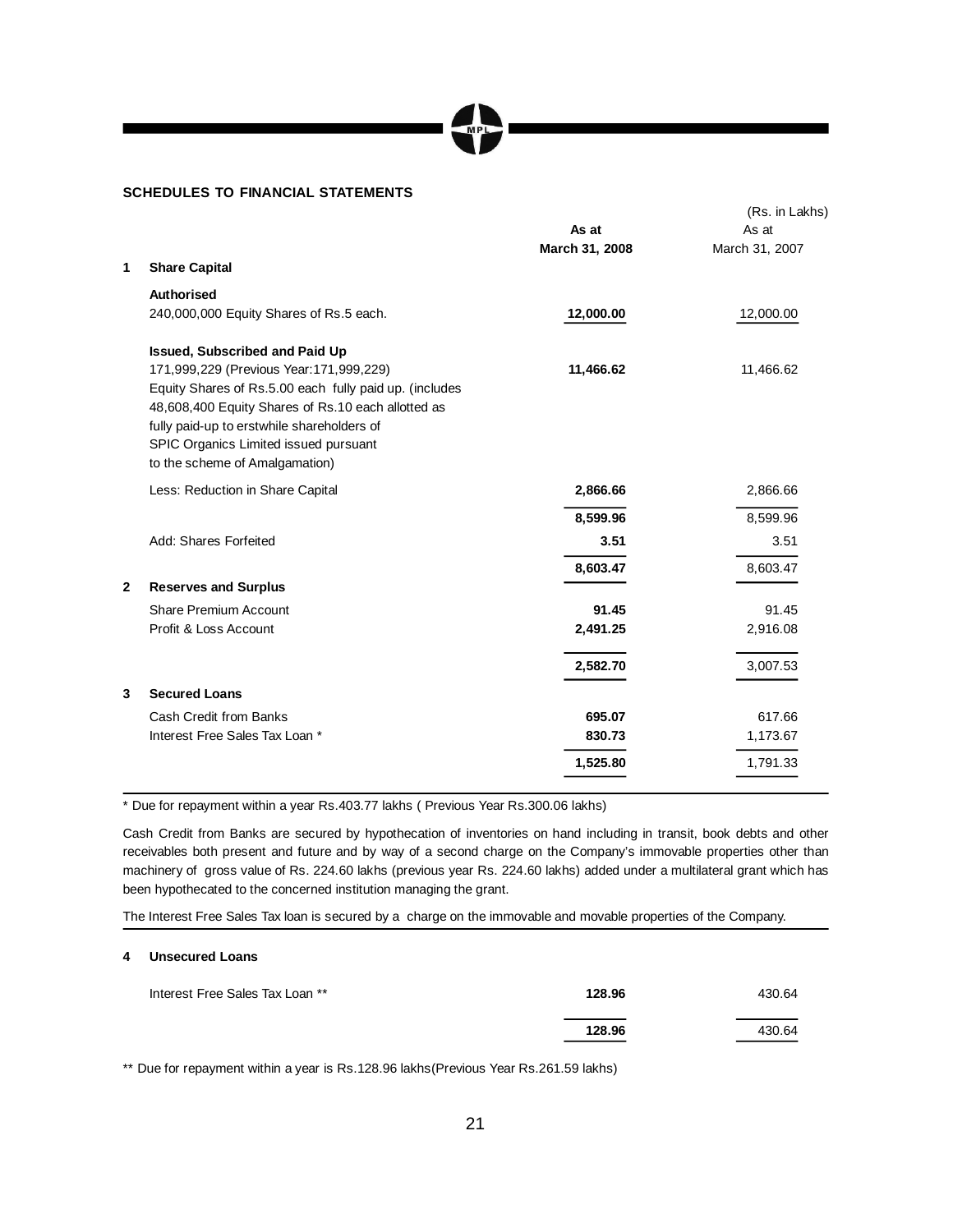# SCHEDULES TO FINANCIAL STATEMENTS **SCHEDULES TO FINANCIAL STATEMENTS**

**5** Fixed Assets **Fixed Assets**

(Rs. in Lakhs)

|                                                          |                          |                                 | <b>ORIGINAL COST</b>                   |                                                   |                          |                 | <b>DEPRECIATION</b>   |                                          |                           | <b>NET BLOCK</b>          |
|----------------------------------------------------------|--------------------------|---------------------------------|----------------------------------------|---------------------------------------------------|--------------------------|-----------------|-----------------------|------------------------------------------|---------------------------|---------------------------|
| <b>Particulars</b>                                       | As at<br>Apr. 1,<br>2007 | Additions<br>the year<br>during | <b>Deletions</b><br>the year<br>during | Mar. 31,<br>As at<br>2008                         | Apr. 1,<br>As at<br>2007 | For the<br>Year | <b>Deletions</b><br>δ | Mar. 31,<br>As at<br>2008                | Mar. 31,<br>As at<br>2008 | Mar. 31,<br>As at<br>2007 |
| Land                                                     | 179.75                   |                                 |                                        | 179.75                                            | $\blacksquare$           |                 |                       | ï                                        | 179.75                    | 179.75                    |
| Development on<br>lease hold land                        | 20.25                    |                                 |                                        | 20.25                                             | 9.36                     | 1.07            |                       | 10.43                                    | 9.82                      | 10.89                     |
| <b>Buildings</b>                                         | 802.22                   | 0.72                            |                                        | 802.94                                            | 323.90                   | 21.34           |                       | 345.24                                   | 457.70                    | 478.32                    |
| Plant and Machinery                                      | 8,893.62                 | 150.84                          | 55.78                                  | 18,988.68                                         | 15,588.71                | 943.43          | 48.60                 | 16,483.54                                | 2,505.14                  | 3,304.91                  |
| Furniture and Fixtures                                   | 108.43                   | 0.80                            | 1.22                                   | 108.01                                            | 91.31                    | 5.63            | 0.92                  | 96.02                                    | 11.99                     | 17.12                     |
| Office Equipments                                        | 76.74                    | 1.65                            | 3.56                                   | 74.83                                             | 40.43                    | 0.62            | 3.11                  | 37.94                                    | 36.89                     | 36.31                     |
| Computers                                                | 314.87                   | 20.48                           |                                        | 335.35                                            | 263.06                   | 24.76           |                       | 287.82                                   | 47.53                     | 51.81                     |
| Vehicles                                                 | 184.17                   | 6.59                            | 5.32                                   | 185.44                                            | 158.07                   | 3.17            | 5.33                  | 155.91                                   | 29.53                     | 26.10                     |
|                                                          | 20,580.05                | 181.08                          | 65.88                                  | 20,695.25                                         | 16,474.84                | 1,000.02        | 57.96                 | 17,416.90                                | 3,278.35                  | 4,105.21                  |
| (including Capital advances)<br>Capital Work-in-Progress |                          |                                 |                                        |                                                   |                          |                 |                       |                                          | 3,333.93                  | 812.14                    |
| Previous Year's Total                                    | 20,466.30                | 226.12                          | 112.37                                 | 20,580.05                                         | 15,535.96                | 1,031.84        | 92.96                 | 16,474.84                                | 4,105.21                  | 4,930.34                  |
| Diant and Machinary is not a                             |                          |                                 |                                        | arate room de from Ward Dool through an IDD of Do |                          |                 |                       | control loka toward Orac Doobiton Sobomo |                           |                           |

Plant and Mercinos to their constructs of Ks. 224.60 hpp. The construction of Ks. 224.60 hpp. 224.60 hpp. 224.60 hpp. 224.60 hpp. 224.60 hpp. 224.60 hpp. 224.60 hpp. 224.60 hpp. 224.60 hpp. 224.60 hpp. 2010 hpp. 2010 hpp. Plant and Machinery is net of grants received from World Bank through IDBI of Rs. 224.60 lakhs towards Ozone Depletion Scheme.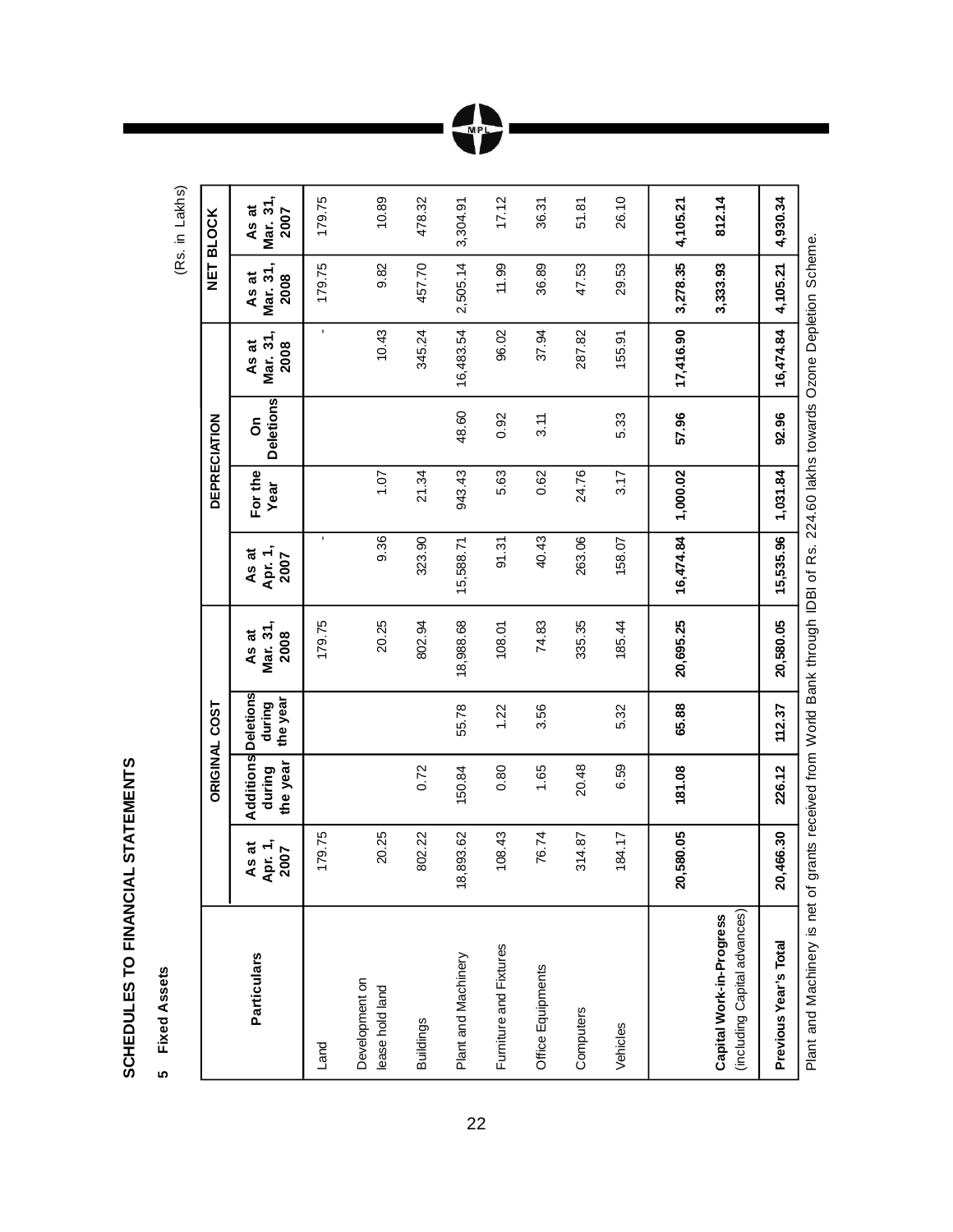# APL

# **SCHEDULES TO FINANCIAL STATEMENTS**

|   |                                                                                                                                           | As at          | (Rs. in Lakhs)<br>As at |
|---|-------------------------------------------------------------------------------------------------------------------------------------------|----------------|-------------------------|
|   |                                                                                                                                           | March 31, 2008 | March 31, 2007          |
| 6 | Investments - Long Term (Non-Trade) - Quoted<br>500 Equity Shares of Rs 10 each fully paid up in<br>Chennai Petroleum Corporation Limited | 0.45           | 0.45                    |
|   | (Market Value - Rs.1.41 lakhs [Previous Year Rs.0.94 lakhs])                                                                              |                |                         |
|   | Short Term (Trade) - Unquoted                                                                                                             |                |                         |
|   | (At cost or market value, whichever is lower)                                                                                             |                |                         |
|   | (Refer Note No.B3 to Schedule 19)                                                                                                         |                |                         |
|   | UTI Liquid Fund                                                                                                                           | 108.53         | 10.20                   |
|   | UTI Fixed Maturity Plan                                                                                                                   | 1,501.00       | 2,200.00                |
|   |                                                                                                                                           | 1,609.98       | 2,210.65                |
| 7 | <b>Inventories</b>                                                                                                                        |                |                         |
|   | Stores and Spares                                                                                                                         | 637.03         | 506.73                  |
|   | <b>Raw Materials</b>                                                                                                                      | 1,146.24       | 1,365.74                |
|   | Raw Materials in Transit                                                                                                                  | 287.75         | 184.44                  |
|   | Work-in-Process                                                                                                                           | 244.49         | 179.02                  |
|   | <b>Finished Goods</b>                                                                                                                     |                |                         |
|   | - Manufacturing                                                                                                                           | 1,506.24       | 2,373.17                |
|   | $-$ Trading                                                                                                                               | 478.32         | 337.21                  |
|   |                                                                                                                                           | 4,300.07       | 4,946.31                |
| 8 | <b>Sundry Debtors (Unsecured)</b>                                                                                                         |                |                         |
|   | Debts over Six months                                                                                                                     |                |                         |
|   | <b>Considered Good</b>                                                                                                                    | 144.78         | 156.47                  |
|   | <b>Considered Doubtful</b>                                                                                                                | 273.83         | 300.87                  |
|   |                                                                                                                                           | 418.61         | 457.34                  |
|   | <b>Other Debts Considered Good</b>                                                                                                        | 3,187.47       | 2,800.95                |
|   |                                                                                                                                           | 3,606.08       | 3,258.29                |
|   | Less: Provision                                                                                                                           | 273.83         | 300.87                  |
|   |                                                                                                                                           | 3,332.25       | 2,957.42                |
| 9 | <b>Cash and Bank Balances</b>                                                                                                             |                |                         |
|   | Cash & Cheques on Hand                                                                                                                    | 31.76          | 28.22                   |
|   | <b>Balances with Scheduled Banks:</b>                                                                                                     | 325.43         | 274.28                  |
|   | — in Current Accounts<br>- in Short Term Deposit Accounts                                                                                 |                | 1,325.10                |
|   | - in Margin Money Deposits                                                                                                                | 98.93          | 93.66                   |
|   |                                                                                                                                           | 456.12         | 1,721.26                |
|   | 10 Loans and Advances (Unsecured)                                                                                                         |                |                         |
|   | <b>Considered Good</b>                                                                                                                    |                |                         |
|   | Advances Recoverable in cash or in kind or                                                                                                | 675.42         | 1,049.24                |
|   | for value to be received *                                                                                                                |                |                         |
|   | <b>MAT Credit Entitlement</b>                                                                                                             | 178.82         | 546.93                  |
|   | Prepaid Taxes (net of provision Rs.464.84; Previous Year Rs.254.41)                                                                       | 21.74          | 38.72                   |
|   | Deposits<br>- Statutory Authorities                                                                                                       | 224.54         | 215.68                  |
|   | $-$ Others                                                                                                                                | 19.93          | 17.74                   |
|   | Balance with Excise, Customs and Sales tax Authorities                                                                                    | 239.55         | 200.80                  |
|   |                                                                                                                                           | 1,360.00       | 2,069.11                |
|   |                                                                                                                                           |                |                         |

\* Includes dues from an officer of the Company Rs.Nil (Previous Year Rs.Nil)

Maximum amount outstanding at any time during the year Rs.Nil (Previous Year Rs.0.06 lakhs)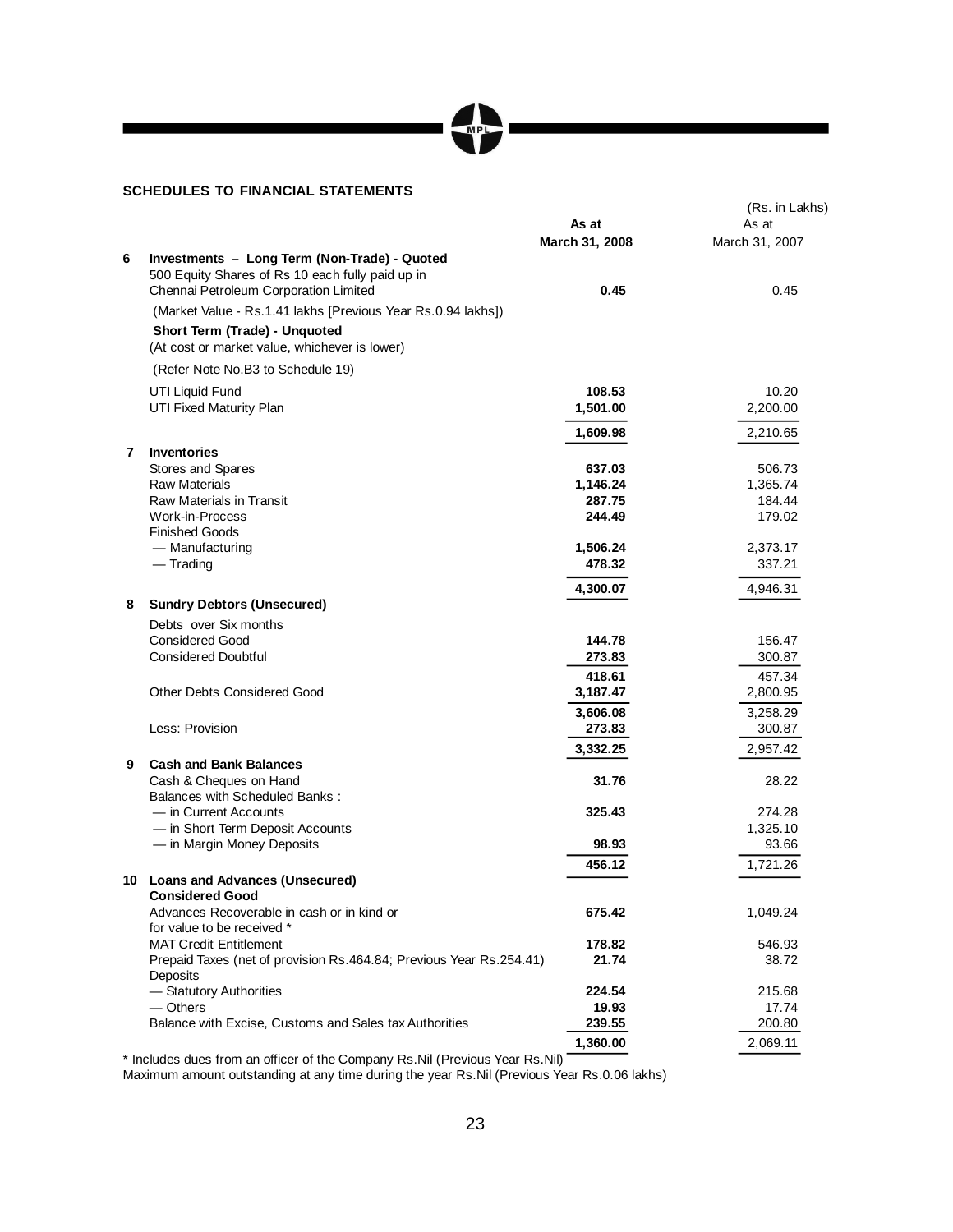# 

# **SCHEDULES TO FINANCIAL STATEMENTS**

|    |                                                                                                                                        |                | As at<br>March 31, 2008              |                | (Rs. in Lakhs)<br>As at<br>March 31, 2007 |
|----|----------------------------------------------------------------------------------------------------------------------------------------|----------------|--------------------------------------|----------------|-------------------------------------------|
| 11 | <b>Current Liabilities</b>                                                                                                             |                |                                      |                |                                           |
|    | Acceptances<br>Total outstanding dues of micro enterprises & small enterprises                                                         |                | 132.51                               |                | 141.75                                    |
|    | Total outstanding dues of Creditors other than<br>micro enterprises & small enterprises<br>(Refer Note No.4 to Schedule 19)            |                | 2,591.31                             |                | 2,474.07                                  |
|    | Unclaimed Dividend **<br>$***$<br>No amount is due as on 31st March 2008 to be<br>transferred to Investor Education & Protection Fund. |                | 95.76                                |                | 50.34                                     |
|    | <b>Other Liabilities</b>                                                                                                               |                | 279.04                               |                | 271.86                                    |
|    |                                                                                                                                        |                | 3,098.62                             |                | 2,938.02                                  |
|    | 12 Provisions                                                                                                                          |                |                                      |                |                                           |
|    | For Employee Benefits<br>For Proposed Dividend<br>For Dividend Tax                                                                     |                | 101.72<br>860.00<br>146.16           |                | 125.29<br>860.00<br>146.16                |
|    |                                                                                                                                        |                | 1,107.88                             |                | 1,131.45                                  |
|    | 13 Deferred Revenue Expenditure<br>(To the extent not Written off or adjusted)                                                         |                |                                      |                |                                           |
|    | <b>Research and Development</b><br>As per last Balance Sheet<br>Less: Written off during the year                                      | 28.50<br>19.15 | 9.35                                 | 60.42<br>31.92 | 28.50                                     |
|    | <b>Voluntary Retirement Scheme</b><br>As per last Balance Sheet<br>Less: Written off during the year                                   | 10.13<br>10.13 |                                      | 22.95<br>12.82 |                                           |
|    |                                                                                                                                        |                | 0.00                                 |                | 10.13                                     |
|    |                                                                                                                                        |                | 9.35                                 |                | 38.63                                     |
|    | 14 Other Income                                                                                                                        |                | For the year ended<br>March 31, 2008 |                | For the year ended<br>March 31, 2007      |
|    | Sale of Scrap                                                                                                                          |                | 72.66                                |                | 84.23                                     |
|    | Profit on sale of asset (net)<br>Provision for Doubtful Debts no longer required Written back<br>Dividend                              |                | 3.61<br>27.04                        |                | 31.18                                     |
|    | -Traded<br>- Non-traded                                                                                                                | 0.05<br>218.85 | 218.90                               | 0.05<br>47.10  | 47.15                                     |
|    | Foreign Exchange Fluctuations (net)                                                                                                    |                | 70.14                                |                | 19.62                                     |
|    | Miscellaneous Income                                                                                                                   |                | 46.77                                |                | 38.91                                     |
|    |                                                                                                                                        |                | 439.12                               |                | 221.09                                    |
| 15 | <b>Employee Cost</b>                                                                                                                   |                |                                      |                |                                           |
|    | Salaries, Wages and Bonus                                                                                                              |                | 772.20                               |                | 785.79                                    |
|    | Contribution to Provident Fund and Other Funds                                                                                         |                | 134.80                               |                | 111.52                                    |
|    | <b>Staff Welfare Expenses</b>                                                                                                          |                | 215.16                               |                | 196.86                                    |
|    |                                                                                                                                        |                | 1,122.16                             |                | 1,094.17                                  |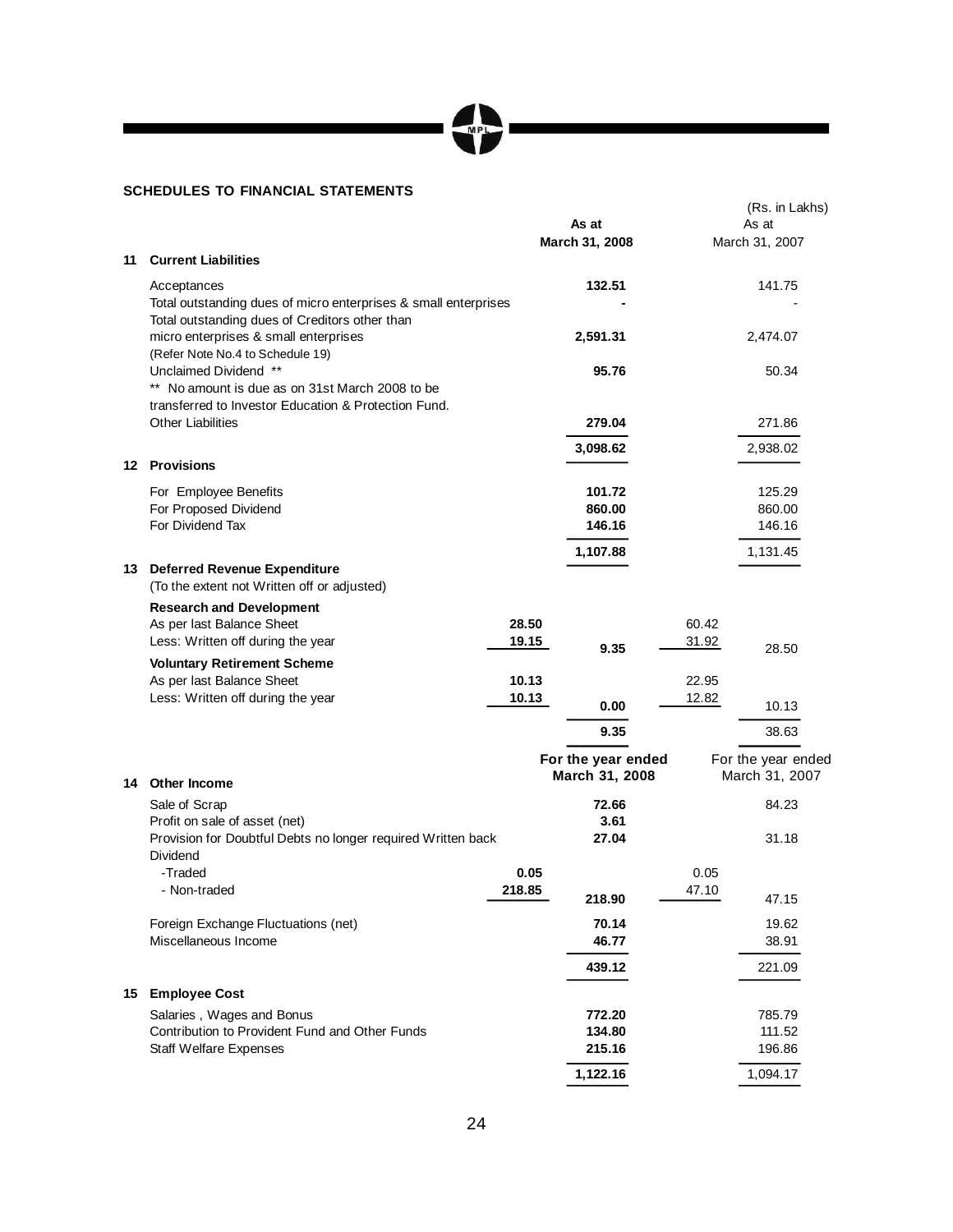# MPL

(Rs. in Lakhs)

# **SCHEDULES TO FINANCIAL STATEMENTS**

| <b>Other Expenses</b><br>Consumables<br>Water<br>Rent<br>Rates and Taxes<br>Repairs and Maintenance:<br>— Machinery<br>— Building<br>$-$ Others | March 31, 2008<br>41.37<br>568.16<br>27.07<br>62.12<br>760.13<br>84.81 | March 31, 2007<br>8.46<br>622.41<br>16.09<br>97.70<br>802.33 |
|-------------------------------------------------------------------------------------------------------------------------------------------------|------------------------------------------------------------------------|--------------------------------------------------------------|
|                                                                                                                                                 |                                                                        |                                                              |
|                                                                                                                                                 |                                                                        |                                                              |
|                                                                                                                                                 |                                                                        |                                                              |
|                                                                                                                                                 |                                                                        |                                                              |
|                                                                                                                                                 |                                                                        |                                                              |
|                                                                                                                                                 |                                                                        |                                                              |
|                                                                                                                                                 |                                                                        |                                                              |
|                                                                                                                                                 |                                                                        | 94.37                                                        |
|                                                                                                                                                 | 101.76                                                                 | 119.11                                                       |
| Insurance                                                                                                                                       | 139.42                                                                 | 227.72                                                       |
| Provision for Doubtful Debts                                                                                                                    |                                                                        | 1.42                                                         |
| Bad Debts / Advances Written -off                                                                                                               |                                                                        | 8.81                                                         |
| Less :- Provision Released                                                                                                                      |                                                                        | (8.81)                                                       |
| <b>Discount</b>                                                                                                                                 | 671.15                                                                 | 741.41                                                       |
| <b>Agency Commission</b>                                                                                                                        | 134.17                                                                 | 133.24                                                       |
| Directors Sitting fees                                                                                                                          | 3.35                                                                   | 4.31                                                         |
| Loss on sale / Retirement of assets (net)                                                                                                       |                                                                        | 2.90                                                         |
| Excise Duty (Refer Note B5 of Schedule 19)                                                                                                      | (185.38)                                                               | 161.11                                                       |
| Miscellaneous Expenses                                                                                                                          | 266.02                                                                 | 263.99                                                       |
|                                                                                                                                                 | 2,674.15                                                               | 3,296.57                                                     |
|                                                                                                                                                 | Decrease/(Increase) in stock                                           |                                                              |

# **Opening Stock**

| 2,373.17 |          | 1,639.52 |          |
|----------|----------|----------|----------|
| 179.02   |          | 197.13   |          |
| 337.21   |          | 282.72   |          |
|          | 2,889.40 |          | 2,119.37 |
| 1,506.24 |          | 2,373.17 |          |
| 244.49   |          | 179.02   |          |
| 478.32   |          | 337.21   |          |
|          | 2,229.05 |          | 2,889.40 |
|          | 660.35   |          | (770.03) |
|          |          |          |          |
|          | 111.45   |          | 114.92   |
|          | 115.29   |          | 246.10   |
|          |          |          |          |
|          |          |          |          |
|          | (3.84)   |          | (131.18) |
|          |          |          |          |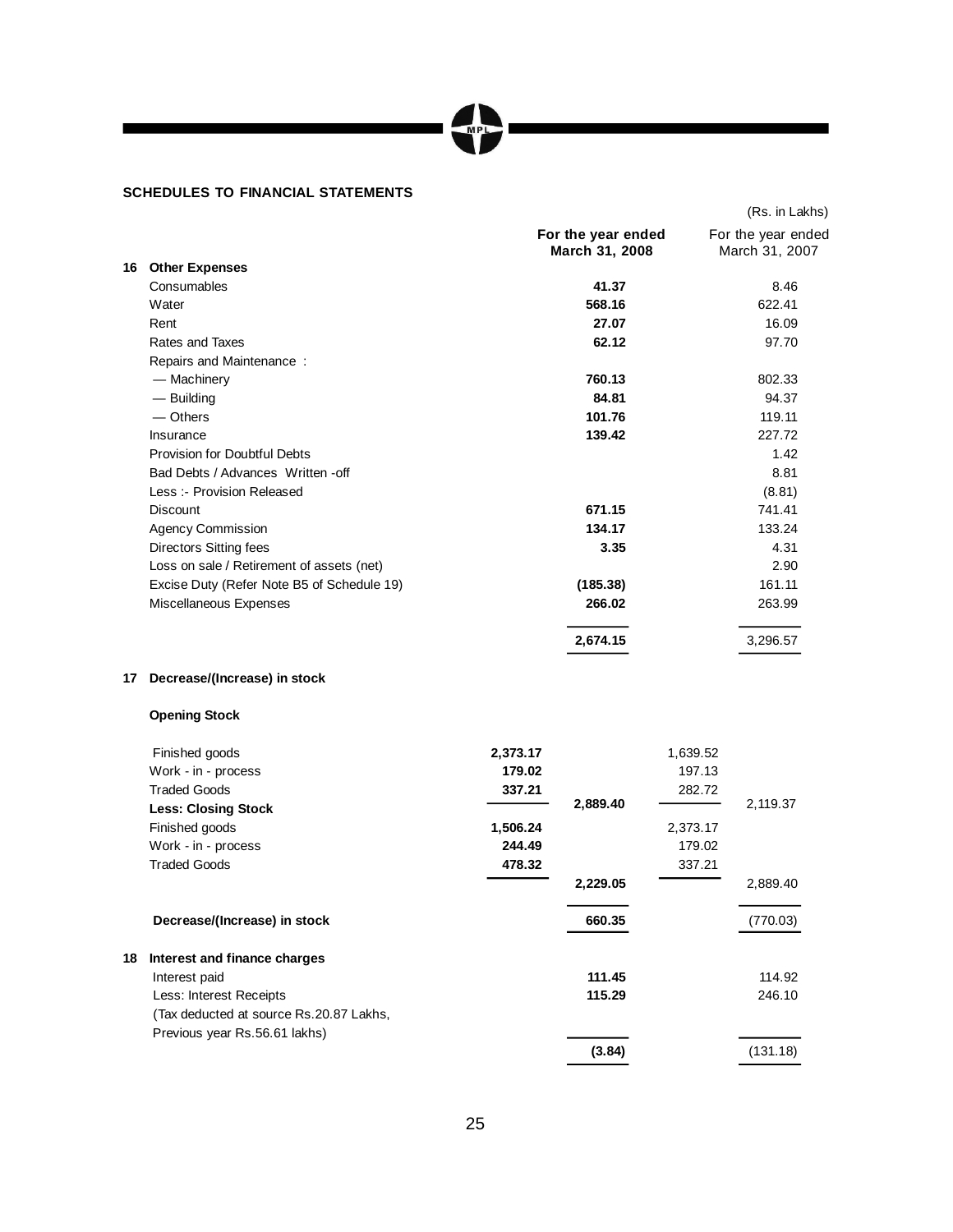# **19 NOTES ON ACCOUNTS**

# **A. SIGNIFICANT ACCOUNTING POLICIES**

# **1. BASIS OF ACCOUNTING**

The financial statements have been prepared under historical cost convention in accordance with the accounting principles generally accepted in India and comply with the mandatory Accounting Standards notified by the Central Government of India under the Companies (Accounting Standards) Rules, 2006 and with the relevant provisions of the Companies Act, 1956.

# **2. USE OF ESTIMATES**

The preparation of financial statements in conformity with the generally accepted accounting principles requires the management to make estimates and assumptions that affect the reported amount of assets, liabilities, revenue and expenses and disclosure of contingent liabilities as of the date of the financial statements. Management believes that the estimates used in preparation of the financial statements are prudent and reasonable. Actual results could vary from these estimates.

Difference between the actual results and estimates are recognised in the period in which the results are known / materialised.

# **3. FIXED ASSETS AND DEPRECIATION**

Fixed assets are stated at cost. Cost comprises of the purchase price (net of CENVAT/VAT) and any attributable cost of bringing the assets to its working condition for its intended use.

With regard to assets acquired under hire purchase / finance lease, the cost of assets is capitalized. Lease payments are apportioned between the finance charges and the corresponding liability so as to achieve a constant rate of interest on the remaining balance of the liability. Finance charges are charged to the revenue accounts.

Depreciation is provided for on Straight Line method at the rates and in the manner prescribed under Schedule XIV of the CompaniesAct, 1956, except for moulds and wooden pallets included under plant and machinery, the cost of which are amortised over a period of five years from the date of purchase. Individual assets costing less than Rs.5000/- each is depreciated in full in the year of addition.

Leasehold land is amortised on a straight line basis over the remaining period of lease.

# **4. IMPAIRMENT OF FIXED ASSETS**

Consideration is given at each Balance Sheet date to determine whether there is any indication of impairment on the carrying amount of the Company's fixed assets. If any indication exists, an asset's recoverable amount is estimated. An impairment loss is recognized whenever the carrying amount of an asset exceeds recoverable amount.

# **5. INVESTMENTS**

Long term Investments are valued at cost and provision is made if the diminution in value is other than temporary in nature. Current investments are carried at cost or market value whichever is lower. The returns on these investments are accounted as dividend income.

# **6. INVENTORIES**

- a) Finished goods and work-in-process are valued at lower of cost and net realisable value. Cost on moving weighted average basis includes all direct costs and applicable production overheads to bring the goods to the present location and condition. Excise duty on the finished goods is added to the cost.
- b) Raw materials, stores and spares are valued at lower of cost and net realisable value. Cost on moving weighted average basis includes freight, taxes and duties net of CENVAT/VAT credit wherever applicable. Customs duty payable on material in bond is added to cost.

# **7. FOREIGN CURRENCY TRANSACTIONS**

Transactions in foreign currency are recorded at the exchange rate prevailing on the date of transactions and realized exchange gain/loss is dealt with in the Profit and Loss account. Monetary assets and liabilities denominated in foreign currencies as at the balance sheet date are translated at the rate of exchange prevailing at the year-end. Exchange differences arising on actual payments/realisations and year-end restatements are dealt with in the Profit & Loss Account. The premium/discount on forward contracts are amortised over the period of the contract.

# **8. REVENUE RECOGNITION**

- a) Sales are recognised when significant risks and rewards of ownership are transferred to the buyer, which generally coincides with the despatch of goods from the company's premises and are recorded at Invoice value inclusive of excise duty net of Sales Tax and returns.
- b) Dividend Income on Investments is accounted for when the right to receive the same is established.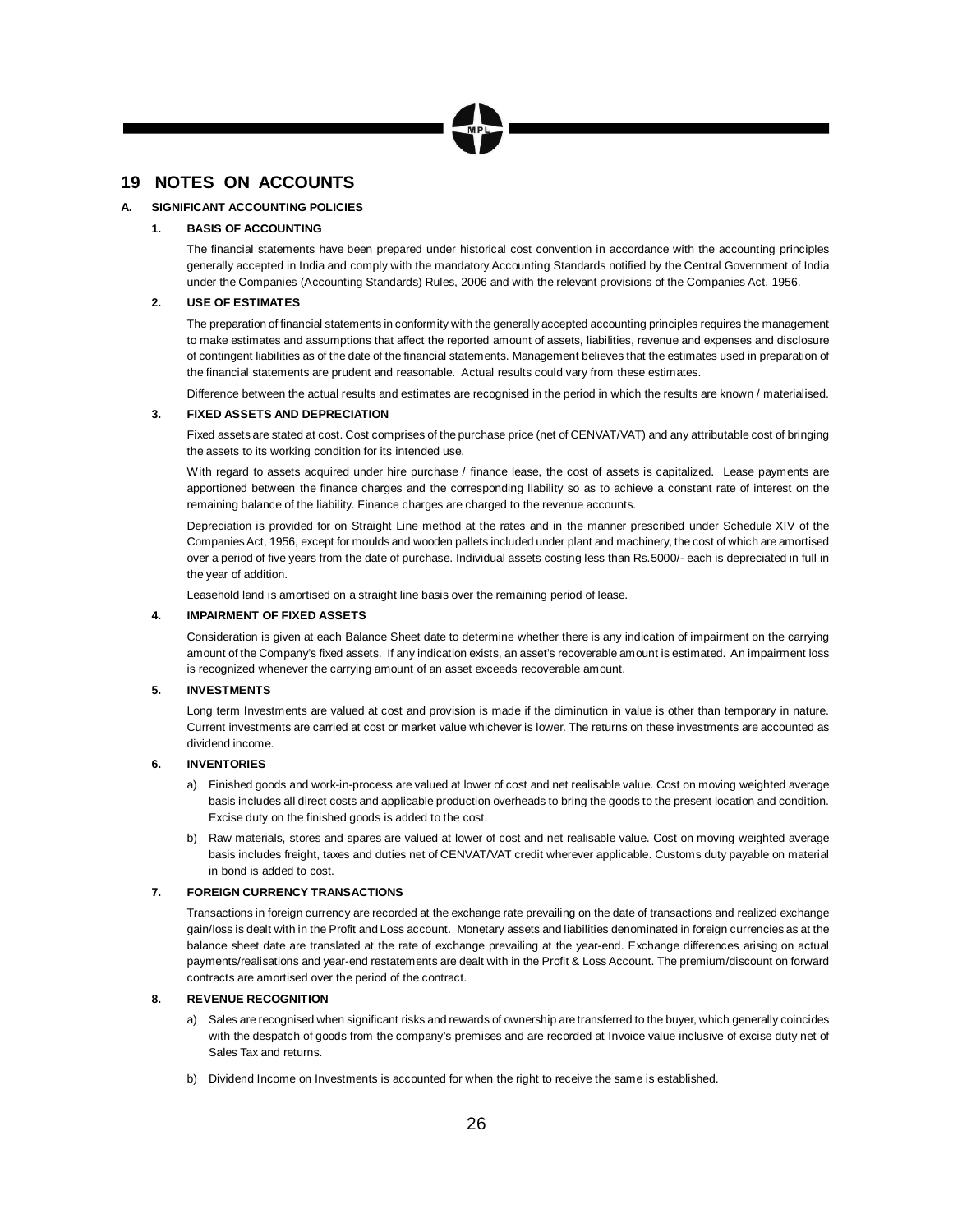# **9. EMPLOYEE BENEFITS**

# **Gratuity**

The Company has an obligation towards gratuity, which is a defined benefit plan. Liability for gratuity to employees is determined on the basis of actuarial valuation using Projected Unit Credit method as on the balance sheet date is funded with the Life Insurance Corporation of India/Trust established by the Company and the contribution thereof paid / payable is absorbed in the Accounts.

## Superannuation

The Company has two superannuation plans, a defined benefit plan and a defined contribution plan. Liability for superannuation to employees who are covered under the defined benefit plan is determined on the basis of actuarial valuation using Projected Unit Credit method as on the balance sheet date and is funded with the trust established by the Company. Contributions towards superannuation to employees who are covered under the defined contribution plan are made to Life Insurance Corporation of India through the Trust established by the Company. The above liabilities are recognised as expense in the year in which incurred.

# Provident Fund

Contributions to approved Provident Fund Trust administered by the Company is recognised as expense in the year in which incurred. The Company is generally liable for annual contributions and any shortfall in the fund assets based on the government specified minimum rates of return or pension and recognises such shortfall, if any, as an expense in the year incurred. Compensated absences

Liability for short term compensated absences is recognised based on the eligible leave to the credit of the employees as at the balance sheet date. Liability for long term compensated absences is determined on the basis of actuarial valuation using projected unit credit method as on the balance sheet date.

# **10. DEFERRED REVENUE EXPENDITURE**

Capital expenditure on research and development is capitalised as fixed assets. Other expenditure is amortised over a period of five years from the year in which such expenditure are incurred.

Payment of compensation to employees who have retired under Voluntary Retirement Scheme is amortised over a period of 60 months from the month of retirement.

# **11. TREATMENT OF GRANT**

The grant or subsidies received from financial institutions are deducted in arriving at the carrying value of the respective assets.

# **12. TAXES ON INCOME**

Current tax is determined on income for the year chargeable to tax in accordance with the provisions of Income Tax Act, 1961. Deferred tax is recognized on all timing differences subject to the consideration of prudence.

# **13. MAT CREDIT ENTITLEMENT**

MAT Credit is recognized as an asset only when there is convincing evidence that the Company will pay normal income tax within the specified period. The asset shall be reviewed at each Balance Sheet date.

# **14. PROVISIONS, CONTINGENT LIABILITIES AND CONTINGENT ASSETS**

Provisions are recognised only when there is a present obligation as a result of past events and when a reliable estimate of the amount of obligation can be made. Contingent liability is disclosed for (i) Possible obligation which will be confirmed only by future events not wholly within the control of the Company or (ii) Present obligations arising from past events where it is not probable that an outflow of resources will be required to settle the obligation or a reliable estimate of the amount of the obligation cannot be made. Contingent assets are not recognised in the financial statements since this may result in the recognition of income that may never be realised.

**B** 1 Estimated value of contracts remaining to be executed on capital account (net of advances) and not provided for is Rs. 2056.52 lakhs (previous year Rs.2023.32 lakhs).

|    |                                      | As at           | As at           |  |
|----|--------------------------------------|-----------------|-----------------|--|
|    |                                      | 31st March 2008 | 31st March 2007 |  |
|    |                                      | (Rs. in lakhs)  | (Rs. in lakhs)  |  |
|    | <b>Contingent Liabilities</b>        |                 |                 |  |
| a) | <b>Bills discounted</b>              | 293.03          | 364.04          |  |
| b) | Letters of Credit / Guarantees       | 1451.14         | 1400.45         |  |
| C) | Excise & Customs claims under appeal | 12.01           | 12.01           |  |
| d) | Disputed Sales Tax demands           | 30.45           | 33.12           |  |
|    |                                      |                 |                 |  |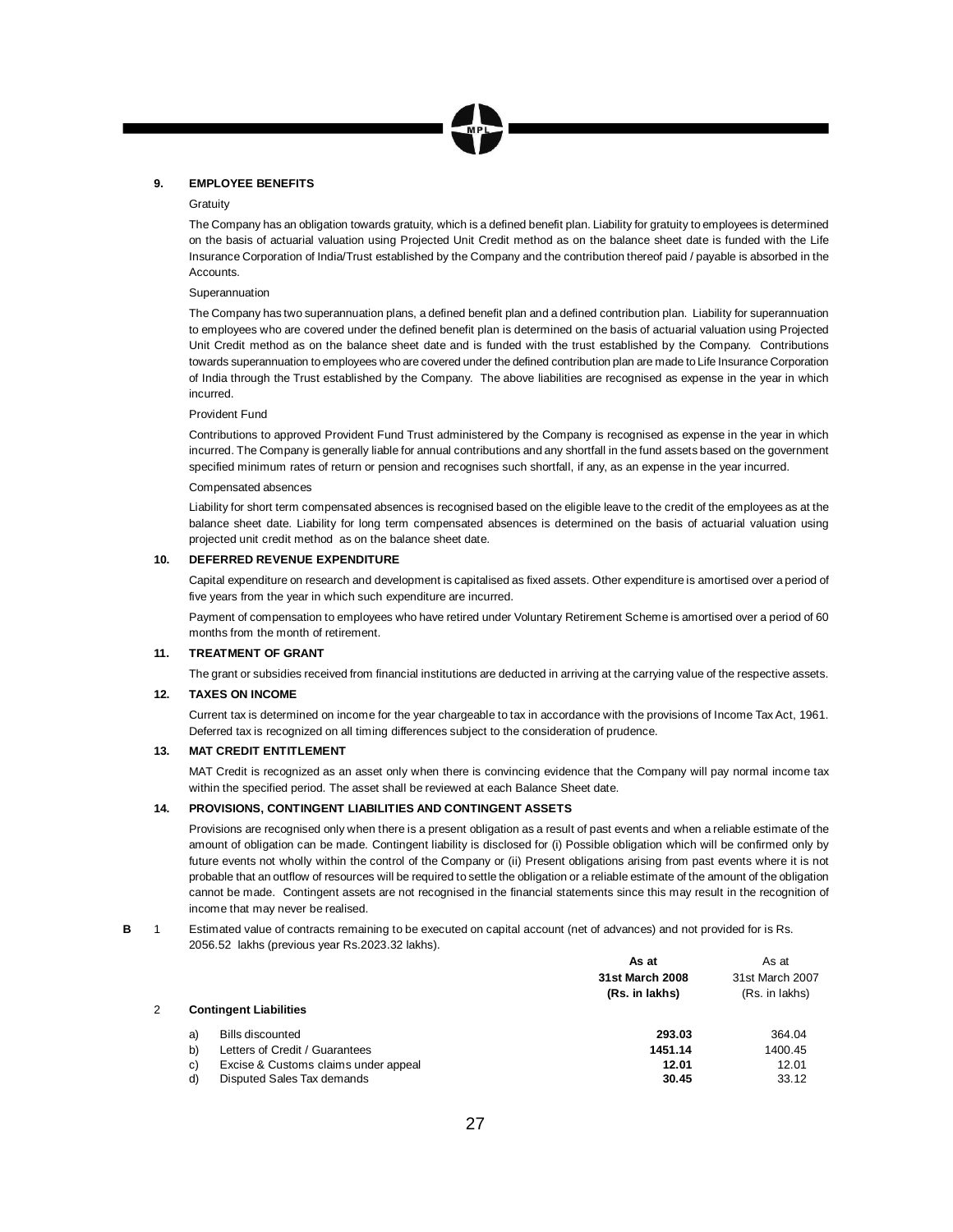| <b>Nature of the Dues</b> | Forum before which the dispute is pending                                                                            | Amount<br>(Rs. in lakhs)        | Amount<br>(Rs. in lakhs)        |
|---------------------------|----------------------------------------------------------------------------------------------------------------------|---------------------------------|---------------------------------|
| a) Excise Duty            | Deputy Commissioner of Central Excise<br>Customs, Excise and Service Tax Appellate Tribunal                          | 1.80<br>4.64                    | 1.80<br>4.64                    |
| b) Customs Duty           | Customs, Excise and Service Tax Appellate Tribunal                                                                   | 5.57<br>12.01                   | 5.57<br>12.01                   |
| c) Sales Tax              | <b>Commercial Tax Officer</b><br>Appellate Authorities under Sales Tax Act<br>Sales tax Tribunal under Sales Tax Act | 14.06<br>1.23<br>15.16<br>30.45 | 17.83<br>1.23<br>14.06<br>33.12 |

In the opinion of the management, no provision is considered necessary for the disputes mentioned above on the grounds that there are reasonable chances of successful outcome of appeals

| 3 | <b>Short term Investment</b>                                  |                  | <b>Year Ended</b>          |             |                            |             |                            | Year Ended      |                            |
|---|---------------------------------------------------------------|------------------|----------------------------|-------------|----------------------------|-------------|----------------------------|-----------------|----------------------------|
|   |                                                               |                  | 31st March 2008            |             |                            |             |                            | 31st March 2007 |                            |
|   | <b>Mutual Funds</b>                                           | <b>Purchases</b> |                            | Redemption  |                            | Purchases   |                            | Redemption      |                            |
|   |                                                               | Units (Nos)      | Value<br>(Rs. in<br>Lakhs) | Units (Nos) | Value<br>(Rs. in<br>Lakhs) | Units (Nos) | Value<br>(Rs. in<br>Lakhs) | Units (Nos)     | Value<br>(Rs. in<br>Lakhs) |
|   | <b>UTI Liquid Funds</b><br>(Face Value<br>Rs. 1000 per Unit)  | 826017           | 8320.39                    | 816386      | 8222.06                    | 164089      | 1672.80                    | 163089          | 1662.60                    |
|   | UTI Fixed<br>Maturity Plan<br>(Face Value<br>Rs. 10 per Unit) | 71998540         | 7200.00                    | 78999840    | 7899.00                    | 37000000    | 3700.00                    | 15000000        | 1500.00                    |

4 There are no dues to micro, small & medium enterprises which are outstanding for more than 45 days as at the Balance Sheet date and no interest has been paid to any such parties. This is based on the information on such parties having been identified on the basis of information available with the company and relied upon by the auditors.

# 5 **Excise Duty**

Total Excise Duty on Sales for the year has been disclosed as reduction from the turnover. Excise duty related to the difference between the closing stock and opening stock has been included in Schedule 16 "Manufacturing & Other Expenses."

6 Repairs and Maintenance to machinery includes consumption of stores and spares amounting to Rs.367.91 lakhs (previous year Rs.462.75 lakhs). **Year Ended** Year Ended

|   |                                                             | TEAL ENGEU<br>31st March 2008<br>(Rs. lakhs) | ital Eliutu<br>31st March 2007<br>(Rs. lakhs) |
|---|-------------------------------------------------------------|----------------------------------------------|-----------------------------------------------|
|   | Auditors' Remuneration (included in Miscellaneous Expenses) |                                              |                                               |
|   | Audit fees                                                  | 6.00                                         | 5.00                                          |
|   | Other services                                              | 3.00                                         | 2.00                                          |
|   | Out of pocket expenses                                      | 0.10                                         | 0.08                                          |
|   |                                                             | 9.10                                         | 7.08                                          |
| 8 | Managerial Remuneration : (Included in Employee cost)       |                                              |                                               |
|   | Salaries and Allowances                                     | 52.61                                        | 32.14                                         |
|   | Contribution to Provident and other Funds                   | 7.50                                         | 9.30                                          |
|   | Perquisites                                                 | 11.87                                        | 8.35                                          |
|   |                                                             | 71.98                                        | 49.79                                         |
|   |                                                             |                                              |                                               |

# 9(a) **Capacity and Production (MT)**

| Class of goods                          | Installed capacity * *<br><b>Licensed capacity</b> |                      | Actual production * |                      |                           |                  |
|-----------------------------------------|----------------------------------------------------|----------------------|---------------------|----------------------|---------------------------|------------------|
|                                         | <b>Current year</b>                                | <b>Previous year</b> | Current year        | <b>Previous year</b> | <b>Current year</b>       | Previous year    |
| Propylene oxide<br>Propylene glycol     | 37.000<br>24,000                                   | 37.000<br>24,000     | 24.000<br>13,250    | 24.000<br>13,250     | 28.290<br>16,875          | 27,936<br>16,426 |
| <b>Polvols</b><br><b>PGMME</b>          | 37,000<br>2,400                                    | 37.000<br>2,400      | 14,000<br>2,400     | 14,000<br>2,400      | 14,251<br>768             | 14,061<br>615    |
| Di - Propylene Glycol                   | 1.500                                              | 1,500                |                     |                      | 1.708                     | 1,273            |
| Tri - Propylene Glycol<br>DCP and DCIPE | 200<br>4,700                                       | 200<br>4,700         |                     |                      | 128 <sub>1</sub><br>4.478 | 125<br>4,329     |

\* Including Captive Consumption.

\* \* As certified by management and relied on by the auditors, this being a technical matter.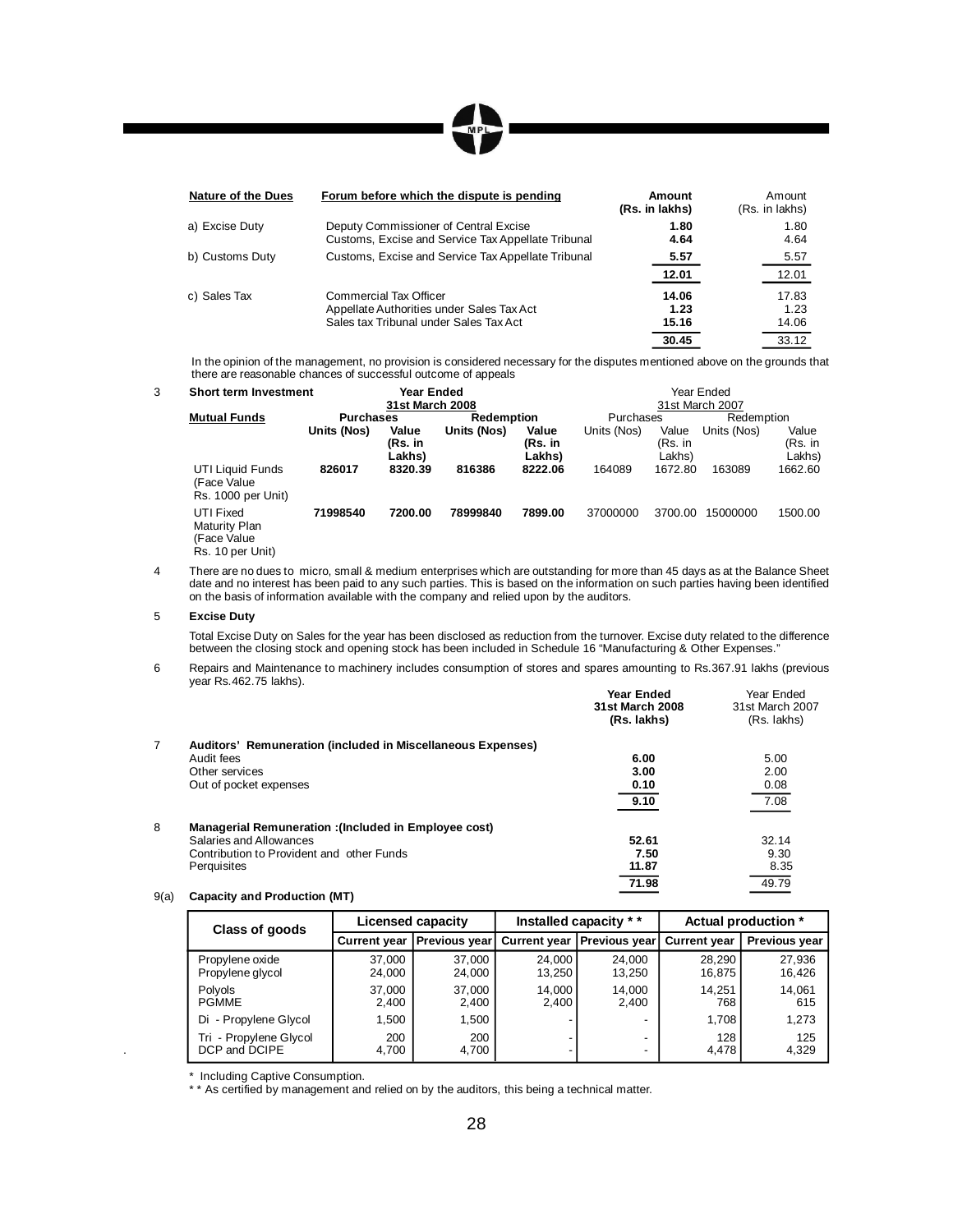# 9(b) **Consumption of Raw Materials & Packing Materials:**

|                                             |                      |                            | Year Ended 31st March 2007 |
|---------------------------------------------|----------------------|----------------------------|----------------------------|
| Quantity (MT)                               | Value (Rs. in lakhs) | Quantity (MT)              | Value (Rs. in lakhs)       |
|                                             |                      |                            |                            |
| 25589                                       | 10.868.82            | 25199                      | 9.744.32                   |
| 42322                                       | 2.386.23             | 41414                      | 2.744.99                   |
| 38772                                       | 1.623.08             | 35355                      | 1.424.73                   |
|                                             | 3.364.38             |                            | 5,400.52                   |
| (Individually less than 10% of consumption) |                      |                            |                            |
|                                             |                      |                            |                            |
| 110943                                      | 1.223.67             | 121482                     | 1,302.51                   |
|                                             | 19,466.18            |                            | 20.617.07                  |
|                                             |                      | Year Ended 31st March 2008 |                            |

## 9(c) **Consumption of Imported and Indigenous Raw Materials, Stores and Consumables:**

|      |                                                          |                | Year Ended 31st March 2008                  |                | Year Ended 31st March 2007                  |
|------|----------------------------------------------------------|----------------|---------------------------------------------|----------------|---------------------------------------------|
|      |                                                          | Percentage (%) | Value (Rs. in lakhs)                        | Percentage (%) | Value (Rs. in lakhs)                        |
|      | i) Raw materials:                                        |                |                                             |                |                                             |
|      | Imported                                                 | 9.98           | 1,943.40                                    | 11.86          | 2,444.25                                    |
|      | Indigenous                                               | 90.02          | 17,522.78                                   | 88.14          | 18,172.82                                   |
|      |                                                          | 100.00         | 19,466.18                                   | 100.00         | 20,617.07                                   |
|      | ii) Stores and consumables :                             |                |                                             |                |                                             |
|      | Imported                                                 | 15.18          | 62.15                                       | 4.65           | 21.91                                       |
|      | Indigenous                                               | 84.82          | 347.13                                      | 95.35          | 449.30                                      |
|      |                                                          | 100.00         | 409.28                                      | 100.00         | 471.21                                      |
| 9(d) | <b>Trading Goods</b>                                     |                |                                             |                |                                             |
|      |                                                          | Qty (MT)       | (Rs. in lakhs)                              | Qty (MT)       | (Rs. in lakhs)                              |
|      | <b>Opening Stock</b>                                     | 258            | 337.21                                      | 200            | 282.72                                      |
|      | Purchases                                                | 3156           | 3,654.34                                    | 937            | 1,132.78                                    |
|      | <b>Closing Stock</b>                                     | 388            | 478.32                                      | 258            | 337.21                                      |
| 9(e) | <b>Sales</b>                                             |                |                                             |                |                                             |
|      |                                                          | Qty (MT)       | (Rs. in lakhs)                              | Qty (MT)       | (Rs. in lakhs)                              |
|      | <b>Manufactured Goods:</b>                               |                |                                             |                |                                             |
|      | Propylene Oxide                                          | 283            | 271.62                                      | 74             | 77.86                                       |
|      | Propylene Glycol                                         | 17502          | 14,519.91                                   | 16359          | 14,358.72                                   |
|      | Polyol                                                   | 17361          | 16,339.10                                   | 17447          | 18,513.15                                   |
|      | <b>Others</b>                                            |                | 2,150.40                                    |                | 2,307.29                                    |
|      | <b>Traded Goods</b>                                      | 3026           | 3,674.17                                    | 879            | 1,176.50                                    |
|      |                                                          |                | 36,955.20                                   |                | 36,433.52                                   |
| 9(f) | <b>Stock of Finished Goods</b>                           |                |                                             |                |                                             |
|      |                                                          |                | As at March 31, 2008                        |                | As at March 31, 2007                        |
|      |                                                          | Qty (MT)       | (Rs. in lakhs)                              | Qty (MT)       | (Rs. in lakhs)                              |
|      | <b>Manufactured Goods:</b>                               |                |                                             |                |                                             |
|      | Propylene Oxide                                          | 301            | 260.28                                      | 228            | 186.60                                      |
|      | Propylene Glycol                                         | 165            | 142.97                                      | 899            | 657.14                                      |
|      | Polyol                                                   | 1111           | 996.98                                      | 1690           | 1,478.52                                    |
|      | <b>Others</b>                                            |                | 106.01                                      |                | 50.91                                       |
|      | <b>Traded Goods</b>                                      | 388            | 478.32                                      | 258            | 337.21                                      |
|      |                                                          |                | 1,984.56                                    |                | 2.710.38                                    |
|      |                                                          |                | Year Ended March 31, 2008<br>(Rs. in lakhs) |                | Year Ended March 31, 2007<br>(Rs. in lakhs) |
|      | 10(a) CIF Value of Imports                               |                |                                             |                |                                             |
|      | Raw Materials, Stores and Consumables                    |                | 2,220.10                                    |                | 3,811.26                                    |
|      | Traded goods                                             |                | 1,598.04                                    |                | 837.89                                      |
|      |                                                          |                | 3,818.14                                    |                | 4,649.15                                    |
|      | 10(b) Earnings in Foreign Currency                       |                |                                             |                |                                             |
|      | FOB value of exports                                     |                | 373.34                                      |                | 109.01                                      |
|      | Freight and Insurance                                    |                | 14.54                                       |                | 4.92                                        |
|      |                                                          |                | 387.88                                      |                | 113.93                                      |
|      | 10(c) Expenditure in foreign currency (on payment basis) |                |                                             |                |                                             |
|      | Travel                                                   |                | 1.29                                        |                | 2.63                                        |
|      | <b>Others</b>                                            |                | 7.55                                        |                | 0.81                                        |
|      |                                                          |                | 8.84                                        |                | 3.44                                        |
|      |                                                          |                |                                             |                |                                             |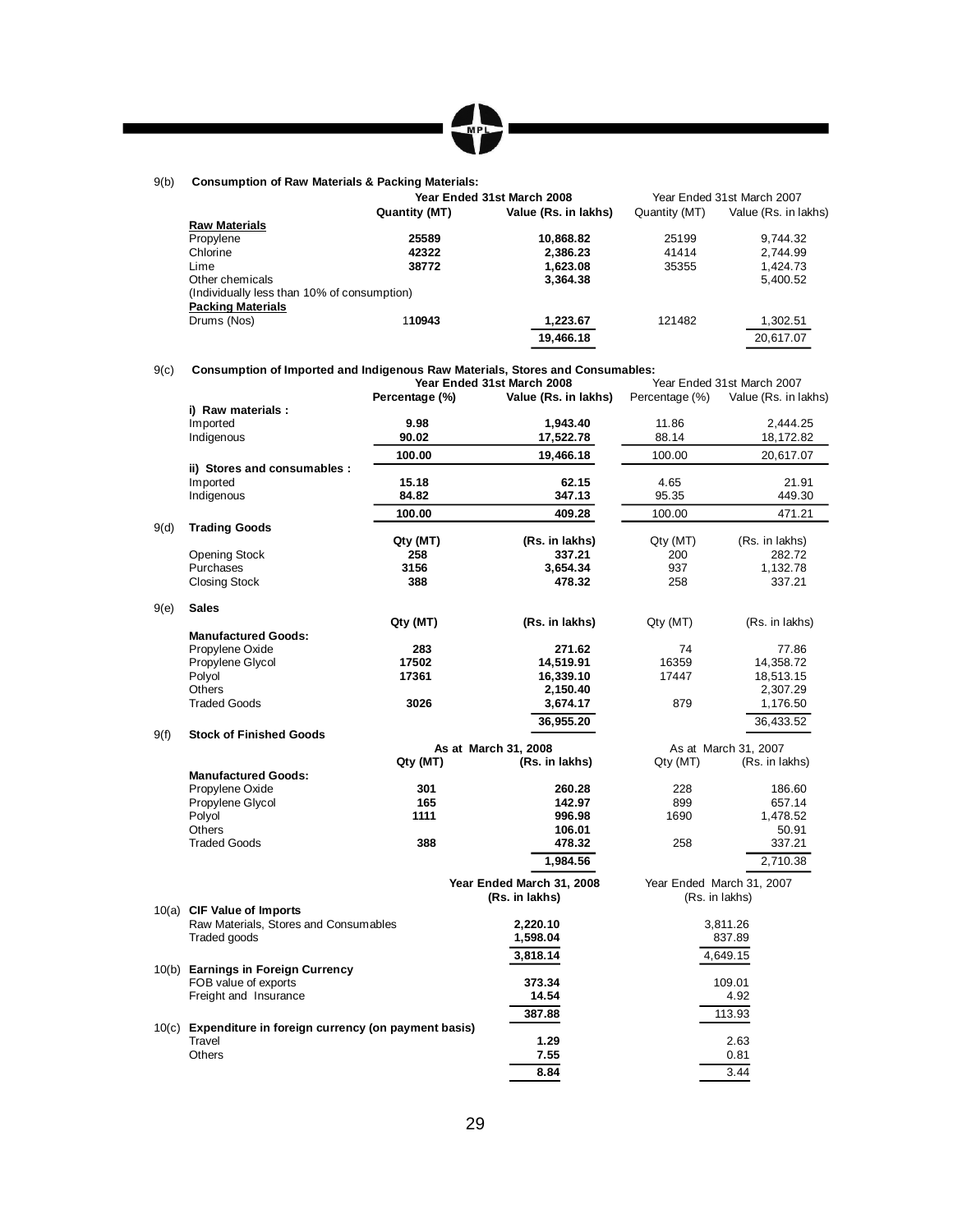11 The Company is engaged in the business of manufacture of Petrochemicals, which is the only segment in the context of reporting business/geographical segment in accordance with Accounting Standard 17 on segment reporting issued by The Institute of Chartered Accountants of India.

## 12 Superannuation

The Company has two superannuation plans, a defined benefit plan and a defined contribution plan. Liability for superannuation to employees who are covered under the defined benefit plan is determined on the basis of actuarial valuation using Projected Unit Credit method as on the balance sheet date and is funded with the trust established by the Company. Contributions towards superannuation to employees who are covered under the defined contribution plan are made to Life Insurance Corporation of India/Trust established by the Company. The above liabilities are recognised as an expense in the year in which incurred. **Gratuity** 

The Company has an obligation towards gratuity, which is a defined benefit plan. Liability for gratuity to employees is determined on the basis of actuarial valuation using Projected Unit Credit method as on the balance sheet date is funded with the Life Insurance Corporation of India/Trust established by the Company and the contribution thereof paid / payable is absorbed in the Accounts.

## Compensated absences

Liability for short term compensated absences is recognised based on the eligible leave to the credit of the employees as at the balance sheet date. Liability for long term compensated absences is determined on the basis of actuarial valuation using Projected Unit Credit method as on the balance sheet date.

The following tables summarise the components of net benefit expense recognised in the profit and loss account and the funded status and amounts recognised in the balance sheet for the respective plan:

# **Profit and Loss Account:**

|                                                                                                      |                      |                      | Rs.in lakhs         |
|------------------------------------------------------------------------------------------------------|----------------------|----------------------|---------------------|
| <b>Particulars</b>                                                                                   | Superannuation       | Gratuity             | <b>Leave Salary</b> |
| Net employee benefit expenses<br>(recognised in employee cost)                                       |                      | 2007-08              |                     |
| <b>Current Service Cost</b><br>Interest cost on benefit obligation<br>Expected return on plan assets | 7.57<br>3.50<br>2.95 | 9.99<br>9.11<br>8.96 | 7.06<br>3.52        |
| Net actuarial (gain)/loss recognised in the year<br>Net benefit expense                              | (3.60)<br>4.52       | 12.76<br>22.89       | 7.25<br>17.83       |

# **Balance Sheet: (2007-08)**

| <b>Particulars</b>                                        | <b>Superannuation</b> | Gratuity |
|-----------------------------------------------------------|-----------------------|----------|
| Reconciliation of present value of the obligation         |                       |          |
| and the fair value of plan assets:                        |                       |          |
| Fair value of plan assets at the end of the year          | 47.90                 | 142.65   |
| Present value of funded obligation at the end of the year | 60.32                 | 141.46   |
| Asset/(Liability) recognised in the balance sheet         | (12.42)               | 1.19     |

## **Changes in the present value of the defined benefit obligation are as follows : (2007-08)**

| <b>Particulars</b>                                                                                                                                                                                                  | Superannuation                                  | Gratuity                                           | <b>Leave Salary</b>                             |
|---------------------------------------------------------------------------------------------------------------------------------------------------------------------------------------------------------------------|-------------------------------------------------|----------------------------------------------------|-------------------------------------------------|
| Present value of obligations as at<br>the beginning of the year<br>Interest cost<br>Current service cost<br>Benefits paid<br>Actuarial Gain on obligation<br>Present value of obligations as at the end of the year | 60.13<br>3.50<br>7.57<br>20.53<br>9.65<br>60.32 | 131.39<br>9.11<br>9.99<br>20.16<br>11.13<br>141.46 | 53.50<br>3.52<br>7.06<br>13.37<br>7.25<br>57.96 |

## **Changes in the fair value of plan assets are as follows : (2007-08)**

| <b>Particulars</b>                                  | Superannuation | Gratuity |
|-----------------------------------------------------|----------------|----------|
| Fair value of plan assets at beginning of the year  | 52.23          | 115.22   |
| Expected return on plan assets                      | 2.95           | 8.96     |
| Contributions                                       |                | 40.25    |
| Benefits paid                                       | 20.53          | 20.16    |
| Actuarial gain on plan assets                       | 13.25          | (1.63)   |
| Fair value of plan assets as at the end of the year | 47.90          | 142.65   |

# **Principal actuarial assumptions**

| Particulars                       | Rate (%) |
|-----------------------------------|----------|
| a) Discount rate as on 31.03.2008 | 7.50     |
| b) Future salary increase *       | 3.50     |

\* The estimates of future salary increases take in to account inflation, seniority, promotion and other relevant factors. The prior year comparables are not given since the revised AS 15 disclosure requirements are applicable from April 1, 2007.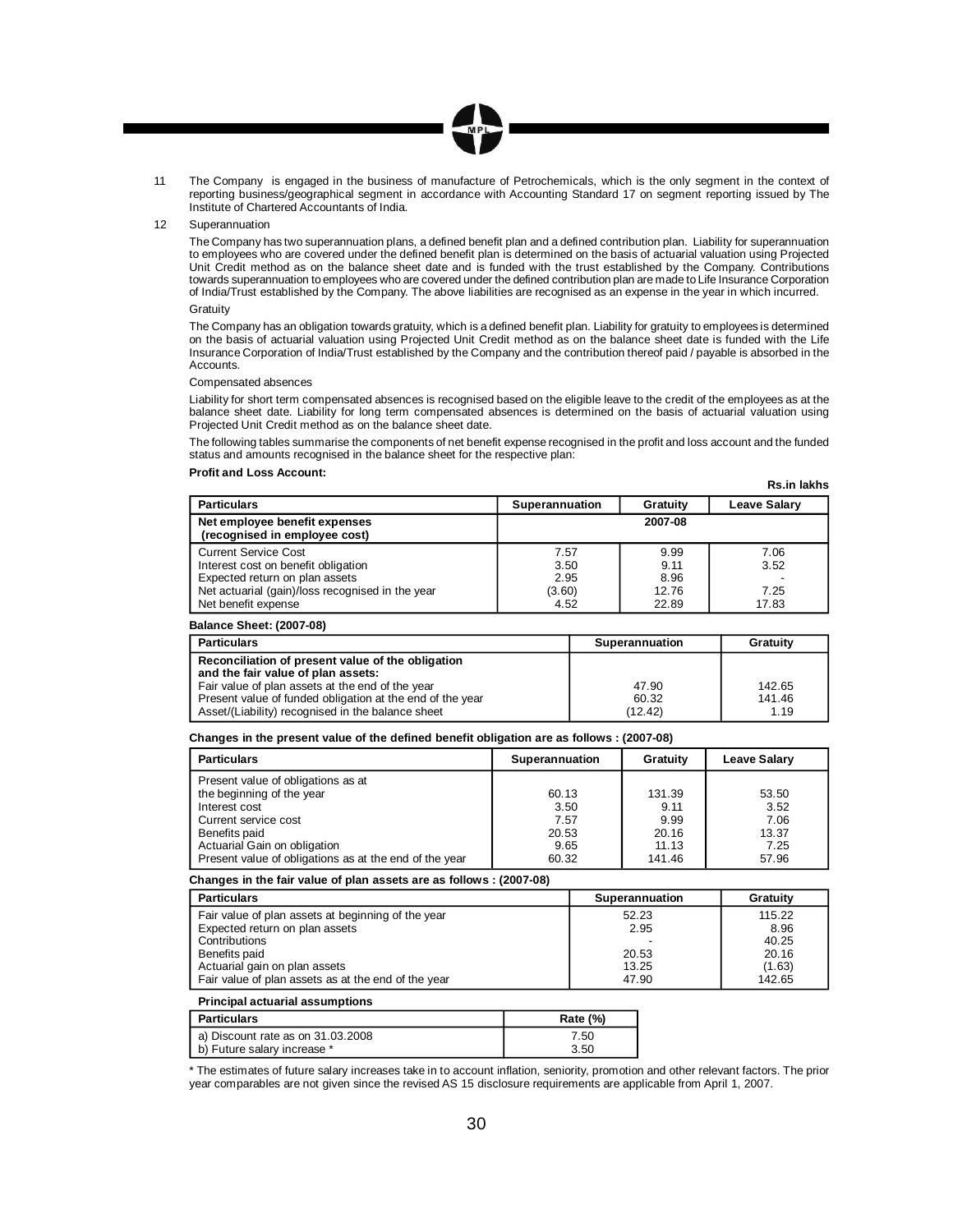# 13 **Change in Accounting Policy:**

Consequent to theAccounting Standard - 15 "Employee Benefits" (AS-15) i ssued by The Institute of Chartered Accountants of India, becoming effective from 1st April, 2007, the company has reviewed and revised its accounting policy in respect of employee benefits. In accordance with the transitional provision contained in the Accounting Standard, the difference of Rs. 19.61 lakhs (net of tax effect of Rs.10.09 lakhs) between liability in respect of the Superannuation Plan existing on the date of adoption of the above standard and the liability that would have been recognised on the same date under the previous accounting policy has been adjusted against the opening balance in the General Reserve. Further as a result of this change, the charge to profit and loss account for the year is not considered significant.

Managing Director

# 14 **Related Party Disclosures:**

**List of Related Parties** Southern Petrochemical Industries Corporation Limited<br>
Ind-Ital Chemicals Limited<br>
Promoter<br>
Subsidiary of Promoter Ind-Ital Chemicals Limited<br>Mr. G. Ramachandran

|    | Mr.K.K.Rajagopalan                                                                                                       | Director (Finance)                                       |                |                      |                               |  |
|----|--------------------------------------------------------------------------------------------------------------------------|----------------------------------------------------------|----------------|----------------------|-------------------------------|--|
|    | <b>Transactions with Related Parties</b>                                                                                 | Promoter/Subsidiary of promoters<br>For the year 2007-08 | (Rs. in Lakhs) | For the year 2006-07 |                               |  |
|    |                                                                                                                          | Southern Petrochemical Industries Corporation Limited    |                |                      |                               |  |
|    | Income from sales (net of discounts)<br>Services availed<br>Services rendered                                            |                                                          | 70.67<br>10.27 |                      | 75.31<br>12.44<br>1.73        |  |
|    | Outstanding as at year end<br>Loans & Advances<br><b>Sundry Debtors</b>                                                  |                                                          | 45.45<br>5.64  | (Dr)<br>(Dr)         | 4.32<br>(Cr)<br>17.02<br>(Dr) |  |
|    | Ind-Ital Chemicals Limited<br>Purchases<br>Income from sales (net of discounts)<br>Services availed<br>Services rendered |                                                          | 14.95          |                      | 1.70<br>1.39<br>4.73<br>0.84  |  |
|    | Outstanding as at year end<br>Loans & Advances                                                                           |                                                          |                |                      | 10.16<br>(Dr)                 |  |
|    | <b>Key Management Personnel</b><br>Mr. G. Ramachandran                                                                   | Remuneration<br>Outstanding at the year end              | 38.76<br>11.34 |                      | 28.49<br>9.02                 |  |
|    | Mr.K.K.Rajagopalan                                                                                                       | Remuneration<br>Outstanding at the year end              | 33.22<br>9.18  |                      | 21.30<br>7.11                 |  |
| 15 | <b>Earnings Per Share</b>                                                                                                |                                                          | Year ended     |                      | Year ended                    |  |

| 31st March 2008 | 31st March 2007 |
|-----------------|-----------------|
| 600.94          | 1499.04         |
| 171999229       | 171999229       |
| 0.35            | 0.87            |
| 5.00            | 5.00            |
|                 |                 |

There are no potential equity shares and hence the basic and diluted earnings per share are the same. Basic earnings per share is calculated by dividing the net profit after tax for the year attributable to the equity share holders by the weighted average number of equity shares outstanding during the year.

# 16 **Deferred Taxation**

The components of net Deferred Tax Liability are as follows:

| Nature-Asset / (Liability) | As at 31st March 2007<br><b>Rs</b> in lakhs | For the Year<br><b>Rs</b> in lakhs | As at 31st March 2008<br><b>Rs</b> in lakhs |
|----------------------------|---------------------------------------------|------------------------------------|---------------------------------------------|
| Depreciation               | (1090.05)                                   | 332.87                             | (757.18)                                    |
| Deferred Revenue Expenses  | (13.05)                                     | 9.96                               | (3.09)                                      |
| Doubtful Debts / Advances  | 144.81                                      | (17.16)                            | 127.65                                      |
| Total                      | (958.29)                                    | 325.67                             | (632.62)                                    |

17 In view of the profits for the year as well as prior three years and also considering the future profit projections, the Company is hopeful of being able to take credit the tax paid under MAT for adjustment against the normal income tax payable in future within the period specified under the Income Tax, 1961. Accordingly MAT Tax paid is considered as an asset and is disclosed under the head "Loans and Advances".

18 Other Liabilities include Rs.192.97 lakhs (previous year Rs.210.56 lakhs) for estimated liability towards revision in salaries & wages for staff and officers for the period 2000-01 to 2007-08.

| Opening balance as on        | Paid during the year | Closing balance as on         |
|------------------------------|----------------------|-------------------------------|
| 1st April 2007 (Rs in Lakhs) | (Rs in Lakhs)        | 31st March 2008 (Rs in Lakhs) |
| 210.56                       | 7.59                 | 192.97                        |

19 Previous year's figures have been re-grouped wherever necessary to conform to the current year's classification.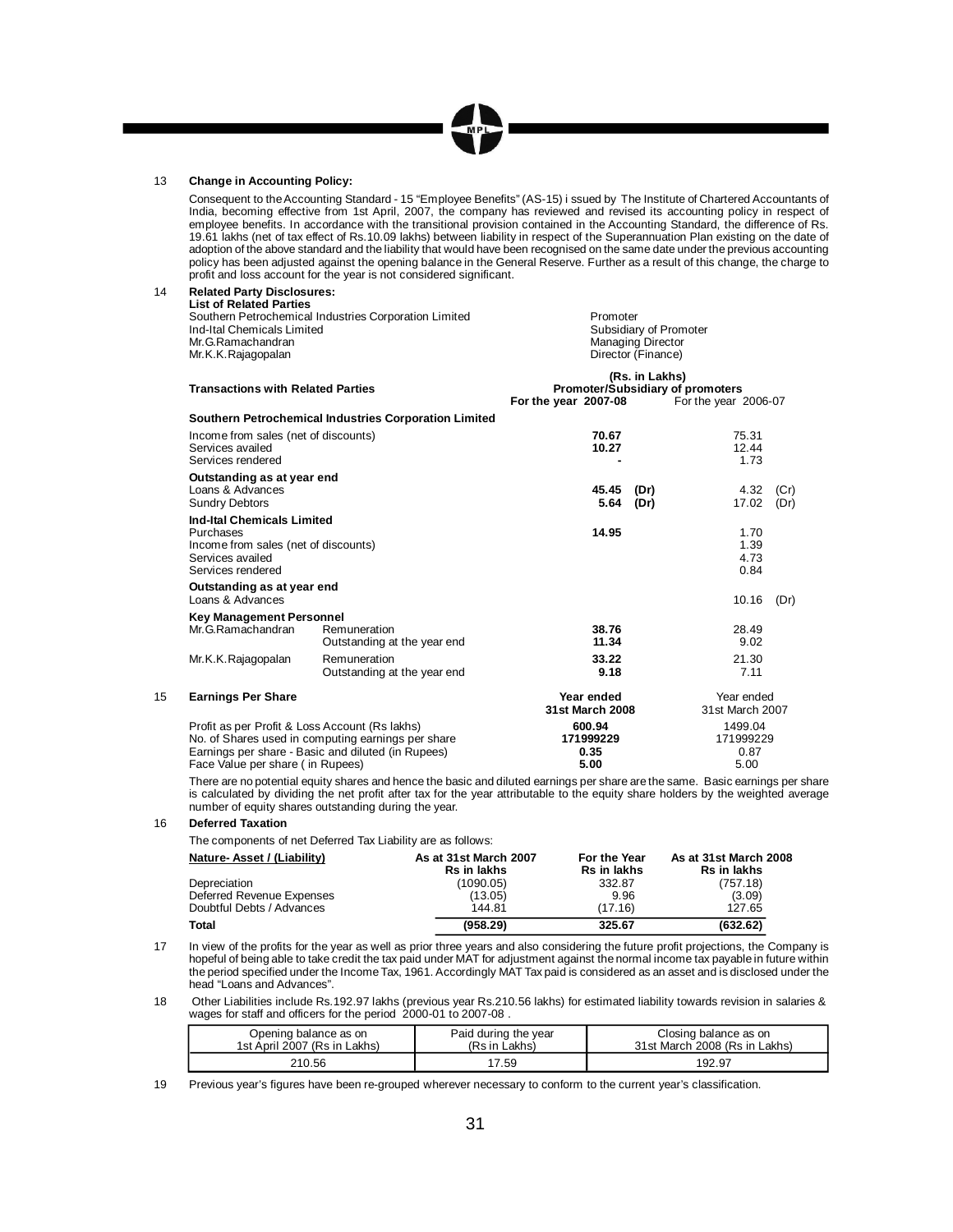# **BALANCE SHEET ABSTRACT AND COMPANY' S GENERAL BUSINESS PROFILE**

| T            | Registration details<br>Registration No.                                                | $\mathbf{3}$<br>$\mathbf 0$ | 8 <sup>1</sup><br>$\overline{7}$               |                                               | State Code               |  | 8                   |                     |                  |                |
|--------------|-----------------------------------------------------------------------------------------|-----------------------------|------------------------------------------------|-----------------------------------------------|--------------------------|--|---------------------|---------------------|------------------|----------------|
|              | <b>Balance Sheet Date</b>                                                               | 3<br>1<br>Date              | $\overline{2}$<br>3<br>$\overline{0}$<br>Month | 8<br>$\overline{0}$<br>$\overline{0}$<br>Year |                          |  |                     |                     |                  |                |
| $\mathbf{H}$ | Capital Raised during the year (Amount Rs.in Thousands)                                 |                             |                                                |                                               |                          |  |                     |                     |                  |                |
|              | Public Issue                                                                            | N                           |                                                |                                               | <b>Rights Issue</b>      |  |                     | N                   |                  |                |
|              | Bonus Issue                                                                             | N                           |                                                |                                               | <b>Private Placement</b> |  |                     | N                   |                  |                |
| Ш            | Position of Mobilisation and Deployment of Funds (Amount Rs.in Thousands)               |                             |                                                |                                               |                          |  |                     |                     |                  |                |
|              | <b>Total Liabilities</b><br>Source of Funds                                             | $\overline{7}$              | 6 8 0<br>$0\vert 5 \vert$                      |                                               | <b>Total Assets</b>      |  |                     | 6                   | 800              | 5              |
|              | Paid-Up-Capital                                                                         | 8<br>6                      | 3<br>$\overline{4}$<br>$\overline{7}$<br>0     |                                               | Reserves&Surplus         |  | $\overline{2}$      | 5 <sup>1</sup><br>8 | $\overline{2}$   | $\mathbf 0$    |
|              | Secured Loans                                                                           | 5<br>1                      | 5<br>8<br>2<br>$\mathbf 0$                     |                                               | <b>Unsecured Loans</b>   |  |                     | 2 <sup>1</sup><br>1 | $8 \mid 9$       | 6              |
|              | Deferred Tax Liability                                                                  | 6                           | $\overline{2}$<br>3 <sup>1</sup><br>6 2        |                                               |                          |  |                     |                     |                  |                |
|              | Application of Funds                                                                    |                             |                                                |                                               |                          |  |                     |                     |                  |                |
|              | <b>Net Fixed Assets</b>                                                                 | 6<br>6                      | $\overline{2}$<br>$\mathcal{P}$<br>8<br>1      |                                               | Investments              |  | 1                   | 6<br>$\Omega$       | $9\,$<br>-9 I    | 8              |
|              | <b>Net Current Assets</b>                                                               | $\overline{2}$<br>5         | 9<br>$\overline{4}$<br>$\overline{1}$<br>4     |                                               | Misc.Expenditure         |  |                     |                     | $9^{\circ}$<br>3 | 5              |
| IV           | Performance of Company (Amount Rs.in Thousands)                                         |                             |                                                |                                               |                          |  |                     |                     |                  |                |
|              | Turnover                                                                                | $\overline{2}$<br>3         | 7 8<br>5 <sup>1</sup><br>90                    |                                               | <b>Total Expenditure</b> |  | $\overline{2}$<br>3 | $\circ$             | $3 \mid 9$       | 2 5            |
|              | Profit /Loss before Tax                                                                 |                             |                                                |                                               | Profit/Loss after Tax    |  |                     |                     |                  |                |
|              | $\ddot{}$<br>+                                                                          | $\overline{7}$              | 6 6 5<br>$\overline{4}$                        |                                               |                          |  |                     | 6<br>$\overline{0}$ | $\overline{0}$   | 9 <sub>1</sub> |
|              | Earnings per share in rupees                                                            | $\mathbf 0$                 | 5 <sup>5</sup><br>3                            |                                               | Dividend rate%           |  | 10%                 |                     |                  |                |
| V            | Generic Names of Three Principal Products / Services of Company (as per monetary terms) |                             |                                                |                                               |                          |  |                     |                     |                  |                |
|              | ITEM CODE No.(ITC CODE)                                                                 |                             | 9<br>$\Omega$<br>3<br>7                        | 2<br>$\Omega$<br>1                            | $\Omega$                 |  |                     |                     |                  |                |
|              | <b>Product Description</b>                                                              |                             | O<br>P<br>∩                                    |                                               |                          |  |                     |                     |                  |                |
|              | ITEM CODE No.(ITC CODE)                                                                 |                             | $\mathcal{P}$<br>5<br>3<br>9<br>$\Omega$       | $\overline{2}$<br>$\mathbf{0}$                | $\Omega$                 |  |                     |                     |                  |                |

Product Description P R O P R O P Y L E N E G L Y C O L ITEM CODE No.(ITC CODE)  $\left[ 2 \mid 9 \mid 2 \mid 9 \mid 1 \mid 0 \mid 1 \mid 0 \right]$ Product Description **I S O C Y A N A T E S** 

# **For and on behalf of the Board of Directors**

|                        |                               | <b>Dr. A C MUTHIAH</b><br>Chairman | <b>M SIVAGNANAM</b><br>Director |
|------------------------|-------------------------------|------------------------------------|---------------------------------|
| Place: Chennai         | <b>G S LAKSHMI NARASIMHAN</b> | <b>G RAMACHANDRAN</b>              | <b>K K RAJAGOPALAN</b>          |
| Date: 17th April, 2008 | Company Secretary             | Managing Director                  | Director (Finance)              |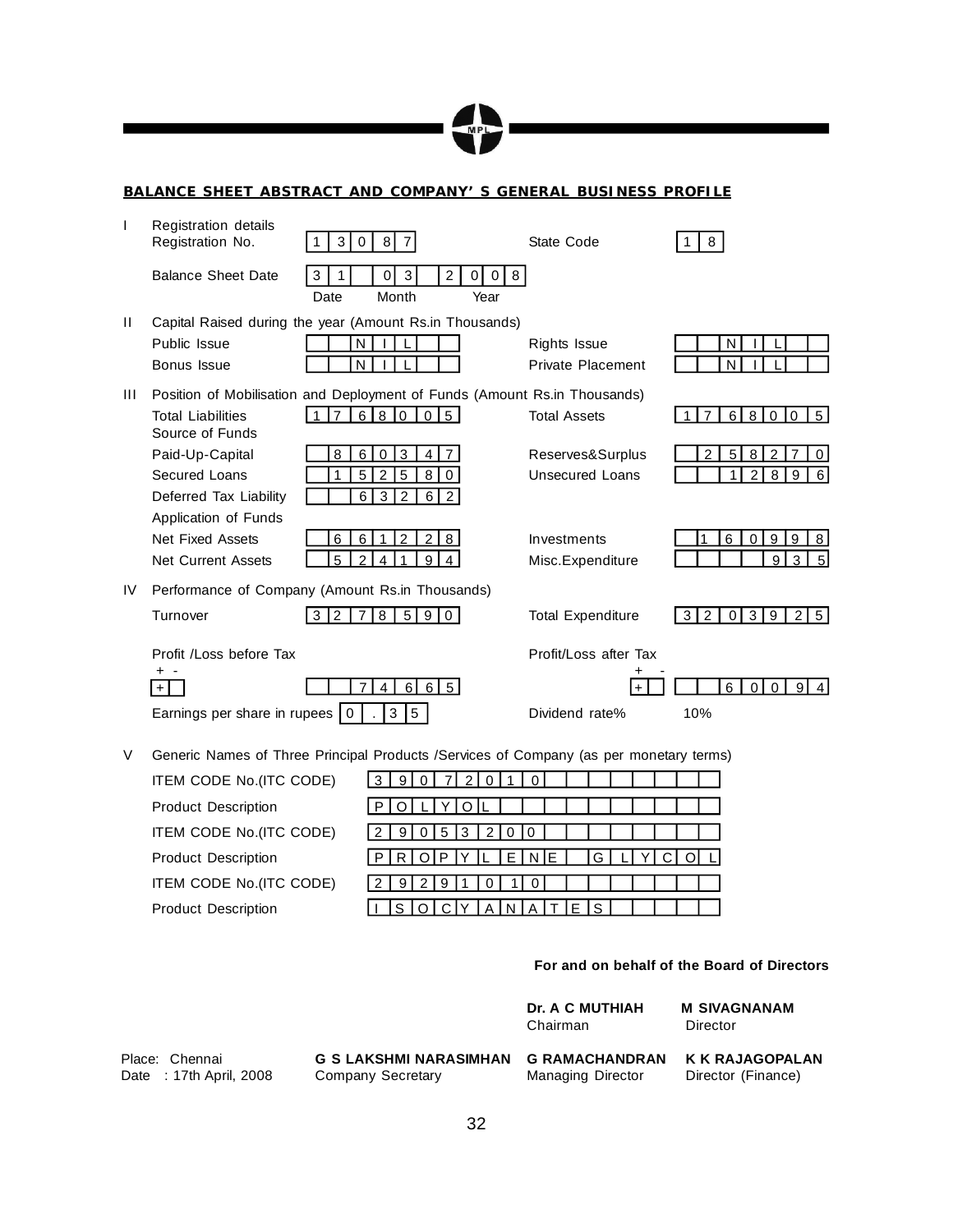| <b>MP</b> |  |
|-----------|--|
|           |  |

# **MANALI PETROCHEMICALLTD**

*(Regd. Office: "SPIC House", 88, Mount Road, Guindy, Chennai 600 032*

# **ATTENDANCE SLIP** PLEASE COMPLETE THIS ATTENDANCE SLIPAND HAND IT OVERAT THE ENTRANCE OF THE MEETING HALL. ONLY MEMBERS OR THEIR PROXIES ARE ENTITLED TO BE PRESENT AT THE MEETING. *Folio No. No. of shares held* DP.ID\* Client.ID\* *\*Applicable to investors holding shares in electronic form. I hereby record my presence at the TWENTY SECOND ANNUAL GENERAL MEETING, held at* Rajah Annamalai Mandram, Esplanade, Chennai 600 108, on Saturday, the 20th September 2008 at 10.35 A.M. *as Shareholder/Proxy\** ………………………………………………… ………………………………………………….... *NAME OF THE SHAREHOLDER / PROXY \* SIGNATURE OF THE SHAREHOLDER / PROXY\* \*Strike whichever is not applicable* **MANALI PETROCHEMICALLTD** *(Regd. Office: "SPIC House", 88, Mount Road, Guindy, Chennai 600 032* **PROXY FORM** FOLIO NO. DP ID No. of shares held *I / We .........................................…………….....……………………….of……………………………………….............. In the district of………………………………………………………………………being a member / members of MANALI PETROCHEMICAL LTD, hereby appoint……………………………………….............…..of………....…………………… in the District of…………………………………or failing him………………………..of……………………………in the District of ……………………………………………………………………..as my / our Proxy to vote for me / us on my / our behalf,* at the Twenty Second Annual General Meeting of the Company to be held on Saturday, the 20<sup>th</sup> September 2008 at *10.35 A.M and at any adjournment thereof. Signed this………………………..Day of ……………………..2008* **Affix 30 Paise Revenue Stamp**

Signature ..........................

Note: 1. In the case of a Corporation this Proxy shall be either given under the Common Seal or signed on its behalf by an Attorney or Officer of the Corporation.

2. Proxies to be valid must be deposited at the Registered Office / Principal Office of the Company, not later than 48 hours before the time for holding the meeting.